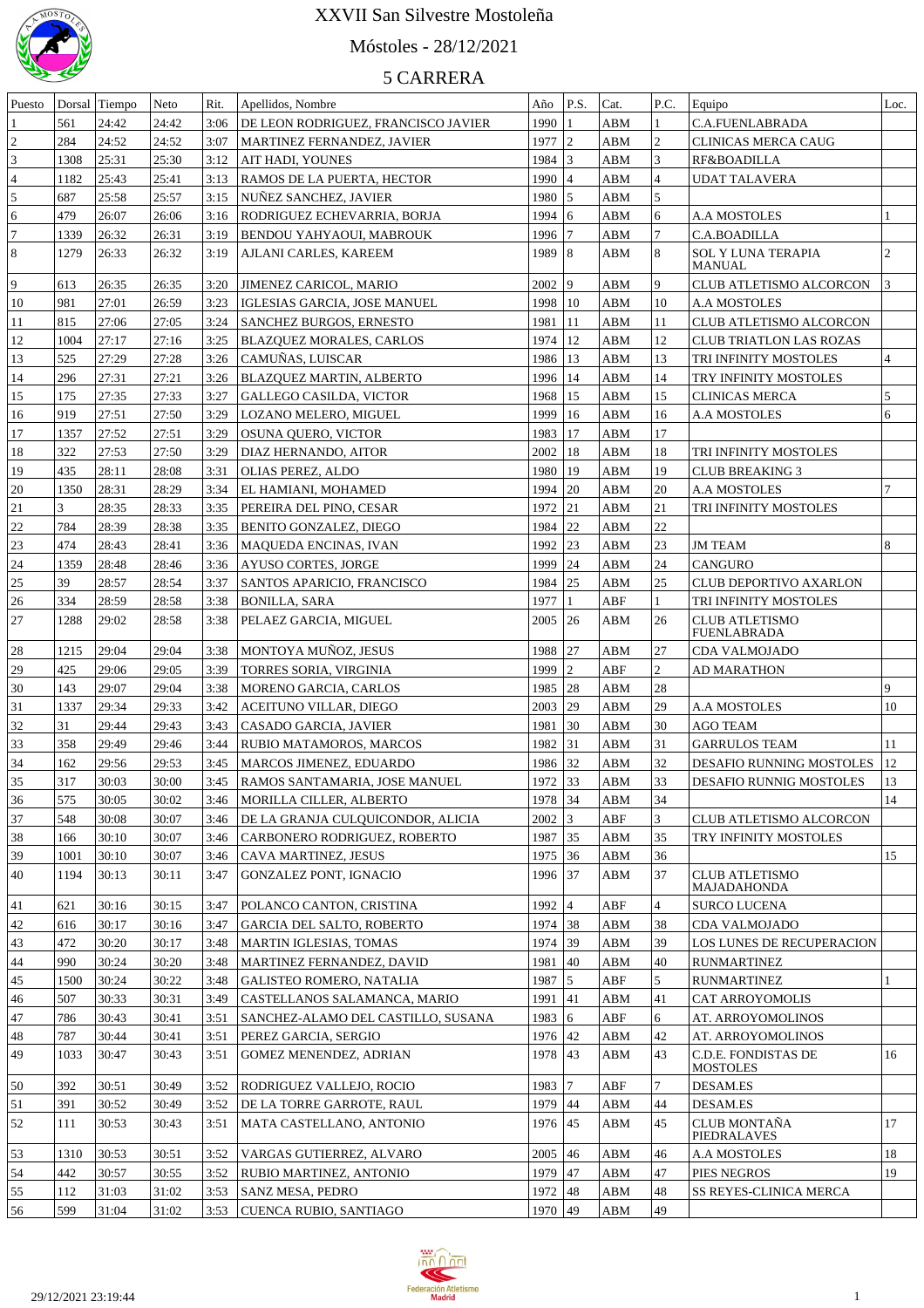

# Móstoles - 28/12/2021

| Puesto   | Dorsal         | Tiempo         | Neto           | Rit.         | Apellidos, Nombre                                        | Año          | P.S.                | Cat.       | P.C.     | Equipo                                        | Loc.           |
|----------|----------------|----------------|----------------|--------------|----------------------------------------------------------|--------------|---------------------|------------|----------|-----------------------------------------------|----------------|
| 57       | 1013           | 31:04          | 31:01          | 3:53         | <b>GARCIA SAIZ, JESUS</b>                                | 1960         | 50                  | ABM        | 50       | SS DE LOS REYES CLINICA<br><b>MERCA</b>       | 20             |
| 58       | 1106           | 31:06          | 31:04          | 3:53         | CARBONERO HERRERA, MIRIAM                                | $2000$ 8     |                     | ABF        | 8        | CLUB ATLETISMO ALCORCON                       |                |
| 59       | 660            | 31:08          | 31:02          | 3:53         | <b>GUTIERREZ PERALES, JOSE LUIS</b>                      | 1978 51      |                     | ABM        | 51       |                                               | 21             |
| 60       | 126            | 31:14          | 31:12          | 3:54         | PUERTAS LOZANO, ANTONIO                                  | 1979         | $\vert$ 52          | ABM        | 52       | <b>RUNMARTINEZ</b>                            |                |
| 61       | 553            | 31:16          | 31:15          | 3:55         | ANAYA MARTINEZ, MARIA                                    | 1991         | 9                   | ABF        | 9        | <b>CAPOL</b>                                  | $\overline{c}$ |
| 62       | 1190           | 31:18          | 31:04          | 3:53         | LUIS CARDO, JAVIER                                       | 1982         | $\vert$ 53          | ABM        | 53       | <b>CLUB TRIATLON BOADILLA</b><br><b>BEONE</b> |                |
| 63       | 415            | 31:18          | 31:10          | 3:54         | MARTIN-SALAS JIMENEZ, RUBEN                              | 1986 54      |                     | ABM        | 54       |                                               |                |
| 64       | 1282           | 31:20          | 31:15          | 3:55         | MARTIN GAITAN, MIGUEL ANGEL                              | 1976 55      |                     | ABM        | 55       | DESAFIO RUNNIG MOSTOLES                       |                |
| 65       | 490            | 31:24          | 31:22          | 3:56         | VASOUEZ ALMAZAN, IRENE                                   | 1999         | $ 10\rangle$        | ABF        | 10       |                                               |                |
| 66       | 564            | 31:32          | 31:29          | 3:57         | <b>RODRIGUEZ FERRERO, MARIO</b>                          | 1988 56      |                     | ABM        | 56       | TRI INFINITY MOSTOLES                         |                |
| 67       | 630            | 31:35          | 31:33          | 3:57         | ALFAGEME SANGUINO, JAVIER                                | 1990 57      |                     | ABM        | 57       | <b>RUNMARTINEZ</b>                            | 22             |
| 68       | 1338           | 31:35          | 31:32          | 3:57         | LLORENTE RUIZ, PABLO                                     | 1974 58      |                     | ABM        | 58       | ATLETISMO LEGANES                             |                |
| 69       | 318            | 31:36          | 31:30          | 3:57         | ARANDA SIMARRO, IVAN                                     | 1980 59      |                     | ABM        | 59       | ADIDAS RUNNERS MADRID                         | $23\,$         |
| 70       | 671            | 31:46          | 31:46          | 3:59         | VILLAVERDE PARRA, PAULA                                  | 2003   11    |                     | ABF        | 11       | AD MARATHON                                   | 3              |
| 71       | 989            | 31:47          | 31:44          | 3:58         | <b>FONSECA LOPEZ, DANIEL</b>                             | 1974 60      |                     | ABM        | 60       | <b>CLUB TRIATLON LAS ROZAS</b>                |                |
| 72       | 766            | 31:48          | 31:45          | 3:59         | CAMACHO, IVAN                                            | 1985         | 61                  | ABM        | 61       | <b>CLUB BREAKING 3</b>                        | 24             |
| 73       | 568            | 31:52          | 31:49          | 3:59         | GIJON IGLESIAS, PABLO                                    | 1985         | $\vert 62 \vert$    | ABM        | 62       | TRI INFINITY MOSTOLES                         |                |
| 74       | 818            | 31:55          | 31:44          | 3:58         | CENDRERO SERRANO, JOSE MIGUEL                            | 1967         | $\left  63 \right $ | ABM        | 63       |                                               | $25\,$         |
| 75       | 533            | 31:58          | 31:51          | 3:59         | <b>RAMOS, BILLY JOEL</b>                                 | 1983         | $\sqrt{64}$         | ABM        | 64       | C.A. VERDEVILLA                               | 26             |
| 76       | 1167           | 32:01          | 32:01          | 4:01         | NARVAEZ VILLEN, MOISES                                   | 1980 65      |                     | ABM        | 65       | <b>CLUC KUKIMBIA</b><br>NAVALCARNERO          | 27             |
| 77       | 47             | 32:03          | 32:01          | 4:01         | ROJO DIAZ, FRANCISCO JAVIER                              | 1976         | 66                  | ABM        | 66       | DESAFIO RUNNIG MOSTOLES                       | 28             |
| 78       | 1086           | 32:04          | 32:02          | 4:01         | RIOS ALEJANDRO, ANTONIO                                  | 1981         | 67                  | ABM        | 67       | <b>RUNMARTINEZ</b>                            |                |
| 79       | 129            | 32:10          | 32:05          | 4:01         | HERNANDEZ REDONDO, ANGEL                                 | 1979         | 168                 | ABM        | 68       | C.D. VALDEBEBAS                               |                |
| 80       | 424            | 32:11          | 32:08          | 4:01         | HERNANDEZ RODRIGUEZ, ANGEL                               | 1980         | 69                  | ABM        | 69       | <b>BREAKING 3</b>                             | 29             |
| 81       | 1299           | 32:11          | 32:05          | 4:01         | GARCIA-SILVESTRE DEL CERRO, PABLO                        | 1974         | 70                  | ABM        | 70       |                                               |                |
| 82       | 299            | 32:15          | 32:09          | 4:02         | <b>IZQUIERDO NIETO, DAVID</b>                            | 1989         | 71                  | ABM        | 71       |                                               |                |
| 83       | 826            | 32:16          | 32:09          | 4:02         | <b>GONZALEZ ALVAREZ, JAVIER</b>                          | 1978         | 72                  | ABM        | 72       |                                               | 30             |
| 84<br>85 | 135            | 32:17<br>32:19 | 31:58<br>32:12 | 4:00<br>4:02 | <b>RODRIGUEZ ALONSO, JAVIER</b><br>PEÑAS JIMENEZ, MIGUEL | 1979<br>1972 | 73<br>74            | ABM<br>ABM | 73<br>74 | TRICAM - VILLAVICIOSA                         | 31             |
| 86       | 1107           | 32:26          | 32:24          | 4:03         | CARNERERO PEÑALVER, MANUEL                               | 1966 75      |                     | ABM        | 75       | VERDEVILLA TEAM<br><b>CLINICA MERCA</b>       |                |
| 87       | 249            | 32:27          | 32:15          | 4:02         | RUIZ COLEMAN, JULIAN                                     | 1978         | 76                  | ABM        | 76       | <b>CLUB CORREDORES</b>                        |                |
| 88       | 1251           | 32:27          | 32:24          | 4:03         | MARTIN HERNANDEZ, DANIEL                                 | 1969         | 77                  | ABM        | 77       |                                               | 32             |
| 89       | 627            | 32:28          | 32:17          | 4:03         | PENSADO FREIRE, HIGINIO                                  | 1972         | 78                  | ABM        | 78       | ATLETISMO ALCORCON                            |                |
| 90       | 485            | 32:29          | 32:25          | 4:04         | SANCHEZ LOPEZ, FERNANDO                                  | 1981         | 79                  | ABM        | 79       | <b>RUNNING LAS CRUCES</b>                     |                |
| 91       | 842            | 32:29          | 32:25          | 4:04         | MARTIN VACA, MARINA                                      | $1997$   12  |                     | ABF        | $12\,$   | A.D. SPRINT                                   |                |
| 92       | 430            | 32:35          | 32:31          | 4:04         | CASTILLO LOPEZ, DAVID                                    | 1983   80    |                     | ABM        | 80       |                                               | 33             |
| 93       | 966            | 32:37          | 32:24          | 4:03         | ROMERO NAVARRO, JAVIER                                   | 1971         | 81                  | ABM        | 81       | <b>CLUB CORREDORES</b>                        |                |
| 94       | 1132           | 32:39          | 32:39          | 4:05         | SANCHO PRAENA, ANGEL LUIS                                | 1980   82    |                     | ABM        | 82       | <b>RUNMARTINEZ</b>                            |                |
| 95       | 145            | 32:39          | 32:32          | 4:04         | CUESTA GARCIA, VICTOR                                    | 1982   83    |                     | ABM        | 83       | <b>RUNMARTINEZ</b>                            |                |
| 96       | 1245           | 32:44          | 32:35          | 4:05         | <b>AGUILAR MERINO, TOMAS</b>                             | 1990   84    |                     | ABM        | 84       | <b>CLUB ATLETISMO BAILEN</b>                  |                |
| 97       | 130            | 32:47          | 32:42          | 4:06         | RAYA PARRA, IVAN                                         | 1976   85    |                     | ABM        | 85       | DESAFIO RUNNING MOSTOLES                      | 34             |
| 98       | 24             | 32:50          | 32:48          | 4:06         | DIAZ ABAD, RUBEN                                         | 2002   86    |                     | ABM        | 86       | TRIINFINITY MOSTOLES                          |                |
| 99       | 1140           | 32:50          | 32:48          | 4:06         | DELGADO MERINO, PABLO                                    | 2005   87    |                     | ABM        | 87       | TRI INFINITY MOSTOLES                         |                |
| 100      | 140            | 32:52          | 32:47          | 4:06         | RUBIO GARCIA, JOSE ANTONIO                               | 2000   88    |                     | ABM        | 88       | C.D.E. FONDISTAS DE<br><b>MOSTOLES</b>        | 35             |
| 101      | 645            | 32:54          | 32:52          | 4:07         | DIEZ HERNANDEZ, ALVAR                                    | 2005   89    |                     | ABM        | 89       | A.A MOSTOLES                                  | 36             |
| 102      | 961            | 32:54          | 32:38          | 4:05         | <b>FREIRE COBELO, JESUS</b>                              | 1984   90    |                     | ABM        | 90       | <b>3T TRI TRAIL TEAM</b>                      |                |
| 103      | 226            | 32:57          | 32:55          | 4:07         | ARIAS NIETO, PILAR                                       | 1981         | 13                  | ABF        | 13       | <b>CLUB TRIATLON VILLALBA</b>                 |                |
| 104      | 227            | 32:57          | 32:56          | 4:07         | FLORES GOMEZ, JULIAN                                     | 1967         | 91                  | ABM        | 91       | <b>CLUB TRIATLON VILLALBA</b>                 |                |
| 105      | 452            | 33:00          | 32:56          | 4:07         | MESONERO GARCIA, JORGE JULIO                             | 1981         | 92                  | ABM        | 92       |                                               | 37             |
| 106      | 177            | 33:01          | 32:56          | 4:07         | LOPEZ RABADAN, VALERIANO                                 | 1974   93    |                     | ABM        | 93       | DESAFIO RUNNING MOSTOLES                      | 38             |
| 107      | 890            | 33:05          | 33:00          | 4:08         | MARTIN GONZALEZ, VICTOR                                  | 1981         | 94                  | ABM        | 94       | <b>ASTERCAM RUN</b>                           | 39             |
| 108      | 450            | 33:07          | 33:05          | 4:09         | LOPEZ SERNA, OSCAR JULIAN                                | 1987         | 95                  | ABM        | 95       | <b>FORO RUNNERS</b>                           | 40             |
| 109      | 138            | 33:08          | 33:02          | 4:08         | MUNOZ, DANIEL                                            | 1988   96    |                     | ABM        | 96       | DESAFIO RUNNING MOSTOLES                      | 41             |
| 110      | $\overline{4}$ | 33:11          | 33:11          | 4:09         | PEREZ MONTERO, MIGUEL ANGEL                              | 1975   97    |                     | ABM        | 97       | TRICAM - VILLAVICIOSA                         |                |
| 111      | 480            | 33:13          | 33:10          | 4:09         | DEL MORAL SANZ, PABLO                                    | 2005   98    |                     | ABM        | 98       | A.A MOSTOLES                                  | 42             |
| 112      | 768            | 33:14          | 33:12          | 4:09         | COLLADO, FRANCISCO                                       | 1991         | 99                  | ABM        | 99       | ATLETISMO ARROYOMOLINOS                       |                |
| 113      | 81             | 33:20          | 33:18          | 4:10         | FERRERO LOPEZ, VICTOR                                    | 1999         | 100                 | ABM        | 100      | TRI INFINITY MOSTOLES                         | 43             |

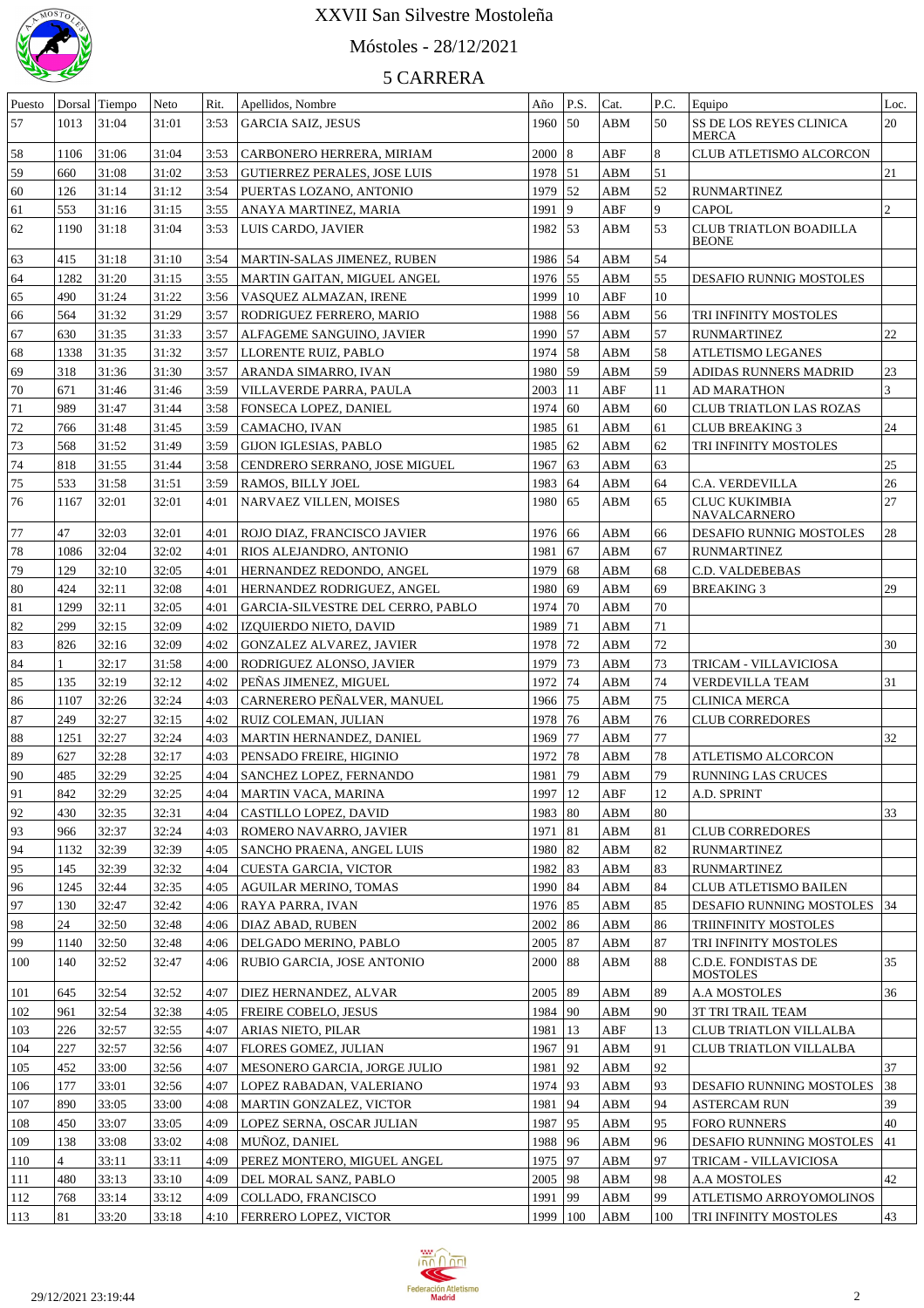

# Móstoles - 28/12/2021

| Puesto     | Dorsal | Tiempo | Neto  | Rit. | Apellidos, Nombre                      | Año        | P.S.        | Cat.       | P.C. | Equipo                              | Loc.           |
|------------|--------|--------|-------|------|----------------------------------------|------------|-------------|------------|------|-------------------------------------|----------------|
| 114        | 1068   | 33:21  | 33:13 | 4:10 | GIL GONZALEZ, FRANCISCO                | 1976   101 |             | ABM        | 101  | ATLETISMO ARROYOMOLINOS             |                |
| 115        | 434    | 33:22  | 33:19 | 4:10 | AGUADO ESPINOSA, JUAN ANTONIO          | 1983   102 |             | ABM        | 102  | TRIINFINITY MOSTOLES                |                |
| 116        | 923    | 33:28  | 33:24 | 4:11 | RINCON, ENRIQUE                        | 1980   103 |             | ABM        | 103  | <b>GARRULOS TEAM</b>                | 44             |
| 117        | 489    | 33:29  | 33:26 | 4:11 | MEDRANO SERRANO, BEATRIZ               | 2002   14  |             | ABF        | 14   | TRIINFINITY MOSTOLES                | $\overline{4}$ |
| 118        | 753    | 33:30  | 33:26 | 4:11 | CALEYA SANTIAGO, ANA                   | 1979   15  |             | ABF        | 15   | TRY INFINITY MOSTOLES               |                |
| 119        | 535    | 33:31  | 33:27 | 4:11 | ALONSO DE LERA, JULIAN                 | 1981   104 |             | ABM        | 104  |                                     | 45             |
| 120        | 779    | 33:31  | 33:29 | 4:12 | <b>GUTIERREZ SANCHEZ, ALONSO</b>       | 2005   105 |             | ABM        | 105  | <b>A.A MOSTOLES</b>                 | 46             |
|            |        |        |       |      |                                        |            |             |            |      |                                     | 47             |
| 121        | 1343   | 33:31  | 33:30 | 4:12 | CARO GARCIA-ZARCO, JOSE CARLOS         | 1972       | 106         | ABM        | 106  |                                     |                |
| 122        | 236    | 33:32  | 33:25 | 4:11 | SANCHEZ DIAZ, ANGEL                    | 1979       | 107         | ABM        | 107  | ASOCIACION ATLETICA<br>TIRADA LARGA |                |
| 123        | 608    | 33:34  | 33:31 | 4:12 | ROJO DIAZ, ALBERTO                     | 1983       | 108         | ABM        | 108  | A.A MOSTOLES                        | 48             |
| 124        | 1165   | 33:34  | 33:29 | 4:12 | <b>GARCIA HERRERO, JAVIER</b>          | 1975       | 109         | ABM        | 109  | AT. ARROYOMOLINOS                   |                |
| 125        | 212    | 33:36  | 33:32 | 4:12 | <b>GARCIA MONGE, DANIEL</b>            | 1981       | 110         | ABM        | 110  | <b>FFDR</b>                         | 49             |
| 126        | 959    | 33:36  | 33:35 | 4:12 | SANCHEZ MARCOS, SANDRA                 | 2005       | 16          | ABF        | 16   | A.A MOSTOLES                        | 5              |
| 127        | 313    | 33:38  | 33:18 | 4:10 | RODRIGUEZ ALONSO, ANGEL                | 1980       | 111         | ABM        | 111  | TRICAM - VILLAVICIOSA               |                |
| 128        | 88     | 33:40  | 33:31 | 4:12 | MORENO SORIA, DIEGO                    | 1980       | 112         | <b>ABM</b> | 112  | TRI INFINITY MOSTOLES               |                |
| 129        | 448    | 33:42  | 33:42 | 4:13 | IBAR MANSO, ALBERTO                    | 1977       | 113         | ABM        | 113  |                                     | 50             |
| 130        | 963    | 33:43  | 33:27 | 4:11 | PARDOS BARBERO, JOSE                   | 1979       | 114         | ABM        | 114  | <b>3T TRI TRAIL TEAM</b>            |                |
| 131        | 769    | 33:46  | 33:44 | 4:13 | SANTAMARTA MARTIN, FRANCISCO           | 1991       | 115         | ABM        | 115  |                                     |                |
| 132        | 115    | 33:50  | 33:42 | 4:13 | RODRIGUEZ SCHNEE, DANIEL               | 1981       | 116         | ABM        | 116  |                                     |                |
|            |        |        | 33:48 |      |                                        |            |             |            |      |                                     |                |
| 133        | 1274   | 33:51  |       | 4:14 | BLAS GALVEZ, LUIS FERNANDO             | 1976       | 117         | ABM        | 117  |                                     | 51             |
| 134        | 810    | 33:52  | 33:50 | 4:14 | MATEO SANZ, JOSE MARIA                 | 1984       | 118         | ABM        | 118  | ATLETISMO ARROYOMOLINOS             |                |
| 135        | 235    | 33:53  | 33:51 | 4:14 | NAVARRETE MURCIA, JUSTO JAIME          | 1958       | 119         | ABM        | 119  | <b>ATLETISMO LEGANES</b>            |                |
| 136        | 473    | 33:53  | 33:50 | 4:14 | MUNOZ CRUZ, ENRIQUE                    | 1975       | 120         | ABM        | 120  | LOS LUNES DE RECUPERACION   52      |                |
| 137        | 1060   | 33:54  | 33:45 | 4:14 | <b>GARCIA CARBONELL, SERGIO</b>        | 1986       | 121         | <b>ABM</b> | 121  | TRI INFINITY MOSTOLES               |                |
| 138        | 242    | 33:56  | 33:47 | 4:14 | FERNANDEZ ABELLA, JORGE                | 1987       | 122         | <b>ABM</b> | 122  | TRI INFINITY MOSTOLES               | 53             |
| 139        | 134    | 33:56  | 33:56 | 4:15 | TURRION SANCHEZ, JAIME                 | 1975       | 123         | ABM        | 123  | TRI INFINITY MOSTOLES               | 54             |
| 140        | 984    | 34:00  | 34:00 | 4:15 | BLANCO CARROZA, ISAIAS                 | 1979       | 124         | <b>ABM</b> | 124  |                                     | 55             |
| 141        | 82     | 34:00  | 33:55 | 4:15 | GATA MORAN, VICTOR MANUEL              | 1982       | 125         | ABM        | 125  | <b>DESAFIO RUNNIG MOSTOLES</b>      | 56             |
| 142        | 1211   | 34:00  | 33:57 | 4:15 | JIMENEZ SANTOS, VICTOR                 | 1987       | 126         | ABM        | 126  |                                     |                |
| 143        | 640    | 34:01  | 33:52 | 4:14 | RAMIREZ LAVIN, ADRIAN                  | 1994       | 127         | ABM        | 127  |                                     |                |
| 144        | 152    | 34:01  | 33:42 | 4:13 | LIZCANO CUERDO, DANIEL                 | 1992       | 128         | ABM        | 128  | TRI INFINITY MOSTOLES               |                |
| 145        | 427    | 34:01  | 33:54 | 4:15 | RIVERA MOLINA, ISIDORO                 | 1971       | 129         | ABM        | 129  | <b>VERDEVILLA TEAM</b>              | 57             |
| 146        | 167    | 34:04  | 34:01 | 4:16 | YAGUE SANCHEZ, SERGIO                  | 1975       | 130         | ABM        | 130  |                                     | 58             |
| 147        | 368    | 34:08  | 34:04 | 4:16 | GONZALEZ SANCHEZ, IGNACIO              | 1977       | 131         | ABM        | 131  |                                     |                |
| 148        | 1129   | 34:17  | 33:47 | 4:14 | <b>LOPEZ SANCHEZ, DIEGO</b>            | 2000       | 132         | ABM        | 132  |                                     |                |
| <u>149</u> | 1089   | 34:18  | 34:11 | 4:17 | <b>RUIZ LOPEZ, JAVIER</b>              | 1982       | $\vert$ 133 | ABM        | 133  |                                     |                |
| 150        | 722    | 34:19  | 34:10 | 4:17 | ALONSO MARTINEZ, PABLO J               | 1969       | 134         | ABM        | 134  |                                     | 59             |
| 151        | 901    | 34:22  | 34:05 | 4:16 | <b>JIMENEZ GARCIA, CHRISTIAN J.</b>    | 1985       | 135         | ABM        | 135  | 3T TRI TRAIL TEAM                   | 60             |
| 152        | 958    | 34:22  | 34:07 | 4:16 | <b>PERALTA BUENO, FRANCISCO JAVIER</b> | 1978       | 136         | <b>ABM</b> | 136  | 3T TRI TRAIL TEAM                   | 61             |
| 153        | 349    | 34:24  | 34:17 | 4:18 | DEVORA LORENZO, MARIO                  | 1974       | 137         | ABM        | 137  | AVITRAIL DEPORTES ALFONSO           |                |
| 154        | 1150   | 34:31  | 34:17 | 4:18 | ESCOBAR CAMPILLOS, VICTOR              | 1998       | 138         | ABM        | 138  |                                     |                |
|            |        |        | 34:16 | 4:17 |                                        |            | 139         | ABM        | 139  | <b>CLUB DE CORREDORES</b>           |                |
| 155        | 1025   | 34:31  |       |      | PEREZ MARTIN, DANIEL                   | 1985       |             |            | 140  |                                     |                |
| 156        | 1029   | 34:31  | 34:18 | 4:18 | <b>SERRANO PRADO, DIEGO</b>            | 1986       | 140         | ABM        |      |                                     |                |
| 157        | 622    | 34:32  | 34:27 | 4:19 | PAEZ MUÑOZ, ANTONIO                    | 1985       | 141         | ABM        | 141  | CDA VALMOJADO                       |                |
| 158        | 1232   | 34:32  | 34:27 | 4:19 | RODRIGUEZ GOMEZ - REY, CARLOS          | 1989       | 142         | ABM        | 142  | LOS PEPES RUNNER CLUB               |                |
| 159        | 1162   | 34:32  | 34:27 | 4:19 | PEREA GIL, ADRIÀ                       | 1992       | 143         | ABM        | 143  |                                     |                |
| 160        | 381    | 34:34  | 34:31 | 4:19 | ASENSIO SASTRE, JORGE                  | 1987       | 144         | ABM        | 144  |                                     | 62             |
| 161        | 1155   | 34:34  | 34:15 | 4:17 | SANCHEZ MENDEZ, ALVARO                 | 1987       | 145         | <b>ABM</b> | 145  |                                     | 63             |
| 162        | 904    | 34:35  | 34:29 | 4:19 | <b>GARCIA ARGOTA, DIEGO</b>            | 1991       | 146         | <b>ABM</b> | 146  |                                     | 64             |
| 163        | 407    | 34:38  | 34:30 | 4:19 | HERNANDO PALOMERO, JOSUE               | 1973       | 147         | <b>ABM</b> | 147  | <b>RUNMARTINEZ</b>                  | 65             |
| 164        | 488    | 34:39  | 34:32 | 4:19 | CONDE GIL, FRANCISCO                   | 1980       | 148         | ABM        | 148  | DESAFIO RUNNIG MOSTOLES             |                |
| 165        | 363    | 34:40  | 34:36 | 4:20 | LOBATO SOTILLO, MIGUEL ANGEL           | 1972       | 149         | ABM        | 149  | WILDANDFREE                         |                |
| 166        | 539    | 34:41  | 34:36 | 4:20 | MURILLO SUAREZ, LUIS MIGUEL            | 1979       | 150         | ABM        | 150  |                                     |                |
| 167        | 1187   | 34:50  | 34:40 | 4:20 | CALVO BLANCO, VICTOR                   | 2003       | 151         | ABM        | 151  |                                     | 66             |
| 168        | 835    | 34:52  | 34:50 | 4:22 | GOMEZ CAMACHO, JAVIER                  | 1975       | 152         | ABM        | 152  |                                     | 67             |
| 169        | 45     | 34:52  | 34:46 | 4:21 | BLAS HERRERO, MIGUEL                   | 2004       | 153         | ABM        | 153  | DESAFIO RUNNIG MOSTOLES             | 68             |
| 170        | 461    | 34:53  | 34:38 | 4:20 | MARQUEZ DIAZ-HELLIN, ANGEL             | 1983   154 |             | ABM        | 154  |                                     | 69             |
| 171        | 64     | 34:56  | 34:39 | 4:20 | DE ANDRES ALONSO, FRANCISCO JAVIER     | 1966   155 |             | <b>ABM</b> | 155  | TRI INFINITY MOSTOLES               |                |
| 172        | 71     | 34:56  | 34:37 | 4:20 | DE MORA FERNANDEZ, SERGIO              | 1976   156 |             | <b>ABM</b> | 156  | <b>CLUB TRI INFINITY MOSTOLES</b>   |                |
|            |        |        |       |      |                                        |            |             |            |      |                                     |                |

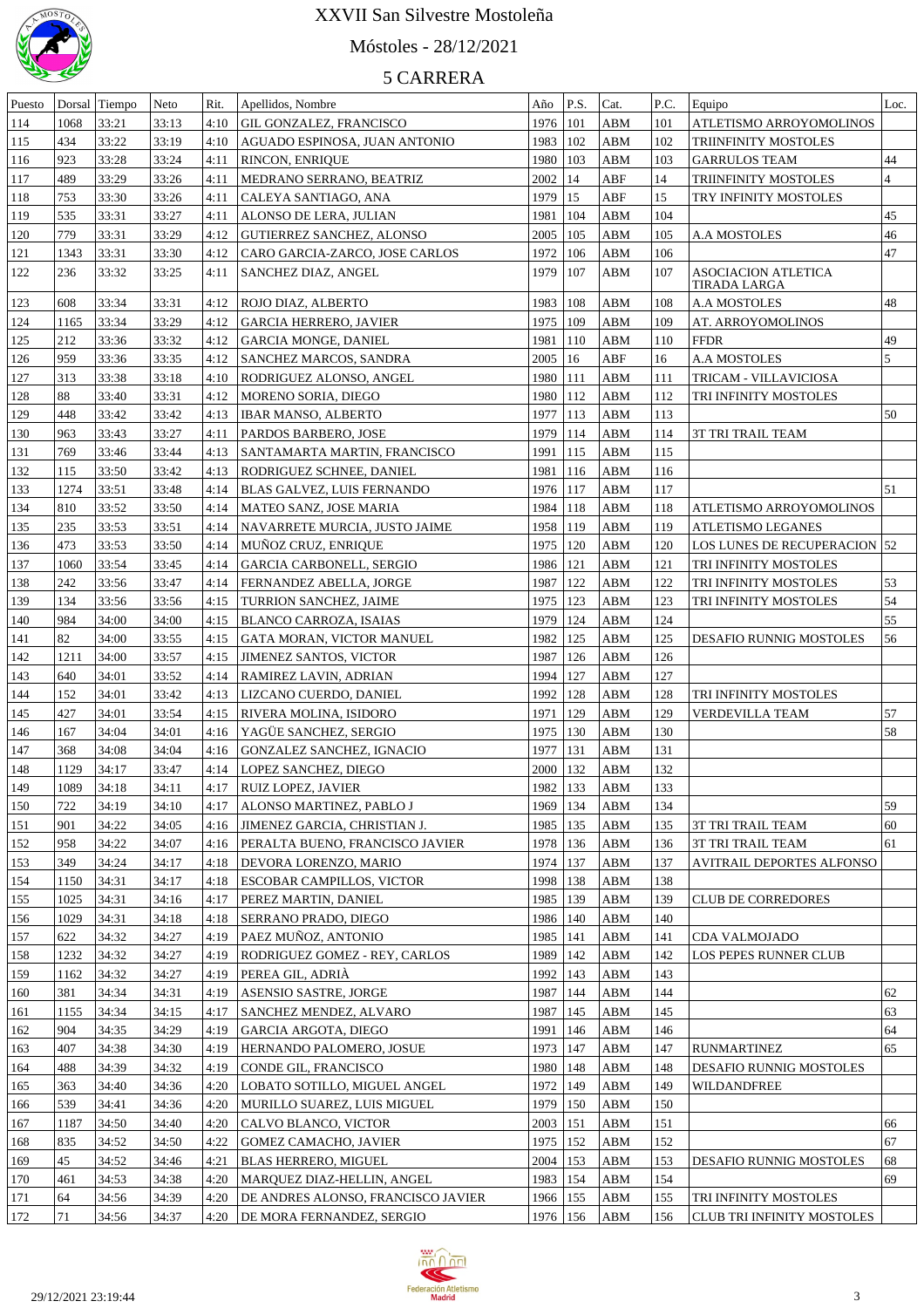

# Móstoles - 28/12/2021

| Puesto | Dorsal | Tiempo | <b>Neto</b> | Rit. | Apellidos, Nombre                     | Año        | P.S. | Cat.       | P.C. | Equipo                       | Loc. |
|--------|--------|--------|-------------|------|---------------------------------------|------------|------|------------|------|------------------------------|------|
| 173    | 1221   | 34:57  | 34:42       | 4:21 | <b>HERVAS VAQUERO, ALVARO</b>         | 2002       | 157  | ABM        | 157  |                              |      |
| 174    | 853    | 34:58  | 34:52       | 4:22 | CARAVACA, DAVID                       | 2005       | 158  | ABM        | 158  |                              | 70   |
| 175    | 1236   | 34:59  | 34:56       | 4:22 | <b>GALVAN CORTES, FERNANDO</b>        | 1975       | 159  | <b>ABM</b> | 159  |                              |      |
| 176    | 491    | 35:01  | 34:46       | 4:21 | RUBIO GARCIA, FRANCISCO               | 1983       | 160  | ABM        | 160  |                              | 71   |
| 177    | 208    | 35:02  | 34:53       | 4:22 | RAMOS SANZ, JOSE ANTONIO              | 1984       | 161  | ABM        | 161  | <b>FIQUIRUNNERS</b>          | 72   |
| 178    | 119    | 35:02  | 34:52       | 4:22 | ILLESCAS DE LA FUENTE, FERNANDO       | 1984       | 162  | ABM        | 162  | TRI INFINITY MOSTOLES        |      |
| 179    | 830    | 35:03  | 35:02       | 4:23 | VILLAR DEL SAZ TORIBIO, ZAIRA         | 2003       | 17   | ABF        | 17   | A.A MOSTOLES                 | 6    |
| 180    | 829    | 35:04  | 35:01       | 4:23 | VILLAR DEL SAZ GORDON, JOSE MANUEL    | 1977       | 163  | <b>ABM</b> | 163  |                              |      |
| 181    | 513    | 35:06  | 34:47       | 4:21 | MARTIN GOMEZ, PABLO                   | 1984       | 164  | <b>ABM</b> | 164  |                              | 73   |
| 182    | 233    | 35:07  | 35:04       | 4:23 | PYRIH SOLYAR, OKSANA                  | 1983       | 18   | ABF        | 18   |                              |      |
| 183    | 150    | 35:09  | 35:04       | 4:23 | <b>GOMEZ MUÑOZ, MIGUEL ANGEL</b>      | 1968       | 165  | <b>ABM</b> | 165  | DESAFIO RUNNING MOSTOLES     | 74   |
| 184    | 982    | 35:10  | 34:25       | 4:19 | HERNANDEZ GARCIA, JUAN FRANCISCO      | 1961       | 166  | ABM        | 166  |                              | 75   |
| 185    | 567    | 35:10  | 34:24       | 4:18 | <b>MARTIN, DAVID</b>                  | 1977       | 167  | ABM        | 167  |                              |      |
| 186    | 95     | 35:13  | 35:12       | 4:24 | <b>SOLIS TENO, ANTONIO</b>            | 1979       | 168  | ABM        | 168  | DESAFIO RUNNIG MOSTOLES      | 76   |
| 187    | 693    | 35:16  | 35:10       | 4:24 | <b>GARCIA GONZALEZ, LAURA</b>         | 1988       | 19   | ABF        | 19   | <b>G4RUN LEGANES</b>         |      |
| 188    | 464    | 35:16  | 35:09       | 4:24 | GONZALEZ RODRIGUEZ, MIGUEL ANGEL      | 1980       | 169  | ABM        | 169  | DESAFIO RUNNIG MOSTOLES      |      |
| 189    | 172    | 35:17  | 35:11       | 4:24 | QUERO GRANDE, ALBERTO                 | 1981       | 170  | ABM        | 170  |                              | 77   |
| 190    | 631    | 35:18  | 35:09       | 4:24 | MARTIN SANTOS, JORGE                  | 1991       | 171  | <b>ABM</b> | 171  | SPARTANBULLOCR               | 78   |
| 191    | 697    | 35:20  | 35:03       | 4:23 | LUIS CARDO, RUBEN                     | 1984       | 172  | ABM        | 172  | <b>3T TRI TRAIL TEAM</b>     | 79   |
| 192    | 611    | 35:21  | 35:16       | 4:25 | NAVARRO MARTINEZ, MIGUEL ANGEL        | 1974       | 173  | ABM        | 173  | RUNNING LAS CRUCES           |      |
| 193    | 241    | 35:22  | 35:04       | 4:23 | <b>BLAZQUEZ SANCHEZ, VICENTE</b>      | 1975       | 174  | ABM        | 174  | <b>RUNMARTINEZ</b>           |      |
| 194    | 386    | 35:27  | 35:19       | 4:25 | ALIA GARCIA, GUSTAVO                  | 1975       | 175  | ABM        | 175  |                              |      |
| 195    | 1110   | 35:30  | 35:12       | 4:24 | SANCHEZ CATENA, ADRIAN                | 1995       | 176  | ABM        | 176  |                              | 80   |
| 196    | 148    | 35:31  | 35:22       | 4:26 | VILLORAS MARTIN, JORGE                | 1977       | 177  | <b>ABM</b> | 177  | CDE FONDISTAS DE MOSTOLES 81 |      |
| 197    | 142    | 35:33  | 35:29       | 4:27 | PEINADO GARCIA, ANA                   | 1978       | 20   | ABF        | 20   | DESAFIO RUNNING MOSTOLES     | 8    |
| 198    | 865    | 35:36  | 35:27       | 4:26 | TRIVIÑO GARCIA, JESUS MANUEL          | 1984       | 178  | <b>ABM</b> | 178  |                              |      |
| 199    | 455    | 35:38  | 35:36       | 4:27 | DE LA CALLE REDONDO, ANGEL            | 2005       | 179  | <b>ABM</b> | 179  | TRI INFINITY MOSTOLES        | 82   |
| 200    | 453    | 35:39  | 35:34       | 4:27 | PARRO JIMENEZ, RUBEN                  | 1977       | 180  | ABM        | 180  | RUNNING LAS CRUCES           |      |
| 201    | 1009   | 35:42  | 35:30       | 4:27 | SANCHEZ NISO, JORGE                   | 1986       | 181  | ABM        | 181  |                              | 83   |
| 202    | 843    | 35:43  | 35:31       | 4:27 | SALVADOR GARCIA, FRANCISCO            | 1983       | 182  | <b>ABM</b> | 182  |                              | 84   |
| 203    | 593    | 35:44  | 35:32       | 4:27 | MORENO AYLLON, JESUS                  | 1967       | 183  | ABM        | 183  | AD COREBO                    | 85   |
| 204    | 228    | 35:45  | 35:27       | 4:26 | <b>GALAN CELADA, IRIA</b>             | 2000       | 21   | ABF        | 21   | <b>RUNMARTINEZ</b>           |      |
| 205    | 229    | 35:45  | 35:27       | 4:26 | CADENAS PLAZA, JESUS                  | 1992       | 184  | ABM        | 184  | <b>CLUB DE TRIATLON</b>      |      |
|        |        |        |             |      |                                       |            |      |            |      | ONDARRETA DE ALCORCON        |      |
| 206    | 504    | 35:46  | 35:40       | 4:28 | GIL TISCAR, ANTONIO                   | 1981       | 185  | ABM        | 185  |                              | 86   |
| 207    | 1035   | 35:47  | 35:32       | 4:27 | GONZALEZ MONTEJANO, OSCAR             | 1976       | 186  | <b>ABM</b> | 186  | <b>AZUSTEAM</b>              |      |
| 208    | 1320   | 35:47  | 35:43       |      | 4:28   MOZO PASCUAL, DAVID            | 2005   187 |      | ABM        | 187  | <b>ESCUELA ATLETISMO</b>     | 87   |
| 209    | 221    | 35:50  | 35:27       | 4:26 | GIL RODRIGO, OSCAR                    | 1978   188 |      | ABM        | 188  |                              | 88   |
| 210    | 648    | 35:52  | 35:42       | 4:28 | GALAYO LOPEZ, DAVID                   | 1988       | 189  | ABM        | 189  | WHITE PANTHERS               | 89   |
| 211    | 232    | 35:55  | 35:30       | 4:27 | BRIONGOS IZQUIERDO, JORGE             | 1980       | 190  | ABM        | 190  | <b>FORO RUNNERS</b>          |      |
| 212    | 362    | 35:56  | 35:52       | 4:29 | VALERO VAZQUEZ, EVA                   | 1973 22    |      | ABF        | 22   | TRI INFINITY MOSTOLES        | 9    |
| 213    | 638    | 35:57  | 35:57       | 4:30 | <b>RAMIREZ SANCHEZ, JUAN CARLOS</b>   | 1963   191 |      | <b>ABM</b> | 191  |                              |      |
| 214    | 867    | 35:57  | 35:44       | 4:28 | MAYORAL MARTIN, ALBERTO               | 1980       | 192  | ABM        | 192  |                              |      |
| 215    | 831    | 35:59  | 35:53       | 4:30 | <b>RODRIGUEZ HORCAJO, OSCAR</b>       | 1968   193 |      | ABM        | 193  | <b>RUN MARTINEZ</b>          |      |
| 216    | 123    | 36:00  | 35:57       | 4:30 | <b>SANCHEZ MARTIN, SILVIA</b>         | 1993 23    |      | ABF        | 23   |                              | 10   |
| 217    | 933    | 36:02  | 35:16       | 4:25 | MARTIN DOCASAL, FRANCISCO             | 1986   194 |      | ABM        | 194  |                              |      |
| 218    | 778    | 36:03  | 35:55       | 4:30 | GALLARDO MONTALVO, MARIA DE LOS REYES | 1976 24    |      | ABF        | 24   | C.A.T. ARROYOMOLIMOS         |      |
| 219    | 1353   | 36:03  | 36:00       | 4:30 | ASTUDILLO CAMPOVERDE, PEDRO           | 1975   195 |      | ABM        | 195  |                              | 90   |
| 220    | 1352   | 36:04  | 36:01       | 4:31 | <b>FERNANDEZ PEREZ, JESUS</b>         | 1976       | 196  | ABM        | 196  |                              | 91   |
| 221    | 437    | 36:05  | 35:57       | 4:30 | <b>SIMO MORENO, LUIS</b>              | 1971       | 197  | ABM        | 197  | <b>GMADRID SPORTS</b>        | 92   |
| 222    | 124    | 36:06  | 36:03       | 4:31 | MENA BORRAS, MARIO                    | 1975   198 |      | ABM        | 198  | CORREDOR@S                   |      |
| 223    | 1222   | 36:06  | 35:37       | 4:28 | MORAN FERNANDEZ, ANTONIO              | 1998       | 199  | ABM        | 199  |                              | 93   |
| 224    | 1078   | 36:07  | 36:07       | 4:31 | MENDEZ ALLER, LUIS                    | 1975   200 |      | ABM        | 200  |                              |      |
| 225    | 718    | 36:09  | 34:50       | 4:22 | ASTUDILLO HERRERA, WLADIMIR           | 1983       | 201  | ABM        | 201  |                              | 94   |
| 226    | 1326   | 36:10  | 36:04       | 4:31 | RAMIREZ LARDIN, ADRIAN                | 1994       | 202  | ABM        | 202  |                              |      |
| 227    | 412    | 36:11  | 35:50       | 4:29 | VEGA LAGUNA, ARMANDO                  | 1971       | 203  | ABM        | 203  |                              | 95   |
| 228    | 1216   | 36:12  | 35:52       | 4:29 | <b>BAJO SELMA, ROCIO</b>              | 1988 25    |      | ABF        | 25   | CDA VALMOJADO                |      |
| 229    | 684    | 36:14  | 36:03       | 4:31 | <b>ARRIBAS, JAVIER</b>                | 1986 204   |      | ABM        | 204  |                              | 96   |
| 230    | 1002   | 36:15  | 36:08       | 4:31 | DE PRADA FERNANDEZ, FEDERICO          | 1976 205   |      | ABM        | 205  | <b>RUNMARTINEZ</b>           | 97   |
| 231    | 624    | 36:18  | 36:00       | 4:30 | MONTILA MARTIN, FRANCISCO JAVIER      | 1972 206   |      | <b>ABM</b> | 206  |                              | 98   |

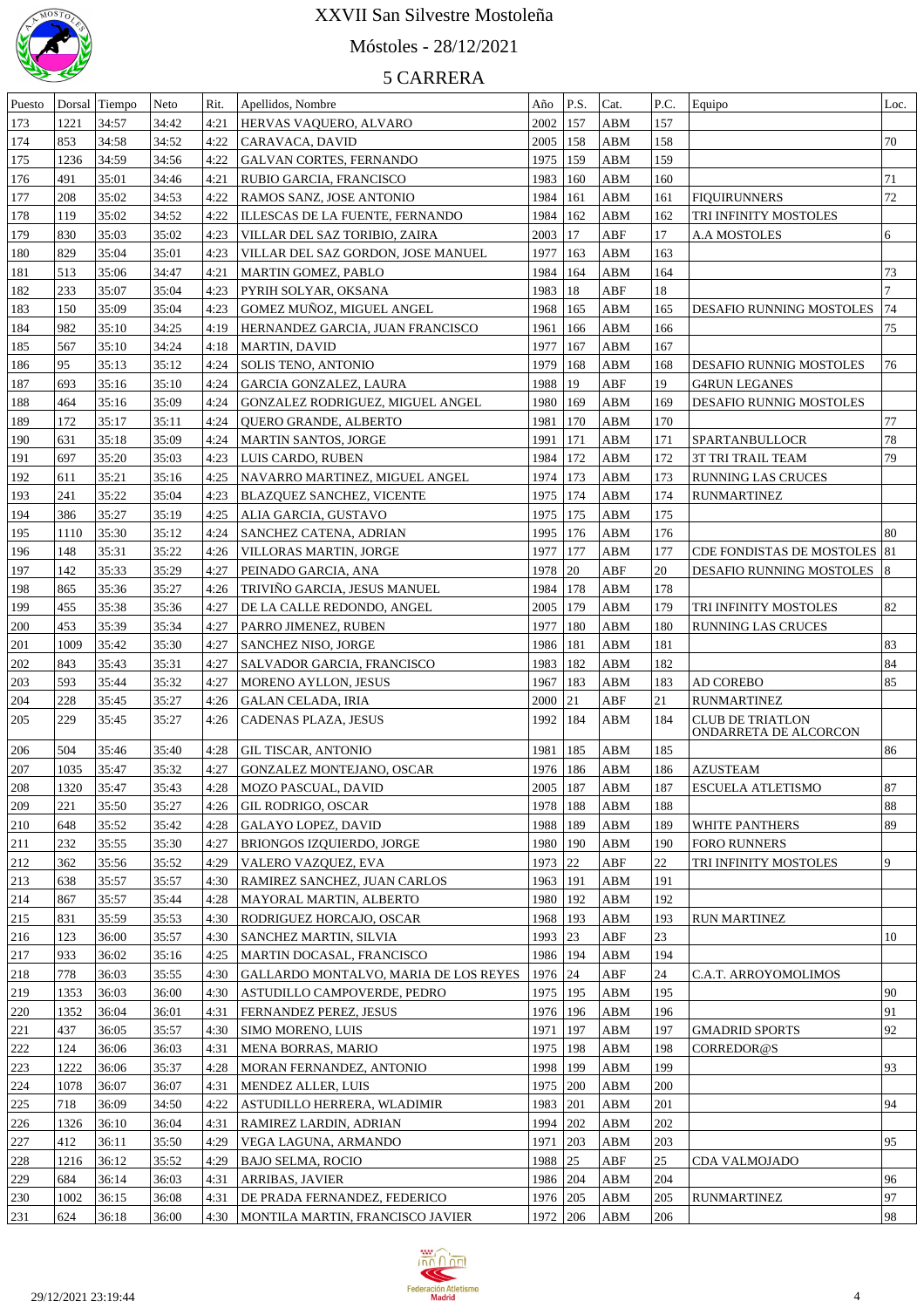

# Móstoles - 28/12/2021

| Puesto |      | Dorsal Tiempo | Neto  | Rit. | Apellidos, Nombre                  | Año      | P.S.         | Cat.                    | P.C. | Equipo                                | Loc. |
|--------|------|---------------|-------|------|------------------------------------|----------|--------------|-------------------------|------|---------------------------------------|------|
| 232    | 266  | 36:19         | 36:06 | 4:31 | <b>SANZ GARCIA, ALEJANDRO</b>      | 2000 207 |              | ${\bf A}{\bf B}{\bf M}$ | 207  |                                       | 99   |
| 233    | 58   | 36:20         | 36:07 | 4:31 | MORALES CARABAÑA, IVAN             | 1977     | 208          | ABM                     | 208  |                                       | 100  |
| 234    | 1023 | 36:20         | 36:20 | 4:33 | HERNANDEZ DIAZ, JAVIER             | 1979     | 209          | ABM                     | 209  | <b>TRIARROYO</b>                      |      |
| 235    | 247  | 36:21         | 35:57 | 4:30 | IANC, LAURA SILVIA                 | 1982     | $ 26\rangle$ | ABF                     | 26   | <b>FORO RUNNERS</b>                   | 11   |
| 236    | 204  | 36:21         | 36:01 | 4:31 | <b>LOPEZ AGUDO, JAVI</b>           | 1978 210 |              | ABM                     | 210  | CDA VALMOJADO                         |      |
| 237    | 159  | 36:23         | 35:43 | 4:28 | MORALES MARTINEZ, JULIAN           | 1970 211 |              | ABM                     | 211  | CAT ARROYOMOLIS                       |      |
| 238    | 280  | 36:25         | 36:07 | 4:31 | PARRA GORDO, ALVARO                | 1987     | $\vert 212$  | ABM                     | 212  | TRICAM - VILLAVICIOSA                 | 101  |
| 239    | 379  | 36:25         | 36:06 | 4:31 | MANSILLA MORA, LUIS MIGUEL         | 1982 213 |              | ABM                     | 213  | TRICAM VILLAVICIOSA                   |      |
|        |      |               | 36:07 |      | <b>MARTIN VILLA, SERGIO</b>        | 1978 214 |              | ABM                     | 214  |                                       | 102  |
| 240    | 168  | 36:25         |       | 4:31 |                                    |          |              |                         |      |                                       |      |
| 241    | 245  | 36:26         | 36:08 | 4:31 | RECIO DE TENA, ROBERTO             | 1985 215 |              | ABM                     | 215  | TRICAM - VILLAVICIOSA                 |      |
| 242    | 902  | 36:27         | 36:05 | 4:31 | TIMON HERNANDEZ, DANIEL            | 1977     | 216          | ABM                     | 216  |                                       | 103  |
| 243    | 1345 | 36:29         | 36:28 | 4:34 | MORALES PEREA, CAROLINA            | 2004 27  |              | ABF                     | 27   | <b>A.A MOSTOLES</b>                   | 12   |
| 244    | 63   | 36:33         | 36:15 | 4:32 | DE ANDRES JIMENO, HUGO             | 2001     | 217          | ABM                     | 217  | TRIINFINITY                           |      |
| 245    | 1152 | 36:35         | 35:59 | 4:30 | <b>MORALES PACHON, LUIS JAVIER</b> | 1980 218 |              | ABM                     | 218  |                                       |      |
| 246    | 1095 | 36:37         | 36:29 | 4:34 | <b>ROBLAS, RUBEN</b>               | 1980 219 |              | ABM                     | 219  |                                       |      |
| 247    | 840  | 36:40         | 36:02 | 4:31 | <b>GARCIA TAJES, JUAN CARLOS</b>   | 1973 220 |              | ABM                     | 220  |                                       | 104  |
| 248    | 314  | 36:43         | 36:30 | 4:34 | <b>GALLEGO FERNANDEZ, LUIS</b>     | 1970 221 |              | ABM                     | 221  | DESAFIO RUNNIG MOSTOLES               |      |
| 249    | 1184 | 36:44         | 36:36 | 4:35 | DIESTRO RIVERA, JOSE LUIS          | 1978 222 |              | ABM                     | 222  |                                       |      |
| 250    | 289  | 36:44         | 36:44 | 4:36 | PINEL MARTIN, JOSE LUIS            | 1982 223 |              | ABM                     | 223  | DESAFIO RUNNIG MOSTOLES               | 105  |
| 251    | 59   | 36:44         | 36:32 | 4:34 | <b>ESTEBAN RAMOS, VICTOR</b>       | 1990 224 |              | ABM                     | 224  | DESAFIO RUNNIG MOSTOLES               | 106  |
| 252    | 1043 | 36:47         | 36:32 | 4:34 | PEREZ FRIAS, BEATRIZ               | 1983 28  |              | ABF                     | 28   | CLUB RUNNING LA GAVIA                 |      |
| 253    | 574  | 36:51         | 36:39 | 4:35 | GARCIA LOPEZ, RICARDO              | 1980 225 |              | ABM                     | 225  |                                       | 107  |
| 254    | 273  | 36:57         | 36:33 | 4:35 | MONTERO MARTIN, ISRAEL             | 1980 226 |              | ABM                     | 226  |                                       |      |
| 255    | 1041 | 36:58         | 36:17 | 4:33 | ORELLANA MORILLAS, JOSE LUIS       | 1983 227 |              | ABM                     | 227  |                                       |      |
| 256    | 244  | 36:59         | 36:18 | 4:33 | <b>BAHSTOUTOU BANI, AMINE</b>      | 1986 228 |              | ABM                     | 228  | <b>FORORUNNERS</b>                    | 108  |
| 257    | 1171 | 37:01         | 36:52 | 4:37 | <b>MORENO, VICTOR</b>              | 1985 229 |              | ABM                     | 229  |                                       | 109  |
| 258    | 1371 | 37:02         | 36:34 | 4:35 | ABAJO IZQUIERDO, JOSE LUIS         | 1978 230 |              | ABM                     | 230  |                                       |      |
| 259    | 475  | 37:03         | 36:23 | 4:33 | VIZCAINO ROLLON, SERGIO            | 2002     | 231          | ABM                     | 231  |                                       |      |
|        | 470  | 37:05         |       |      |                                    | 1959 232 |              | ABM                     | 232  |                                       | 110  |
| 260    |      |               | 36:55 | 4:37 | FERNANDEZ SANCHEZ, JUAN            |          |              |                         |      | WHITE PANTHERS                        |      |
| 261    | 510  | 37:08         | 37:08 | 4:39 | FERNANDEZ BALLESTEROS, LUIS        | 2001     | 233          | ABM                     | 233  |                                       | 111  |
| 262    | 216  | 37:09         | 36:50 | 4:37 | DE PABLO MARTINEZ, DANIEL          | 1985 234 |              | ABM                     | 234  |                                       | 112  |
| 263    | 1192 | 37:10         | 36:27 | 4:34 | SIRVENT MARTINEZ, ALEX             | 2003 235 |              | ABM                     | 235  |                                       | 113  |
| 264    | 625  | 37:11         | 37:06 | 4:39 | GONZALEZ ROLLON, FRANCISCO         | 1992 236 |              | ABM                     | 236  | <b>CLUB DEPORTIVO</b><br>NAVATALGORDO | 114  |
| 265    | 1258 | 37:11         | 37:07 | 4:39 | BLANCO ROLLON, CARLOS              | 1999     | 237          | <b>ABM</b>              | 237  | <b>C.D NAVATALGORDO</b>               |      |
| 266    | 1347 | 37:12         | 37:08 | 4:39 | PEÑA DE LA VEGA, JUAN              | 1978     | 238          | <b>ABM</b>              | 238  |                                       | 115  |
| 267    | 449  | 37:13         | 36:52 |      | 4:37 GALAN CALVO, CARLOS           | 1977 239 |              | ${\bf ABM}$             | 239  |                                       |      |
| 268    | 763  | 37:13         | 36:52 | 4:37 | MARTIN MEDINA, MIGUEL              | 1977     | 240          | ABM                     | 240  | MT3                                   | 116  |
| 269    | 1055 | 37:15         | 37:15 | 4:40 | CARPINTERO, MIGUEL ANGEL LA BALA   | 1938     | 241          | ABM                     | 241  |                                       | 117  |
| 270    | 1139 | 37:16         | 36:53 | 4:37 |                                    | 1978 242 |              |                         | 242  |                                       |      |
|        |      |               |       |      | MIRA, MANUEL                       |          |              | ABM                     |      |                                       |      |
| 271    | 1052 | 37:16         | 37:16 | 4:40 | MIGUEL CASILLAS, MONTSERRAT        | 1938     | 29           | ABF                     | 29   |                                       | 13   |
| 272    | 1272 | 37:16         | 36:55 | 4:37 | TORRES MARTINEZ, FERNANDO          | 1965 243 |              | ABM                     | 243  |                                       | 118  |
| 273    | 222  | 37:21         | 36:52 | 4:37 | ARTALEJO COLLAZOS, JOSE LUIS       | 1964     | 244          | ABM                     | 244  | DESAFIO RUNNING MOSTOLES              | 119  |
| 274    | 1499 | 37:23         | 37:23 | 4:41 | GOMEZ GARCIA, FERNANDO             | 1963     | 245          | ABM                     | 245  |                                       | 120  |
| 275    | 141  | 37:24         | 36:55 | 4:37 | MARIN GARCIA, RUBEN                | 1998     | 246          | ABM                     | 246  |                                       | 121  |
| 276    | 319  | 37:27         | 37:27 | 4:41 | <b>BERMUDEZ NAVAS, ALFONSO</b>     | 1974 247 |              | ABM                     | 247  |                                       | 122  |
| 277    | 1269 | 37:27         | 37:27 | 4:41 | DIAZ TORIBIO, JUAN FRANCISCO       | 1996 248 |              | ABM                     | 248  |                                       |      |
| 278    | 215  | 37:31         | 37:04 | 4:38 | LARA GARCIA, MIGUEL                | 1978 249 |              | ABM                     | 249  | <b>FORO RUNNERS</b>                   | 123  |
| 279    | 1335 | 37:31         | 37:31 | 4:42 | <b>GUERRERO SANCHEZ, JOSE LUIS</b> | 1980 250 |              | ABM                     | 250  |                                       | 124  |
| 280    | 201  | 37:32         | 37:17 | 4:40 | MANOTAS HIDALGO, PEDRO             | 1984 251 |              | ABM                     | 251  | DESAFIO RUNNIG MOSTOLES               | 125  |
| 281    | 607  | 37:35         | 37:30 | 4:42 | <b>RODRIGUEZ PAREDES, ALBERTO</b>  | 1971     | 252          | ABM                     | 252  |                                       |      |
| 282    | 1325 | 37:39         | 37:30 | 4:42 | ORTEGA PORRO, ANGEL                | 1966 253 |              | ${\bf ABM}$             | 253  |                                       |      |
| 283    | 400  | 37:40         | 37:27 | 4:41 | ALMANSA CINTAS, LUIS               | 1972 254 |              | ${\bf ABM}$             | 254  |                                       | 126  |
| 284    | 726  | 37:41         | 36:57 | 4:38 | PALICA, KRYSTIAN                   | 1977     | 255          | ABM                     | 255  |                                       |      |
| 285    | 804  | 37:42         | 37:12 | 4:39 | <b>PASCUAL MARTIN, IVAN</b>        | 1978 256 |              | ABM                     | 256  | AT. ARROYOMOLINOS                     | 127  |
| 286    | 862  | 37:45         | 37:10 | 4:39 | DE HOCES VAQUERO, ESTHER           | 1977     | $ 30\rangle$ | ABF                     | 30   | ATLETISMO ARROYOMOLINOS               | 14   |
| 287    | 891  | 37:49         | 37:27 | 4:41 | CABALLERO DIAZ, FRANCISCO          | 1977 257 |              | ABM                     | 257  |                                       |      |
| 288    | 346  | 37:50         | 37:34 | 4:42 | CABALLERO CABALLERO, IVAN          | 1979 258 |              | ABM                     | 258  | <b>CLUB CORREDORES</b>                |      |
| 289    | 755  | 37:51         | 37:35 | 4:42 | LERIDA MAÑAS, SEBASTIAN            | 1963 259 |              | ABM                     | 259  |                                       | 128  |
| 290    | 13   | 37:52         | 37:16 | 4:40 | <b>PRIETO SALGADO, JOSE</b>        | 1993 260 |              |                         | 260  |                                       | 129  |
|        |      |               |       |      |                                    |          |              | ABM                     |      |                                       |      |

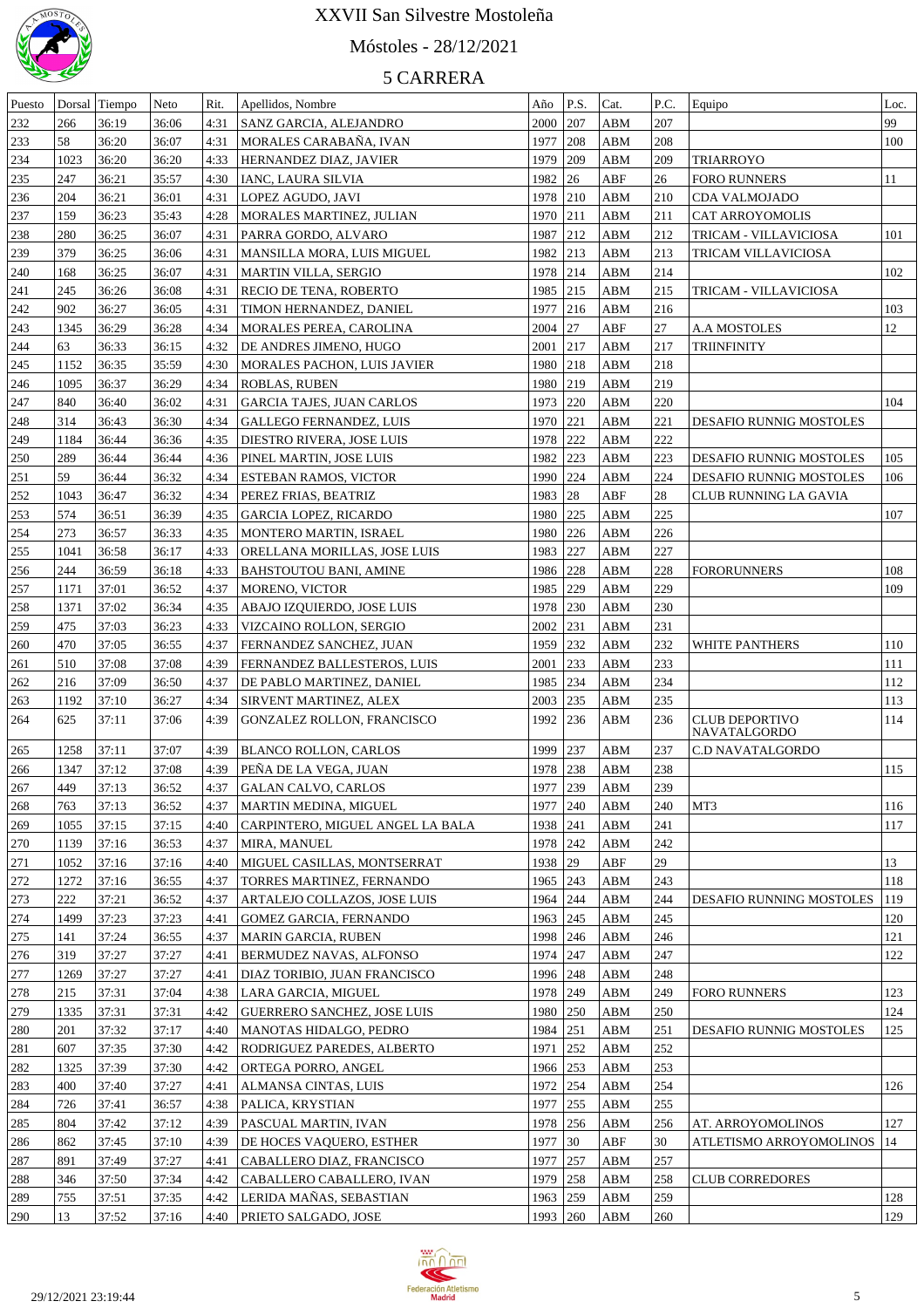

# Móstoles - 28/12/2021

| Puesto |                | Dorsal Tiempo | Neto  | Rit. | Apellidos, Nombre                      | Año        | P.S. | Cat.        | P.C.       | Equipo                                 | Loc. |
|--------|----------------|---------------|-------|------|----------------------------------------|------------|------|-------------|------------|----------------------------------------|------|
| 291    | 477            | 37:52         | 37:13 | 4:40 | DURAN CULEBRAS, CARLOS                 | 1971       | 261  | ABM         | 261        |                                        |      |
| 292    | 270            | 37:53         | 37:48 | 4:44 | <b>GARCIA PULIDO, GABRIEL</b>          | 1970 262   |      | ABM         | 262        | <b>RUN SARAOS TEAM</b>                 |      |
| 293    | 543            | 37:58         | 37:46 | 4:44 | <b>BLANCO FRUTOS, ANTONIO</b>          | 1980 263   |      | ABM         | 263        |                                        | 130  |
| 294    | 283            | 38:00         | 37:51 | 4:44 | <b>DIEZ PLATERO, FERNANDO</b>          | 1962 264   |      | ABM         | 264        |                                        | 131  |
| 295    | 1193           | 38:00         | 37:46 | 4:44 | FERNANDEZ, GUILLERMO                   | 1985 265   |      | ABM         | 265        |                                        |      |
| 296    | 1318           | 38:00         | 37:47 | 4:44 | SANZ GOIZUETA, LUIS                    | 1977       | 266  | ABM         | 266        |                                        | 132  |
| 297    | 149            | 38:01         | 37:54 | 4:45 | DE FRANCISCO RODRIGUEZ, ANTONIO JAVIER | 1981       | 267  | ABM         | 267        |                                        | 133  |
| 298    | 268            | 38:02         | 37:53 | 4:45 | DE LA FUENTE BUENDIA, JESUS            | 1965 268   |      | ABM         | 268        | TRI INFINITY MOSTOLES                  | 134  |
| 299    | 1153           | 38:02         | 37:43 | 4:43 | <b>GARCIA HERNANDEZ, RAFAEL</b>        | 1978 269   |      | ABM         | 269        |                                        | 135  |
|        | 1368           | 38:03         | 37:23 | 4:41 | <b>BLANCO GOMEZ, CHRISTIAN</b>         | 2002 270   |      | ABM         | 270        |                                        | 136  |
| 300    |                |               |       |      |                                        |            |      |             |            |                                        |      |
| 301    | 1005           | 38:03         | 37:48 | 4:44 | ANDRES BEAMUD, JOSE LUIS               | 1974 271   |      | ABM         | 271        |                                        | 137  |
| 302    | 609            | 38:04         | 37:48 | 4:44 | PALOMARES MENDOZA, JUAN JOSE           | 1967 272   |      | ABM         | 272        | C.D.E. FONDISTAS DE<br><b>MOSTOLES</b> | 138  |
| 303    | 15             | 38:05         | 37:46 | 4:44 | RODRIGUEZ DOS ANJOS, EMILIO JOSE       | 1980       | 273  | ABM         | 273        |                                        | 139  |
| 304    | 198            | 38:06         | 37:37 | 4:43 | PRIEGO SERRANO, RAUL                   | 1978       | 274  | ABM         | 274        |                                        | 140  |
| 305    | 482            | 38:06         | 37:49 | 4:44 | <b>GARCIA MURILLO, RAMON</b>           | 1979       | 275  | ABM         | 275        |                                        | 141  |
| 306    | 1218           | 38:08         | 37:07 | 4:39 | RUANO PARIS, SERGIO                    | 1985       | 276  | ABM         | 276        |                                        |      |
| 307    | 46             | 38:10         | 38:04 | 4:46 | <b>BLAS HERRERO, PABLO</b>             | 2004       | 277  | ABM         | 277        |                                        | 142  |
|        | 1057           |               | 37:41 | 4:43 | VELASCO MUÑOZ, JORGE                   | 1990       | 278  | ABM         | 278        |                                        | 143  |
| 308    |                | 38:11         |       |      |                                        |            |      |             | 279        |                                        |      |
| 309    | 1341           | 38:14         | 38:14 | 4:47 | ACEITUNO MARTINEZ, ALVARO              | 2005       | 279  | ABM         |            | <b>ESCUELA ATLETISMO</b>               | 144  |
| 310    | 62             | 38:15         | 38:11 | 4:47 | FERNANDEZ SANCHEZ, JORGE               | 1966       | 280  | ABM         | 280        | DESAFIO RUNNING MOSTOLES               | 145  |
| 311    | 403            | 38:18         | 37:59 | 4:45 | MARTINEZ CAÑO, ENRIQUE                 | 1985       | 281  | ABM         | 281        | RSEA PEÑALARA                          |      |
| 312    | 23             | 38:20         | 38:15 | 4:47 | MORENO PALACIN, DANIEL                 | 1973       | 282  | ABM         | 282        | DESAFIO RUNNIG MOSTOLES                | 146  |
| 313    | 92             | 38:21         | 37:56 | 4:45 | RIOJA RUBIO, JESUS A.                  | 1994       | 283  | ABM         | 283        |                                        |      |
| 314    | 1237           | 38:22         | 38:08 | 4:46 | LUCAS CASTAÑEDA, JOSE GABRIEL          | 1974       | 284  | ABM         | 284        |                                        |      |
| 315    | 694            | 38:23         | 38:16 | 4:47 | <b>GARCIA CABRERA, RODRIGO</b>         | 1986       | 285  | ABM         | 285        | <b>G4RUN LEGANES</b>                   |      |
| 316    | 668            | 38:24         | 38:03 | 4:46 | <b>NAVAS, PABLO</b>                    | 1979       | 286  | ABM         | 286        |                                        |      |
| 317    | 1174           | 38:25         | 38:25 | 4:49 | MOLINA DOMINGUEZ, DAVID                | 1982       | 287  | ABM         | 287        |                                        | 147  |
| 318    | 1134           | 38:26         | 38:09 | 4:47 | ROMERO ARRIBAS, LUCAS                  | 1982       | 288  | ABM         | 288        |                                        | 148  |
| 319    | 519            | 38:27         | 38:02 | 4:46 | RODRIGUEZ MARTINEZ, EDUARDO            | 1970       | 289  | ABM         | 289        |                                        | 149  |
| 320    | 171            | 38:29         | 38:05 | 4:46 | <b>JIMENEZ SANZ, JAVIER</b>            | 1977       | 290  | ABM         | 290        | <b>FORO RUNNERS</b>                    | 150  |
| 321    | 864            | 38:31         | 38:31 | 4:49 | ZIMMERMANN MENDOZA, LUIS               | 1993       | 291  | ABM         | 291        |                                        | 151  |
| 322    | 1268           | 38:32         | 38:20 | 4:48 | VADILLO CORTAZAR, SONIA                | 1971       | 31   | ABF         | 31         | DESAFIO RUNNING MOSTOLES               | 15   |
| 323    | 1349           | 38:33         | 38:27 | 4:49 | MAROUHANI GEBROUN, NISRIN              | 2004       | 32   | ABF         | 32         | <b>A.A MOSTOLES</b>                    | 16   |
| 324    | 147            | 38:33         | 38:26 | 4:49 | <b>MARTINEZ TORRES, BORJA</b>          | 1986       | 292  | ABM         | 292        |                                        | 152  |
| 325    | 1364           | 38:33         | 38:27 | 4:49 | <b>JIMENEZ SANCHEZ, CARLA</b>          | 2005       | 33   | ABF         | 33         | <b>A.A MOSTOLES</b>                    | 17   |
| 326    | 263            | 38:34         | 38:16 | 4:47 | <b>BARRERA GARCIA, ALBERTO</b>         | 1993 293   |      | ABM         | 293        | <b>CLUB CORREDORES</b>                 | 153  |
| 327    | 509            | 38:35         | 38:26 | 4:49 | DIEZ ZORZANO, ALBERTO                  | 1979   294 |      | ABM         | 294        |                                        | 154  |
| 328    | 305            | 38:37         | 38:34 | 4:50 | SANCHO JIMENEZ, ELENA                  | 2000       | 34   | ABF         | 34         | TRI INFINITY MOSTOLES                  | 18   |
| 329    | 476            | 38:37         | 37:58 | 4:45 | DURAN SIERRA, DAVID                    | 2002 295   |      | ABM         | 295        |                                        |      |
|        |                |               |       |      |                                        |            |      |             |            |                                        |      |
| 330    | 121<br>522     | 38:39         | 38:14 | 4:47 | VARA MESA, BERNARDO                    | 1978       | 296  | ABM         | 296<br>297 |                                        | 155  |
| 331    |                | 38:40         | 38:16 | 4:47 | GOMEZ RUIZ, MIGUEL ANGEL               | 1977       | 297  | ABM         |            |                                        | 156  |
| 332    | 1219           | 38:40         | 37:39 | 4:43 | IGLESIAS HIGUERO, PEDRO JOSE           | 1986       | 298  | ABM         | 298        |                                        |      |
| 333    | 197            | 38:41         | 37:59 | 4:45 | <b>GUERRERO SANTOS, VALENTIN</b>       | 1976       | 299  | ABM         | 299        | C.D.E. FONDISTAS DE<br><b>MOSTOLES</b> | 157  |
| 334    | 76             | 38:44         | 38:08 | 4:46 | <b>DELGADO MARCOS, ROBERTO</b>         | 1979 300   |      | ABM         | 300        |                                        | 158  |
| 335    | 1270           | 38:44         | 38:23 | 4:48 | HERNANDEZ SANCHEZ, JORGE               | 1982 301   |      | ABM         | 301        |                                        | 159  |
| 336    | 93             | 38:45         | 38:05 |      | <b>BLANCO GONZALEZ, JESUS</b>          | 1968 302   |      | ${\bf ABM}$ | 302        |                                        |      |
|        |                |               |       | 4:46 |                                        |            |      |             | 303        |                                        |      |
| 337    | 393            | 38:45         | 38:21 | 4:48 | <b>GARCIA RIO, IVAN</b>                | 1983 303   |      | ABM         |            |                                        | 160  |
| 338    | 6              | 38:46         | 38:12 | 4:47 | MARTIN HIDALGO, ALEJANDRO              | 1992 304   |      | ${\bf ABM}$ | 304        |                                        | 161  |
| 339    | 1233           | 38:48         | 38:42 | 4:51 | <b>ESPIN GUIRAO, JOSE GINES</b>        | 1973 305   |      | ${\bf ABM}$ | 305        |                                        | 162  |
| 340    | 1235           | 38:50         | 38:25 | 4:49 | <b>ACEBEDO RUBIO, JAIME</b>            | 1974 306   |      | ABM         | 306        |                                        |      |
| 341    | 1300           | 38:51         | 38:40 | 4:50 | <b>ROMERO PEREZ, SERGIO</b>            | 1994 307   |      | ${\bf ABM}$ | 307        |                                        |      |
| 342    | 360            | 38:52         | 38:43 | 4:51 | <b>CISTER JIMENEZ, GERARDO</b>         | 1984 308   |      | ${\bf ABM}$ | 308        | TRI INFINITY MOSTOLES                  |      |
| 343    | 157            | 38:52         | 38:43 | 4:51 | MOYA PERONA, JOSE LUIS                 | 1982 309   |      | ABM         | 309        | TRI INFINITY MOSTOLES                  | 163  |
| 344    | 309            | 38:54         | 38:36 | 4:50 | CASTRO GUEVARA, LUIS ENRIQUE           | 1968 310   |      | ${\bf ABM}$ | 310        | <b>AZUSTEAM</b>                        |      |
| 345    | $\overline{7}$ | 38:55         | 38:55 | 4:52 | <b>JIMENEZ MONTES, DAVID</b>           | 1973 311   |      | ${\bf ABM}$ | 311        |                                        |      |
| 346    | 18             | 38:55         | 38:21 | 4:48 | GARCIA GARCIA-MAROTO, DANIEL           | 1989 312   |      | ${\bf ABM}$ | 312        |                                        | 164  |
| 347    | 524            | 38:57         | 38:35 | 4:50 | OVEJERO MALAGA, ROBERTO                | 1980 313   |      | ${\bf ABM}$ | 313        |                                        | 165  |
| 348    | 1130           | 38:57         | 38:49 |      | 4:52   MARTIN DIAZ, CESAR              | 1997 314   |      | ABM         | 314        |                                        |      |

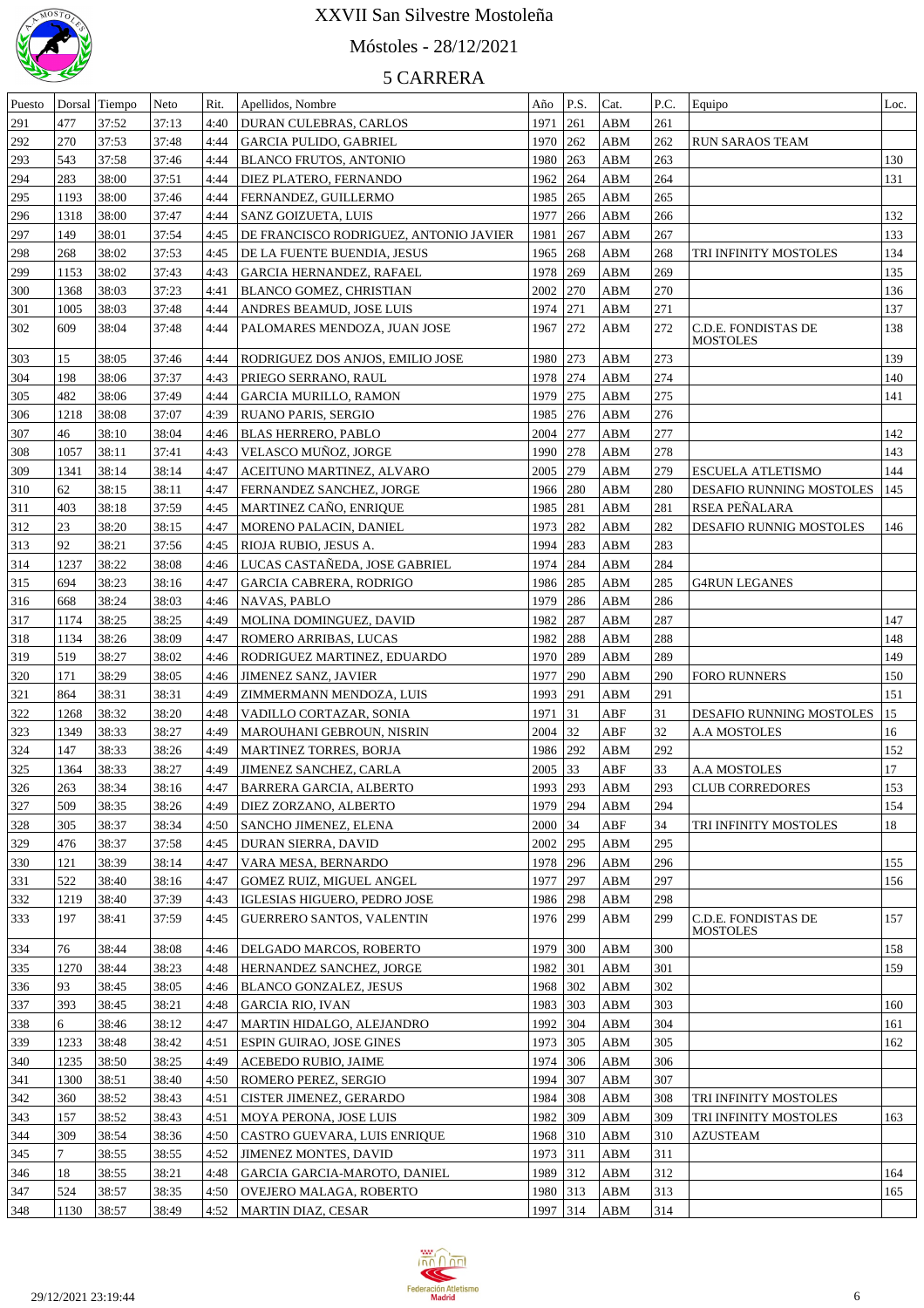

# Móstoles - 28/12/2021

| Puesto |      | Dorsal Tiempo | Neto  | Rit. | Apellidos, Nombre                     | Año      | P.S.   | Cat.        | P.C. | Equipo                   | Loc. |
|--------|------|---------------|-------|------|---------------------------------------|----------|--------|-------------|------|--------------------------|------|
| 349    | 493  | 38:59         | 38:41 | 4:51 | LOPEZ OLMOS, JUAN MIGUEL              | 1965 315 |        | ABM         | 315  |                          | 166  |
| 350    | 1296 | 39:03         | 38:53 | 4:52 | LOPEZ VILLANUEVA, DANIEL              | 1978 316 |        | ABM         | 316  | TRI INFINITY MOSTOLES    | 167  |
| 351    | 987  | 39:03         | 38:56 | 4:52 | PARDEIRO SANCHEZ, JORGE               | 1986 317 |        | ABM         | 317  |                          |      |
| 352    | 1209 | 39:04         | 38:34 | 4:50 | FEITO HORCAJO, LUIS                   | 1975 318 |        | ABM         | 318  |                          |      |
| 353    | 537  | 39:04         | 38:55 | 4:52 | GUZMAN RIVAS, FRANCISCO JAVIER        | 1983 319 |        | ABM         | 319  | TRI INFINITY MOSTOLES    | 168  |
| 354    | 1144 | 39:05         | 38:38 | 4:50 | MARTIN RUIZ, ENRIQUE                  | 1979     | 320    | ABM         | 320  |                          |      |
| 355    | 512  | 39:07         | 38:52 | 4:52 | FERNANDEZ DE ANA, LUIS                | 1971     | 321    | ABM         | 321  | DESAFIO RUNNIG MOSTOLES  | 169  |
| 356    | 329  | 39:07         | 39:02 | 4:53 | APARICIO RICOTE, JOSE ANTONIO         | 1972     | 322    | ABM         | 322  | FOROFOS DEL RUNNING      |      |
|        | 932  | 39:09         | 38:53 |      | COBO GUTIERREZ, MIGUEL ANGEL          |          | $ 323$ | ABM         | 323  |                          |      |
| 357    |      |               |       | 4:52 |                                       | 1973     |        |             |      | 3T TRI TRAIL TEAM        |      |
| 358    | 1314 | 39:09         | 39:09 | 4:54 | SANCHEZ CAMUÑAS, FRANCISO JAVIER      | 1974 324 |        | ABM         | 324  |                          |      |
| 359    | 559  | 39:09         | 38:50 | 4:52 | <b>GONZALEZ GARRUDO, MERCEDES</b>     | 1974 35  |        | ABF         | 35   |                          | 19   |
| 360    | 994  | 39:10         | 38:59 | 4:53 | CALVO MARTINEZ, DAVID                 | 1977     | 325    | ABM         | 325  |                          |      |
| 361    | 672  | 39:11         | 38:49 | 4:52 | VALLEJO MUNGUIRA, JUAN MANUEL         | 1989     | 326    | ABM         | 326  |                          | 170  |
| 362    | 977  | 39:12         | 38:50 | 4:52 | FERNANDEZ SANTURDE, RUBEN             | 1991     | 327    | ABM         | 327  |                          | 171  |
| 363    | 863  | 39:15         | 38:34 | 4:50 | CALDERON CARRASCO, OLEGARIO           | 1978 328 |        | ABM         | 328  | C.D.E. FONDISTAS DE      | 172  |
|        |      |               |       |      |                                       |          |        |             |      | <b>MOSTOLES</b>          |      |
| 364    | 122  | 39:16         | 38:51 | 4:52 | MARTINEZ, SERGIO                      | 1981     | 329    | ABM         | 329  |                          |      |
| 365    | 328  | 39:19         | 39:00 | 4:53 | DIAZ PEREZ, RAFAEL                    | 1975     | 330    | ABM         | 330  | TRICAM VILLAVICIOSA      | 173  |
| 366    | 730  | 39:19         | 38:59 | 4:53 | MARTIN PEREZ, ALBERTO                 | 1979     | 331    | ABM         | 331  |                          |      |
| 367    | 250  | 39:20         | 38:20 | 4:48 | TERUEL MARTINEZ, ANGEL                | 1976 332 |        | ABM         | 332  |                          | 174  |
| 368    | 633  | 39:20         | 39:11 | 4:54 | QUERO ROJAS, OSCAR                    | 1981     | 333    | ${\bf ABM}$ | 333  |                          | 175  |
| 369    | 1070 | 39:20         | 38:55 | 4:52 | CARBONELL GALLEGO, RAFAEL             | 2001     | 334    | ABM         | 334  |                          | 176  |
| 370    | 1208 | 39:22         | 38:21 | 4:48 | RODRIGUEZ PLAZA, DANIEL               | 1990     | 335    | ABM         | 335  |                          |      |
| 371    | 414  | 39:26         | 39:01 | 4:53 | LOPEZ LUQUE, FRANCISCO JAVIER         | 1976     | 336    | <b>ABM</b>  | 336  |                          |      |
| 372    | 837  | 39:27         | 39:27 | 4:56 | IGLESIA GUTIERREZ, DANIEL             | 1980     | 337    | ABM         | 337  |                          |      |
| 373    | 1097 | 39:28         | 38:37 | 4:50 | <b>GOMEZ HERENCIAS, RAUL</b>          | 1983 338 |        | ABM         | 338  |                          |      |
| 374    | 275  | 39:33         | 39:33 | 4:57 | SAN ROMAN MARCHAN, MANUEL             | 1959     | 339    | <b>ABM</b>  | 339  |                          | 177  |
| 375    | 752  | 39:34         | 39:30 | 4:57 | <b>GIL PARRA, LETICIA</b>             | 1982     | 36     | ABF         | 36   |                          | 20   |
| 376    | 179  | 39:35         | 39:24 | 4:56 | GONZALEZ RODRIGUEZ, MIGUEL ANGEL      | 1981     | 340    | ABM         | 340  | <b>COCOROCOS</b>         | 178  |
| 377    | 880  | 39:36         | 39:22 | 4:56 | CENTENO RAMOS, SANTIAGO               | 1980     | 341    | <b>ABM</b>  | 341  |                          |      |
| 378    | 799  | 39:40         | 39:21 | 4:56 | MARTINEZ RUBIO, DANIEL                | 1968     | 342    | ABM         | 342  |                          | 179  |
| 379    | 1297 | 39:42         | 39:22 | 4:56 | PEREZ VALERO, RICARDO                 | 1970     | 343    | ABM         | 343  |                          | 180  |
|        | 230  |               | 39:33 |      |                                       | 1985     | 344    | ABM         | 344  |                          | 181  |
| 380    |      | 39:45         |       | 4:57 | SANTAMARIA FERNANDEZ, RUBEN           |          |        |             |      |                          | 182  |
| 381    | 1302 | 39:48         | 39:20 | 4:55 | <b>SANCHEZ CASAS, JOSE ANTONIO</b>    | 1968     | 345    | ABM         | 345  |                          |      |
| 382    | 798  | 39:50         | 39:20 | 4:55 | DE LA FUENTE CIRILO, FRANCISCO JAVIER | 1981     | 346    | ABM         | 346  |                          |      |
| 383    | 1030 | 39:50         | 39:41 | 4:58 | <b>ARRANZ DE PABLOS, AGUSTIN</b>      | 1974     | 347    | <b>ABM</b>  | 347  |                          | 183  |
| 384    | 77   | 39:51         | 39:13 |      | 4:55 CORCOVADO DE LA FUENTE, SANTIAGO | 1983 348 |        | ABM         | 348  |                          | 184  |
| 385    | 411  | 39:53         | 39:44 | 4:58 | SANCHEZ GONZALEZ, ALBERTO             | 1975     | 349    | ABM         | 349  |                          | 185  |
| 386    | 492  | 39:53         | 39:35 | 4:57 | MARTINEZ SANCHEZ, TAMARA              | 1980 37  |        | ABF         | 37   |                          | 21   |
| 387    | 676  | 39:54         | 39:38 | 4:58 | PATRUCCO, SILVIO                      | 1973 350 |        | <b>ABM</b>  | 350  |                          |      |
| 388    | 189  | 39:55         | 39:43 | 4:58 | RAMIRO, ANDRES                        | 2004     | 351    | ABM         | 351  | DESAFIO RUNNING MOSTOLES | 186  |
| 389    | 698  | 39:55         | 39:15 | 4:55 | PEDRAZA VERDUGO, FRANCISCO JAVIER     | 1973     | 352    | ABM         | 352  | DELECION 1P36            |      |
| 390    | 105  | 39:57         | 39:17 | 4:55 | <b>GOMEZ LOPEZ, ANDRES</b>            | 1989     | 353    | ABM         | 353  |                          |      |
| 391    | 83   | 39:58         | 39:47 | 4:59 | RUEDA BALLESTEROS, IRENE              | 1989     | 38     | ABF         | 38   | DESAFIO RUNNING MOSTOLES | 22   |
| 392    | 188  | 39:59         | 39:46 | 4:59 | RAMIRO, JAVIER                        | 1972     | 354    | ABM         | 354  | DESAFIO RUNNING MOSTOLES | 187  |
| 393    | 729  | 40:00         | 39:26 | 4:56 | HERNANDO MURILLO, MIGUEL              | 1981     | 355    | ABM         | 355  |                          | 188  |
| 394    | 278  | 40:01         | 39:43 | 4:58 | <b>SANCHEZ JIMENEZ, ANGEL</b>         | 1986     | 356    | ABM         | 356  | TRICAM VILLAVICIOSA      | 189  |
| 395    | 1094 | 40:01         | 39:19 | 4:55 | MORALES MAGAN, JUAN IGNACIO           | 1980     | 357    | ABM         | 357  | ADIDAS RUNNERS MADRID    |      |
| 396    | 137  | 40:02         | 39:57 | 5:00 | PEREZ DIAZ, DAVID                     | 1978     | 358    | ABM         | 358  |                          | 190  |
| 397    | 1312 | 40:03         | 40:03 | 5:01 | MENDEZ TORRERO, JAVIER                | 1991     | 359    | ABM         | 359  |                          | 191  |
| 398    | 338  | 40:03         | 39:44 | 4:58 | PEREZ GONZALEZ, MAYTE                 | 1981     | 39     | ABF         | 39   |                          |      |
| 399    | 272  | 40:04         | 39:32 | 4:57 | PAMPANAS, SONIA                       | 1974 40  |        | ${\sf ABF}$ | 40   |                          |      |
|        |      |               |       |      |                                       |          |        |             |      |                          |      |
| 400    | 618  | 40:05         | 39:40 | 4:58 | PARDUELES GUIM, JOSI                  | 1974 41  |        | ABF         | 41   | <b>FORO RUNNERS</b>      |      |
| 401    | 703  | 40:05         | 39:42 | 4:58 | DATO MORTES, RAFAEL                   | 1973 360 |        | ABM         | 360  |                          |      |
| 402    | 308  | 40:05         | 39:47 | 4:59 | SANCHEZ LOPEZ, SAMUEL                 | 1995     | 361    | ABM         | 361  |                          |      |
| 403    | 912  | 40:08         | 39:27 | 4:56 | SAN SEGUNDO LOPEZ, JOSE IGNACIO       | 1984     | 362    | ABM         | 362  |                          | 192  |
| 404    | 279  | 40:08         | 39:33 | 4:57 | <b>SANCHEZ MERINO, DAVID</b>          | 1985     | 363    | ABM         | 363  | TRICAM - VILLAVICIOSA    | 193  |
| 405    | 99   | 40:09         | 39:23 | 4:56 | BARRASO FERRERA, ALVARO               | 1981     | 364    | ABM         | 364  |                          |      |
| 406    | 1067 | 40:13         | 39:47 | 4:59 | TRUJILLO BLAZQUEZ, CESAR              | 1992     | 365    | ABM         | 365  |                          | 194  |
| 407    | 1313 | 40:13         | 39:48 | 4:59 | ELVIRA ROMERO, OSCAR                  | 1982 366 |        | <b>ABM</b>  | 366  |                          | 195  |

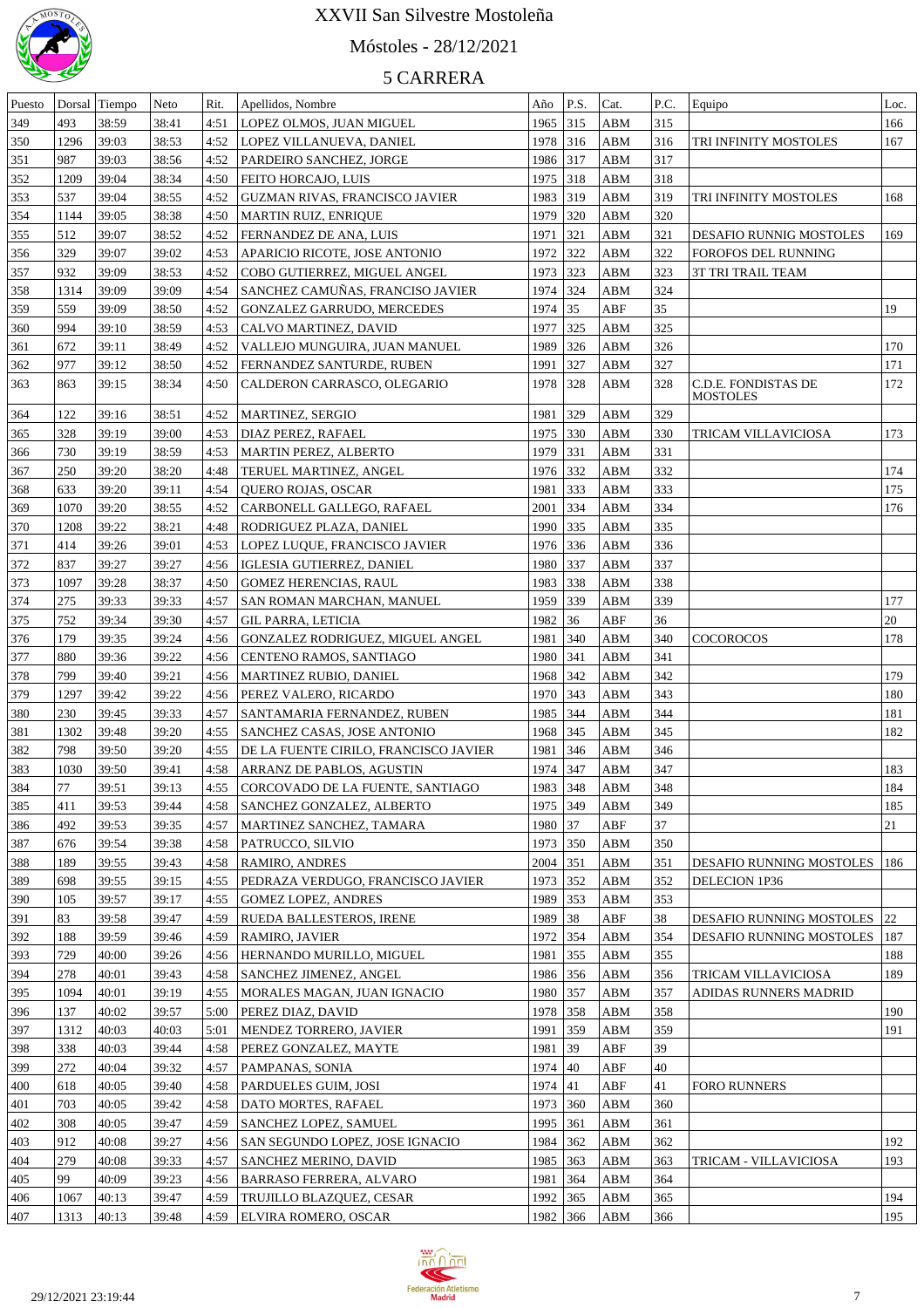

## Móstoles - 28/12/2021

| Puesto |                | Dorsal Tiempo | Neto  | Rit. | Apellidos, Nombre                  | Año        | P.S. | Cat.        | P.C.       | Equipo                                       | Loc. |
|--------|----------------|---------------|-------|------|------------------------------------|------------|------|-------------|------------|----------------------------------------------|------|
| 408    | 795            | 40:14         | 39:49 | 4:59 | CENALMOR ENCINAS, MARCIAL          | 1985 367   |      | ABM         | 367        |                                              |      |
| 409    | 1246           | 40:14         | 39:51 | 4:59 | RODRIGUEZ CORREAS, JOSE LUIS       | 1960       | 368  | ABM         | 368        |                                              | 196  |
| 410    | 1283           | 40:16         | 40:06 | 5:01 | ANTORANZ CUESTA, MARIA DEL CARMEN  | 1976 42    |      | ABF         | 42         |                                              |      |
| 411    | 626            | 40:19         | 40:15 | 5:02 | GONZALEZ HERNANDEZ, VICENTE        | 1963       | 369  | ABM         | 369        | <b>CLUB DEPORTIVO</b><br><b>NAVATALGORDO</b> | 197  |
| 412    | 495            | 40:22         | 40:12 | 5:02 | LISBONA ESTEFANIA, SERGIO          | 1981       | 370  | <b>ABM</b>  | 370        |                                              | 198  |
| 413    | 1037           | 40:26         | 40:26 | 5:04 | SANZ ESTEBAN, ALBERTO              | 1980       | 371  | <b>ABM</b>  | 371        |                                              | 199  |
| 414    | 1036           | 40:26         | 39:58 | 5:00 | <b>GALAN GARCIA, RAFAEL</b>        | 1975       | 372  | <b>ABM</b>  | 372        |                                              | 200  |
| 415    | 101            | 40:27         | 39:43 | 4:58 | GARCIA SORIANO, MARIA DEL ROSARIO  | 1965       | 43   | ABF         | 43         |                                              |      |
| 416    | 219            | 40:31         | 39:51 | 4:59 | FERNANDEZ CARBONELL, ENRIQUE ANGEL | 1978       | 373  | <b>ABM</b>  | 373        |                                              |      |
| 417    | 220            | 40:31         | 39:50 | 4:59 | FERNANDEZ ABAD, ALVARO             | 2005       | 374  | ABM         | 374        |                                              |      |
| 418    | 1244           | 40:31         | 39:50 | 4:59 | SANCHO PEREZ, ISIDORO              | 1962       | 375  | ABM         | 375        | C.D.E. FONDISTAS DE<br>MOSTOLES              | 201  |
| 419    | 878            | 40:33         | 40:33 | 5:05 | GOMEZ OROZCO, JAVIER               | 1973       | 376  | ABM         | 376        | C.D.E. FONDISTAS DE<br><b>MOSTOLES</b>       | 202  |
| 420    | 978            | 40:33         | 40:15 | 5:02 | PRIETO TEJERO, MIGUEL              | 1986 377   |      | ABM         | 377        |                                              | 203  |
| 421    | 1260           | 40:34         | 40:34 | 5:05 | <b>GOMEZ VICENTE, SERGIO</b>       | 1991       | 378  | ABM         | 378        |                                              |      |
| 422    | 213            | 40:37         | 40:25 | 5:04 | GUINEA ANDRINO, LEONOR             | 1979       | 44   | ABF         | 44         | <b>DESAFIO RUNNIG MOSTOLES</b>               | 23   |
| 423    | $\overline{c}$ | 40:37         | 40:22 | 5:03 | SABIDO HERRAEZ, MARIA              | 1983   45  |      | ABF         | 45         | DESAFIO RUNNIG MOSTOLES                      | 24   |
| 424    | 1104           | 40:37         | 40:17 | 5:03 | DIAZ DE PAZ, CHRISTIAN             | 1996 379   |      | <b>ABM</b>  | 379        | EL ALAMO RUN                                 |      |
| 425    | 771            | 40:40         | 40:20 | 5:03 | RUBIA LLORENTE, SANTIAGO           | 1967       | 380  | ABM         | 380        | <b>GHEPARDS</b>                              |      |
| 426    | 979            | 40:41         | 40:08 | 5:01 | MANGLANO LEON, FRANCISCO JAVIER    | 1970       | 381  | ABM         | 381        | FOROFOS DEL RUNNING                          |      |
| 427    | 1003           | 40:41         | 40:30 | 5:04 | <b>ALARCON RUIZ, CARLOS</b>        | 1973       | 382  | ABM         | 382        | TRI INFINITY MOSTOLES                        | 204  |
| 428    | 921            | 40:46         | 40:04 | 5:01 | ESTRELLA, JUAN VICENTE             | 1981       | 383  | ABM         | 383        | C.D.E. FONDISTAS DE<br><b>MOSTOLES</b>       | 205  |
| 429    | 49             | 40:47         | 40:07 | 5:01 | SAMPE SEPULVEDA, SERGIO            | 1995       | 384  | ABM         | 384        |                                              | 206  |
| 430    | 48             | 40:49         | 40:11 | 5:02 | SEPULVEDA AGUN, GONZALO            | 1969       | 385  | <b>ABM</b>  | 385        |                                              | 207  |
| 431    | 938            | 40:49         | 40:22 | 5:03 | SIERRA RAMIREZ, ENRIQUE            | 1977       | 386  | <b>ABM</b>  | 386        |                                              | 208  |
| 432    | 673            | 40:50         | 40:22 | 5:03 | ENCINAS BURGOS, GONZALO            | 1981       | 387  | <b>ABM</b>  | 387        |                                              | 209  |
| 433    | 617            | 40:51         | 39:50 | 4:59 | ROBLES VALLE, JOSE AUGUSTO         | 1971       | 388  | <b>ABM</b>  | 388        |                                              |      |
| 434    | 1059           | 40:52         | 40:09 | 5:02 | NUÑEZ YUSTE, DANIEL                | 1982       | 389  | <b>ABM</b>  | 389        |                                              | 210  |
| 435    | 239            | 40:53         | 40:10 | 5:02 | ARBOLI BALLESTEROS, JOSE           | 1966       | 390  | <b>ABM</b>  | 390        | TRI INFINITY MOSTOLES                        | 211  |
|        | 1228           | 40:53         | 40:37 | 5:05 |                                    | 1996       | 46   | ABF         | 46         |                                              |      |
| 436    |                |               | 40:53 | 5:07 | GONZALEZ MERCHAN, NELLY DIANA      |            |      |             | 391        |                                              |      |
| 437    | 1227           | 40:53         |       |      | <b>GALLEGO SAMPERE, DAVID</b>      | 1985       | 391  | <b>ABM</b>  | 392        |                                              |      |
| 438    | 136            | 40:55         | 40:23 | 5:03 | MONTOYA ROMERO, JESUS              | 1971       | 392  | <b>ABM</b>  |            | <b>FOROFOS DEL RUNNING</b>                   |      |
| 439    | 881            | 40:55         | 40:25 | 5:04 | CORRALES GARCIA, DANIEL            | 1998       | 393  | <b>ABM</b>  | 393<br>394 |                                              | 212  |
| 440    | 1200           | 40:55         | 40:21 | 5:03 | ALCAINA SANCHEZ, SANTIAGO          | 1972       | 394  | ABM         |            | FOROFOS DEL RUNNING                          |      |
| 441    | 527            | 40:58         | 40:13 | 5:02 | MARTIN, DAVID                      | 1981 395   |      | ABM         | 395        |                                              | 213  |
| 442    | 1099           | 41:00         | 40:41 | 5:06 | ESTEBAN BAEZA, FRANCISCO           | 1975 396   |      | ABM         | 396        |                                              | 214  |
| 443    | 816            | 41:00         | 40:31 | 5:04 | THIEME, TINA                       | 1981       | 47   | ABF         | 47         |                                              |      |
| 444    | 1113           | 41:03         | 40:13 | 5:02 | FERNANDEZ DIEZ, SERGIO             | 1986 397   |      | ABM         | 397        |                                              | 215  |
| 445    | 701            | 41:03         | 40:49 | 5:07 | MORENO SERRANO, JOSE ANTONIO       | 1991       | 398  | ABM         | 398        |                                              | 216  |
| 446    | 113            | 41:04         | 40:48 | 5:06 | LOPEZ NUÑEZ, JOSE                  | 1987       | 399  | ABM         | 399        | <b>GASTA SUELAS MIJARES</b>                  |      |
| 447    | 1111           | 41:05         | 40:22 | 5:03 | PACHECO FERNANDEZ, RUBEN           | 1975 400   |      | ABM         | 400        |                                              | 217  |
| 448    | 75             | 41:05         | 40:50 | 5:07 | SAEZ HERRERO, JOSE ANTONIO         | 1973       | 401  | ABM         | 401        |                                              | 218  |
| 449    | 554            | 41:06         | 40:26 | 5:04 | BURGOS MOZO, DAVID                 | 1983       | 402  | ABM         | 402        |                                              | 219  |
| 450    | 555            | 41:06         | 41:06 | 5:09 | CORDERO SANZ, DANIEL               | 1989       | 403  | ABM         | 403        |                                              | 220  |
| 451    | 1117           | 41:10         | 40:11 | 5:02 | RESANO PASTOR, CESAR               | 1974       | 404  | ABM         | 404        |                                              |      |
| 452    | 260            | 41:12         | 40:30 | 5:04 | KOPCZYNSKI, PAWEL                  | 1968 405   |      | ABM         | 405        |                                              | 221  |
| 453    | 860            | 41:12         | 40:31 | 5:04 | <b>GARCIA BELTRAN, CARLOS</b>      | 1984 406   |      | <b>ABM</b>  | 406        |                                              |      |
| 454    | 588            | 41:18         | 40:42 | 5:06 | ESTEBAN TRINIDAD, ALEJANDRO        | 1963 407   |      | <b>ABM</b>  | 407        |                                              | 222  |
| 455    | 41             | 41:20         | 40:29 | 5:04 | LOPEZ ORDAX, FRANCISCO JAVIER      | 1983 408   |      | <b>ABM</b>  | 408        |                                              | 223  |
| 456    | 679            | 41:20         | 41:00 | 5:08 | ALBEROLA SANCHEZ, RAUL             | 1995 409   |      | <b>ABM</b>  | 409        |                                              | 224  |
| 457    | 25             | 41:24         | 41:21 | 5:11 | DIAZ ABAD, IRENE                   | $2004$  48 |      | ${\rm ABF}$ | 48         | TRIINFINITY MOSTOLES                         |      |
| 458    | 416            | 41:25         | 41:17 | 5:10 | SERRANO ALBUIXECH, CAROLINA        | 1975 49    |      | ${\rm ABF}$ | 49         | TRI INFINITY MOSTOLES                        | 25   |
| 459    | 514            | 41:27         | 41:21 | 5:11 | PEREZ HERNANDEZ, DAVID             | 1981 410   |      | ABM         | 410        |                                              | 225  |
| 460    | 90             | 41:27         | 40:58 | 5:08 | GONZALEZ GONZALEZ, VICENTE IGNACIO | 1964 411   |      | ABM         | 411        |                                              |      |
| 461    | 952            | 41:27         | 40:58 | 5:08 | LOPEZ MARCO, JUAN                  | 1970 412   |      | ABM         | 412        |                                              |      |
| 462    | 939            | 41:30         | 40:49 | 5:07 | GARCIA DOMINGUEZ, ANGEL            | 1976 413   |      | ABM         | 413        |                                              | 226  |
| 463    | 494            | 41:31         | 41:18 | 5:10 | GONZALEZ LORENZO, OSCAR            | 1972 414   |      | ABM         | 414        |                                              | 227  |
| 464    | 497            | 41:31         | 41:19 |      | 5:10 GONZALEZ RIOS, LAMBERTO       | 1964 415   |      | <b>ABM</b>  | 415        |                                              | 228  |

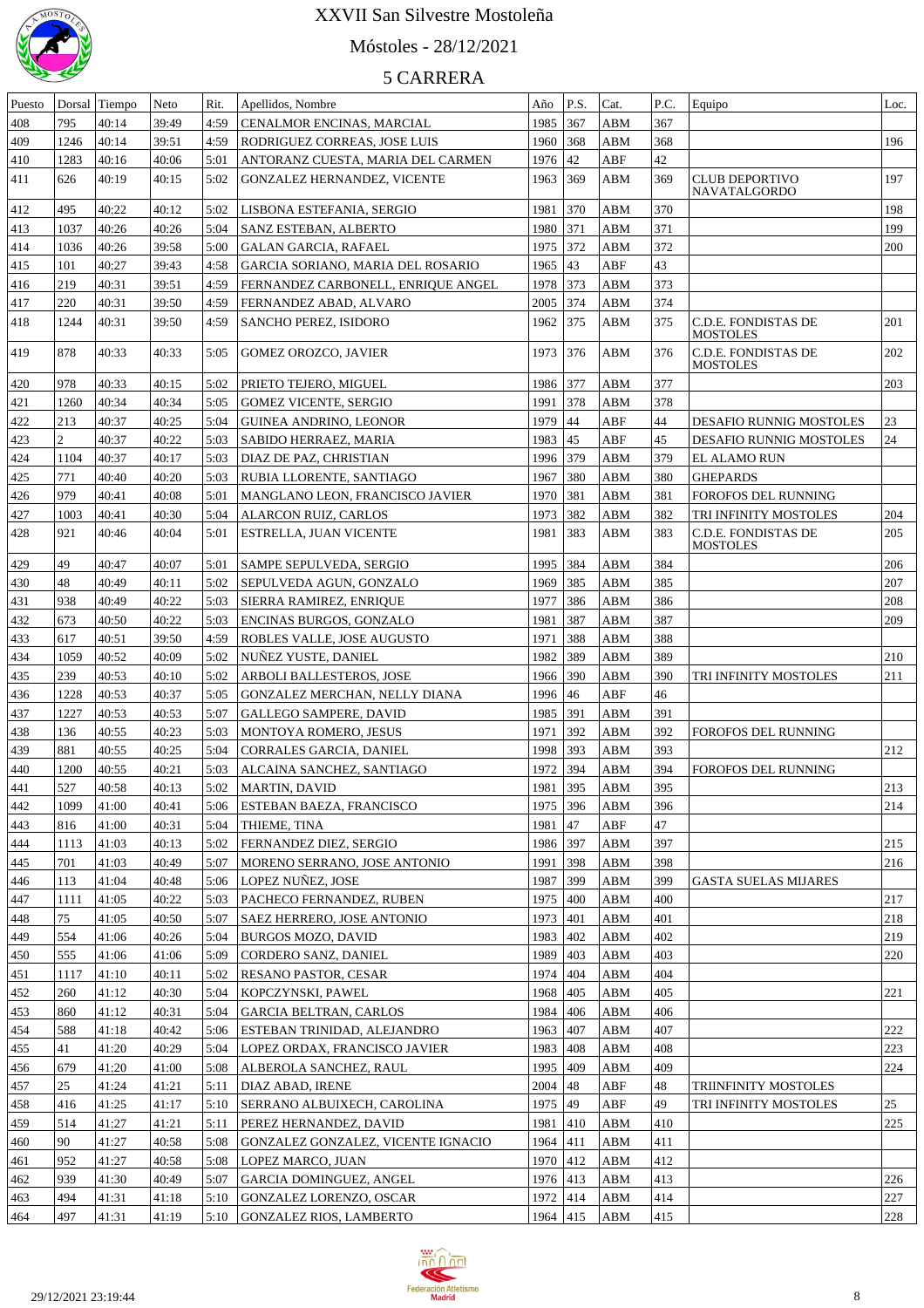

# Móstoles - 28/12/2021

| Puesto |      | Dorsal Tiempo | Neto  | Rit. | Apellidos, Nombre                    | Año        | P.S.             | Cat.        | P.C. | Equipo                               | Loc. |
|--------|------|---------------|-------|------|--------------------------------------|------------|------------------|-------------|------|--------------------------------------|------|
| 465    | 506  | 41:33         | 40:38 | 5:05 | HERRERO RODRIGUEZ, VICTOR            | 1978       | 416              | ABM         | 416  |                                      | 229  |
| 466    | 1046 | 41:35         | 41:05 | 5:09 | SANTIAGO SEPULVEDA, IVAN             | 1995       | 417              | ABM         | 417  |                                      |      |
| 467    | 253  | 41:35         | 40:39 | 5:05 | SAENZ MORRAS, JESUS MIGUEL           | 1974       | 418              | ABM         | 418  | CDE LOS FLIPAOS SON LOS DE<br>AL LAO |      |
| 468    | 1175 | 41:40         | 41:25 | 5:11 | ANTON MANRIQUE, ALBERTO              | 1988       | 419              | ABM         | 419  |                                      | 230  |
| 469    | 1044 | 41:41         | 41:26 | 5:11 | MATIAS GARCIA, JUAN CARLOS           | 1993       | 420              | ABM         | 420  |                                      | 231  |
| 470    | 408  | 41:42         | 41:26 | 5:11 | MARTIN CRUCETA, ISMAEL               | 1985       | 421              | ABM         | 421  |                                      |      |
| 471    | 1071 | 41:43         | 41:17 | 5:10 | CARBONELL ROMERO, JUAN FERNANDO      | 1976 422   |                  | ABM         | 422  |                                      | 232  |
| 472    | 656  | 41:46         | 41:34 | 5:12 | SUAREZ TRIGO, TRINIDAD               | 1969       | $\vert$ 50       | ABF         | 50   |                                      | 26   |
| 473    | 1370 | 41:47         | 41:06 | 5:09 | TABOADA MANCHADO, IVAN               | 1999       | 423              | ABM         | 423  | <b>AA MOSTOLES</b>                   | 233  |
| 474    | 498  | 41:48         | 41:25 | 5:11 | HERNANDEZ INIESTA, FRANCISCO         | 1979       | 424              | ABM         | 424  |                                      | 234  |
|        | 195  | 41:52         |       | 5:11 |                                      | 1977       | 425              | ABM         | 425  |                                      | 235  |
| 475    |      |               | 41:26 |      | VAQUERO SANTOS, MARIO                |            |                  |             |      | <b>FORO RUNNERS</b>                  |      |
| 476    | 948  | 41:52         | 41:36 | 5:12 | LEAL COLINO, JOSE MANUEL             | 1974       | 426              | ABM         | 426  |                                      |      |
| 477    | 1127 | 41:53         | 41:13 | 5:10 | GUTIERREZ DEL PRADO, MIGUEL          | 2001       | 427              | ABM         | 427  |                                      | 236  |
| 478    | 962  | 41:53         | 41:29 | 5:12 | LATORRE ARROYO, JOSE MARIA           | 1974       | 428              | ABM         | 428  | <b>RUN&amp;BIKE AND BEERS</b>        |      |
| 479    | 154  | 41:57         | 41:57 | 5:15 | <b>SACRISTAN HURTADO, JOSE LUIS</b>  | 1984       | 429              | ABM         | 429  |                                      |      |
| 480    | 1154 | 41:58         | 41:15 | 5:10 | NAVARRO DEL AMO, MARIO               | 1991       | 430              | ABM         | 430  |                                      |      |
| 481    | 404  | 41:59         | 40:56 | 5:07 | ESCARPA GOMEZ, RAFAEL                | 1977       | 431              | ABM         | 431  |                                      |      |
| 482    | 760  | 41:59         | 41:12 | 5:09 | <b>BARQUILLA DIAZ, DANIEL</b>        | 1984       | 432              | ABM         | 432  |                                      |      |
| 483    | 1148 | 42:03         | 41:13 | 5:10 | <b>RIVERA HERRANZ, MARIO</b>         | 1986 433   |                  | ABM         | 433  |                                      | 237  |
| 484    | 529  | 42:04         | 41:20 | 5:10 | ALONSO MARTINEZ, MANUEL              | 1982       | 434              | ABM         | 434  |                                      | 238  |
| 485    | 983  | 42:05         | 41:18 | 5:10 | DE PEDRO ALVAREZ, JORGE              | 1977       | 435              | ABM         | 435  | AATL                                 |      |
| 486    | 456  | 42:06         | 41:25 | 5:11 | MESA ALONSO, SUSANA                  | 1979       | $\vert 51 \vert$ | ABF         | 51   |                                      | 27   |
| 487    | 84   | 42:06         | 41:39 | 5:13 | LOPEZ DOMINGUEZ, MIGUEL ANGEL        | 1972       | 436              | ABM         | 436  |                                      | 239  |
| 488    | 634  | 42:08         | 41:19 | 5:10 | MUÑOZ FERNANDEZ, ALBERTO             | 1986 437   |                  | ABM         | 437  |                                      | 240  |
| 489    | 728  | 42:13         | 41:50 | 5:14 | CARRASCO HUMANES, ALFONSO            | 1970 438   |                  | ABM         | 438  |                                      | 241  |
| 490    | 879  | 42:13         | 41:22 | 5:11 | TORRES ALLEN, MIGUEL ANGEL           | 1968 439   |                  | ABM         | 439  |                                      |      |
| 491    | 60   | 42:14         | 41:52 | 5:14 | GONZALEZ BLAZQUEZ, VANESA            | 1977       | 52               | ABF         | 52   |                                      |      |
| 492    | 1157 | 42:16         | 41:31 | 5:12 | FERNANDEZ CORROTO, RUBEN             | 1993       | 440              | ABM         | 440  |                                      | 242  |
| 493    | 949  | 42:19         | 42:19 | 5:18 | MARTIN SANCHEZ, ALBERTO              | 1979       | 441              | ABM         | 441  |                                      |      |
|        |      |               |       |      |                                      |            |                  |             |      |                                      |      |
| 494    | 1239 | 42:19         | 41:54 | 5:15 | ACEBEDO HERRERA, IVAN                | 2001       | 442              | ABM         | 442  |                                      |      |
| 495    | 866  | 42:26         | 42:04 | 5:16 | <b>PALOMAR, ENRIQUE</b>              | 1983       | 443              | ABM         | 443  |                                      | 243  |
| 496    | 97   | 42:27         | 41:43 | 5:13 | ARELLANO FERNANDEZ, CARLOS           | 1974       | 444              | ABM         | 444  |                                      |      |
| 497    | 69   | 42:27         | 42:05 | 5:16 | TORRES GONZALEZ, JUAN IGNACIO        | 1977       | 445              | ABM         | 445  |                                      | 244  |
| 498    | 98   | 42:27         | 41:43 |      | 5:13 VALENTIN NARVAEZ, ANA           | 1974 53    |                  | ABF         | 53   |                                      |      |
| 499    | 1278 | 42:27         | 42:11 |      | 5:17   NAVAJAS ORTIZ, ALICIA         | $1983$ 54  |                  | ABF         | 54   |                                      |      |
| 500    | 563  | 42:28         | 42:24 |      | 5:18   DIAZ RON, CARLOS WALTER       | 1984 446   |                  | ABM         | 446  |                                      | 245  |
| 501    | 723  | 42:28         | 41:10 | 5:09 | <b>AGUIRRE VASCO, DAVID</b>          | 1990   447 |                  | ABM         | 447  |                                      | 246  |
| 502    | 562  | 42:29         | 42:26 | 5:19 | DE LA IGLESIA MARTIN, MARIA ARANZAZU | 1982 55    |                  | ABF         | 55   |                                      | 28   |
| 503    | 1126 | 42:30         | 41:50 | 5:14 | GUTIERREZ DIAZ, MIGUEL ANGEL         | 1968 448   |                  | ABM         | 448  |                                      | 247  |
| 504    | 26   | 42:31         | 42:13 | 5:17 | <b>DIAZ GARCIA, ANGEL</b>            | 1972 449   |                  | ABM         | 449  |                                      |      |
| 505    | 183  | 42:32         | 42:32 | 5:19 | <b>BLANCO RAMOS, JUAN LUIS</b>       | 1967   450 |                  | ABM         | 450  | <b>FFDR</b>                          |      |
| 506    | 854  | 42:32         | 41:33 | 5:12 | OVIEDO GARCIA, ALVARO                | 1985 451   |                  | ABM         | 451  |                                      | 248  |
| 507    | 1225 | 42:35         | 42:00 | 5:15 | MARTINEZ VALIENTE, ALMUDENA          | 1979 56    |                  | ABF         | 56   |                                      |      |
| 508    | 370  | 42:36         | 42:01 |      | 5:16   ESTEBAN GOMEZ, ANIBAL         | 1982 452   |                  | ABM         | 452  |                                      | 249  |
| 509    | 146  | 42:38         | 42:05 |      | 5:16 GALINDO MORENO, JUAN ANTONIO    | 1973 453   |                  | ABM         | 453  | <b>FOROFOS DEL RUNNING</b>           |      |
| 510    | 971  | 42:42         | 41:51 |      | 5:14   FRESNEDA ESCRIBANO, ENRIQUE   | 1989 454   |                  | ABM         | 454  |                                      | 250  |
| 511    | 1105 | 42:42         | 42:42 | 5:21 | GUERRERO MARTIN, JOSE LUIS           | 1989 455   |                  | ABM         | 455  |                                      | 251  |
| 512    | 1206 | 42:42         | 42:01 |      | 5:16   PATARRO LLORET, ISRAEL        | 1993 456   |                  | ABM         | 456  |                                      | 252  |
| 513    | 975  | 42:43         | 42:02 |      | 5:16   FUENTES GIRALDO, ANGEL        | 1996 457   |                  | ABM         | 457  |                                      | 253  |
| 514    | 1092 | 42:43         |       | 5:17 |                                      | 1984 458   |                  | ABM         | 458  |                                      |      |
|        |      |               | 42:13 |      | ROMERO RASPEÑO, ANTONIO              |            |                  |             |      |                                      |      |
| 515    | 657  | 42:44         | 42:31 |      | 5:19 RAMIRO RANZ, CRISTINA           | 1992 57    |                  | ABF         | 57   |                                      |      |
| 516    | 1081 | 42:44         | 42:14 |      | 5:17 SANCHEZ CUSTODIO, ADRIAN        | 1988 459   |                  | ABM         | 459  |                                      |      |
| 517    | 775  | 42:44         | 42:39 |      | 5:20 FERNANDEZ VALERO, JUAN CARLOS   | 1970 460   |                  | ABM         | 460  | <b>RUNNING LAS CRUCES</b>            |      |
| 518    | 96   | 42:46         | 42:06 |      | 5:16   HERRERO ALFONSO, MARIO        | 1985 461   |                  | ABM         | 461  |                                      |      |
| 519    | 601  | 42:47         | 42:19 |      | 5:18   LOPEZ ORTIZ, DAVID            | 1982 462   |                  | ${\bf ABM}$ | 462  |                                      |      |
| 520    | 382  | 42:47         | 41:55 |      | 5:15   ZAMORA, ALVARO                | 1989 463   |                  | ABM         | 463  |                                      | 254  |
| 521    | 612  | 42:48         | 42:43 | 5:21 | ROMERO GARCIA-VILLARRUBIA, LAURA     | 1979 58    |                  | ABF         | 58   | DESAFIO RUNNIG MOSTOLES              |      |
| 522    | 758  | 42:48         | 42:39 |      | 5:20 GONZALEZ MIRA, LORENA           | 1982 59    |                  | ABF         | 59   |                                      | 29   |
| 523    | 794  | 42:49         | 42:38 |      | 5:20 SANCHEZ AMADOR, JAVIER          | 1986 464   |                  | ABM         | 464  |                                      | 255  |

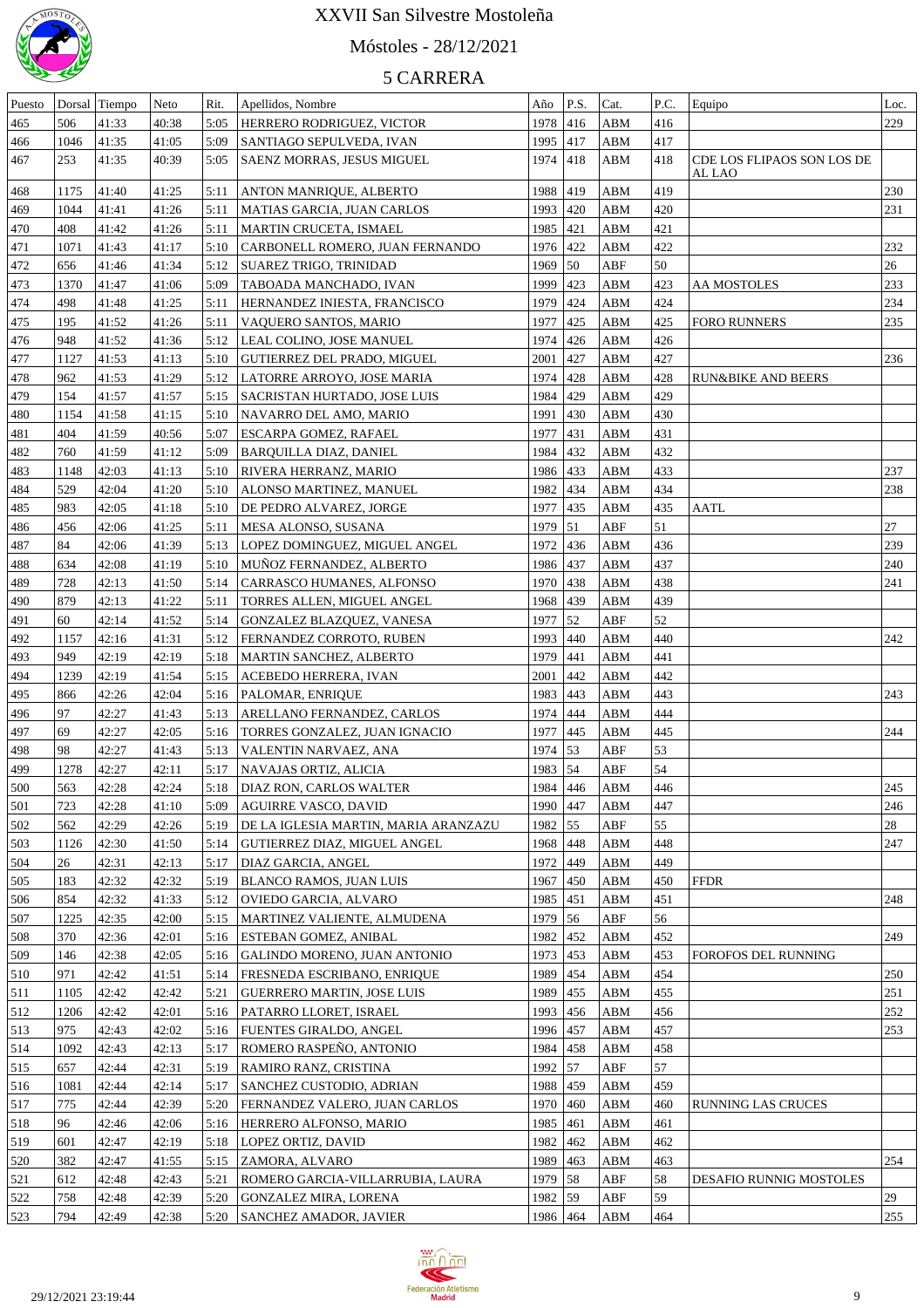

# Móstoles - 28/12/2021

| Puesto     | Dorsal | Tiempo | Neto  | Rit. | Apellidos, Nombre                  | Año        | P.S.          | Cat.       | P.C. | Equipo                     | Loc. |
|------------|--------|--------|-------|------|------------------------------------|------------|---------------|------------|------|----------------------------|------|
| 524        | 1191   | 42:49  | 42:07 | 5:16 | ROMERO ESPADA, ALBERTO             | 1976       | 465           | ABM        | 465  |                            | 256  |
| 525        | 759    | 42:50  | 42:41 | 5:21 | SAN JOSE FUENTENEBRO, JORGE        | 1986       | 466           | ABM        | 466  |                            | 257  |
| 526        | 281    | 42:52  | 42:18 | 5:18 | SANCHEZ OLMOS, FRANCISCO           | 1982       | 467           | ABM        | 467  |                            | 258  |
| 527        | 925    | 43:02  | 42:28 | 5:19 | LOPEZ-SEPULVEDA ZARCO, RUBEN       | 1986       | 468           | ABM        | 468  |                            |      |
| 528        | 926    | 43:02  | 42:29 | 5:19 | GARCIA GONZALEZ, MIRIAM            | 1988       | 60            | ABF        | 60   |                            | 30   |
| 529        | 466    | 43:06  | 42:33 | 5:20 | GOMEZ LOZANO, LAURA                | 1992       | 61            | ABF        | 61   |                            | 31   |
| 530        | 1285   | 43:06  | 42:41 | 5:21 | PARRO BLANCO, JESUS                | 1973       | 469           | <b>ABM</b> | 469  |                            |      |
| 531        | 501    | 43:07  | 42:55 | 5:22 | CEBRIAN LUCAS, PENELOPE            | 1983       | 62            | ABF        | 62   |                            | 32   |
| 532        | 1360   | 43:08  | 42:53 | 5:22 | DIAS CASTANHEIRA, SONIA            | 1986 63    |               | ABF        | 63   |                            |      |
| 533        | 1298   | 43:13  | 42:06 | 5:16 | VAZQUEZ FLORES, KAREN LETICIA      | 1993       | 64            | ABF        | 64   |                            |      |
| 534        | 390    | 43:14  | 42:43 | 5:21 | <b>CAZALIS FERNANDEZ, MARCOS</b>   | 1981       | $ 470\rangle$ | <b>ABM</b> | 470  |                            |      |
| 535        | 997    | 43:14  | 42:18 | 5:18 | SANCHEZ SANCHEZ, RUBEN             | 2003       | 471           | ABM        | 471  |                            |      |
| 536        | 405    | 43:15  | 42:58 | 5:23 | <b>FLORES JIMENEZ, MIGUEL</b>      | 1982       | 472           | ABM        | 472  |                            | 259  |
| 537        | 796    | 43:16  | 42:28 | 5:19 | MONTEJO, BORJA                     | 1988       | 473           | ABM        | 473  |                            | 260  |
| 538        | 326    | 43:20  | 42:45 | 5:21 | TORRES DE LA LLANA, ALBERTO        | 1981       | 474           | ABM        | 474  | TRICAM VILLAVICIOSA        |      |
| 539        | 347    | 43:20  | 43:20 | 5:25 | MARTIN JIMENEZ, CARLOS MIGUEL      | 1975       | 475           | ABM        | 475  |                            |      |
| 540        | 282    | 43:21  | 42:46 | 5:21 | <b>RAYO, ESTHER</b>                | 1986       | 65            | ABF        | 65   | TRICAM - VILLAVICIOSA      |      |
| 541        | 389    | 43:21  | 42:50 | 5:22 | CAZALIS FERNANDEZ, DANIEL          | 1979       | 476           | ABM        | 476  | DESAFIO RUNNIG MOSTOLES    | 261  |
| 542        | 542    | 43:23  | 43:00 | 5:23 | ARIAS CALLE, JOSE                  | 1979       | 477           | ABM        | 477  |                            | 262  |
| 543        | 1250   | 43:24  | 42:33 | 5:20 | GUTIERREZ DE LA MATA, JOSE ANTONIO | 1972       | 478           | ABM        | 478  |                            | 263  |
| 544        | 1022   | 43:25  | 42:55 | 5:22 | NAVARRO ROMERO, SARA               | 1997       | 66            | ABF        | 66   |                            |      |
| 545        | 257    | 43:27  | 42:59 | 5:23 | BATRES CASADO, IGNACIO             | 1979       | 479           | ABM        | 479  | <b>FORO RUNNERS</b>        | 264  |
| 546        | 824    | 43:27  | 42:59 | 5:23 | <b>GARCIA NEBREDA, DAVID</b>       | 1983       | 480           | ABM        | 480  | <b>FORO RUNNERS</b>        |      |
| 547        | 947    | 43:28  | 42:18 | 5:18 | ESTEBAN HERNANDEZ, FERNANDO        | 1967       | 481           | ABM        | 481  |                            | 265  |
| 548        | 164    | 43:29  | 43:08 | 5:24 | ROSO ABAD, IVAN                    | 1982       | 482           | ABM        | 482  |                            | 266  |
| 549        | 11     | 43:29  | 43:08 | 5:24 | HIDALGO COBO, JUAN FRANCISCO       | 1983       | 483           | ABM        | 483  |                            | 267  |
| 550        | 1203   | 43:29  | 43:03 | 5:23 | COLLADO CALLE, ALISON ANDREA       | 2002       | 67            | ABF        | 67   | A.A MOSTOLES               | 33   |
| 551        | 765    | 43:30  | 42:45 | 5:21 | ORTUNO DIEGUES, BEATRIZ            | 1975       | 68            | ABF        | 68   |                            | 34   |
| 552        | 312    | 43:30  | 42:29 | 5:19 | HEREDERO ALVAREZ-GARCILLAN, LUIS   | 1983       | 484           | <b>ABM</b> | 484  | LA TAPIA MADRID            |      |
| 553        | 845    | 43:30  | 42:41 | 5:21 | BERZOSA FEITO, JOSE RAMON          | 1962       | 485           | ABM        | 485  | ATLETISMO LEGANES          |      |
| 554        | 1303   | 43:31  | 43:09 | 5:24 | MARTIN DELGADO, DOMINGO            | 1975       | 486           | ABM        | 486  |                            | 268  |
| 555        | 1202   | 43:31  | 43:31 | 5:27 | COLLADO BERMEJO, ROBERTO           | 1972       | 487           | ABM        | 487  |                            | 269  |
| 556        | 738    | 43:32  | 42:47 | 5:21 | ESCOBAR CUENCA, FERNANDO           | 1971       | 488           | ABM        | 488  | <b>FORUS</b>               | 270  |
| 557        | 934    | 43:33  | 42:47 | 5:21 | ARELLANO CAUQUE, LUCIA             | 1981       | 69            | ABF        | 69   |                            |      |
| 558        | 484    | 43:35  | 43:00 | 5:23 | GALAN RUIZ, RAQUEL                 | 1983       | $ 70\rangle$  | ABF        | 70   | AT. ARROYOMOLINOS          | 35   |
| 559        | 666    | 43:35  | 43:07 | 5:24 | DOMINGUEZ SANCHEZ, JOSE MANUEL     | 1981       | 489           | ABM        | 489  |                            |      |
| 560        | 1346   | 43:36  | 43:33 | 5:27 | <b>PAREDES YEPES, JOSE ANTONIO</b> | 1957   490 |               | ABM        | 490  |                            | 271  |
| 561        | 274    | 43:40  | 43:15 | 5:25 | IBERNON DEL VILLAR, ALEJANDRO      | 1984       | 491           | ABM        | 491  |                            | 272  |
| 562        | 214    | 43:40  | 43:05 | 5:24 | MARCOS MARTINEZ, ALVARO            | 1978 492   |               | ABM        | 492  | TRICAM - VILLAVICIOSA      |      |
| 563        | 336    | 43:48  | 42:53 | 5:22 | PEREZ IMOBERSTEG, ANAIME           | 1974   493 |               | ABM        | 493  |                            | 273  |
| 564        | 155    | 43:50  | 43:50 | 5:29 | MEDINA FUENTES, FRANCISCO          | 1965   494 |               | ABM        | 494  | <b>FOROFOS DEL RUNNING</b> |      |
| 565        | 40     | 43:52  | 43:00 | 5:23 | SANTOS APARICIO, MIRIAM            | 1988       | 71            | ABF        | 71   |                            | 36   |
| 566        | 709    | 43:53  | 43:03 | 5:23 | IBANEZ GONZALEZ, MARIA CARMEN      | 1973       | 72            | ABF        | 72   | ATLETISMO LEGANES          |      |
| 567        | 711    | 43:53  | 43:03 | 5:23 | <b>IBANEZ GONZALEZ, RAQUEL</b>     | 1975 73    |               | ABF        | 73   | ATLETISMO LEGANES          |      |
| 568        | 550    | 43:54  | 43:04 | 5:23 | ABAD MARTIN, SARA                  | 1987       | 74            | ABF        | 74   |                            |      |
| 569        | 1061   | 43:54  | 43:01 | 5:23 | NAVARRO HEVIA, PABLO               | 1969       | 495           | ABM        | 495  |                            | 274  |
| 570        | 103    | 43:56  | 43:13 | 5:25 | MARTIN GONZALEZ, NURIA             | 1967       | 75            | ABF        | 75   |                            |      |
| 571        | 402    | 43:59  | 43:45 | 5:29 | CARABANA YUNTA, MARIA JOSE         | 1974       | 76            | ABF        | 76   |                            |      |
| 572        | 385    | 44:03  | 44:03 | 5:31 | DEL MORAL CEREZO, ANDRES           | 1973       | 496           | ABM        | 496  |                            | 275  |
| 573        | 1217   | 44:07  | 43:23 | 5:26 | GALLEGO MUNOZ, VICENTE             | 1950       | 497           | ABM        | 497  | <b>FORUS RUNNERS</b>       |      |
| 574        | 1020   | 44:09  | 44:00 | 5:30 | QUILES SERRANO, ELISA              | 1978       | 77            | ABF        | 77   |                            |      |
|            | 710    | 44:11  | 43:55 | 5:30 | OVANDO, JORGE                      | 1972       | 498           | ABM        | 498  |                            |      |
| 575<br>576 | 467    | 44:16  | 43:48 | 5:29 | RODRIGUEZ TOSAR, JESUS             | 1962       | 499           | ABM        | 499  |                            | 276  |
| 577        | 1204   | 44:23  | 43:30 | 5:27 | RODRIGUEZ GONZALEZ, ISMAEL         | 1976       | 500           | ABM        | 500  |                            |      |
| 578        | 1128   | 44:23  | 44:00 | 5:30 | JUSTO NAVARRO, MIGUEL ANGEL        | 1985       | 501           | ABM        | 501  |                            |      |
| 579        | 1213   | 44:24  | 44:02 | 5:31 | FERNANDEZ REVILLA, MARIO           | 1968       | 502           | ABM        | 502  | <b>SPARTAK GETAFE</b>      |      |
| 580        | 369    | 44:26  | 43:51 | 5:29 | ESTEBAN GOMEZ, JOSE MIGUEL         | 1989       | 503           | ABM        | 503  |                            | 277  |
| 581        | 352    | 44:28  | 44:20 | 5:33 | ESPADAS PALOMARES, YOLANDA         | 1978 78    |               | ABF        | 78   | TRY INFINITY MOSTOLES      | 37   |
| 582        | 306    | 44:28  | 44:20 | 5:33 | JIEMENEZ MENA, MARTA ELENA         | 1973       | $ 79\rangle$  | ABF        | 79   | TRI INFINITY MOSTOLES      | 38   |
|            |        |        |       |      |                                    |            |               |            |      | RETADAS                    |      |

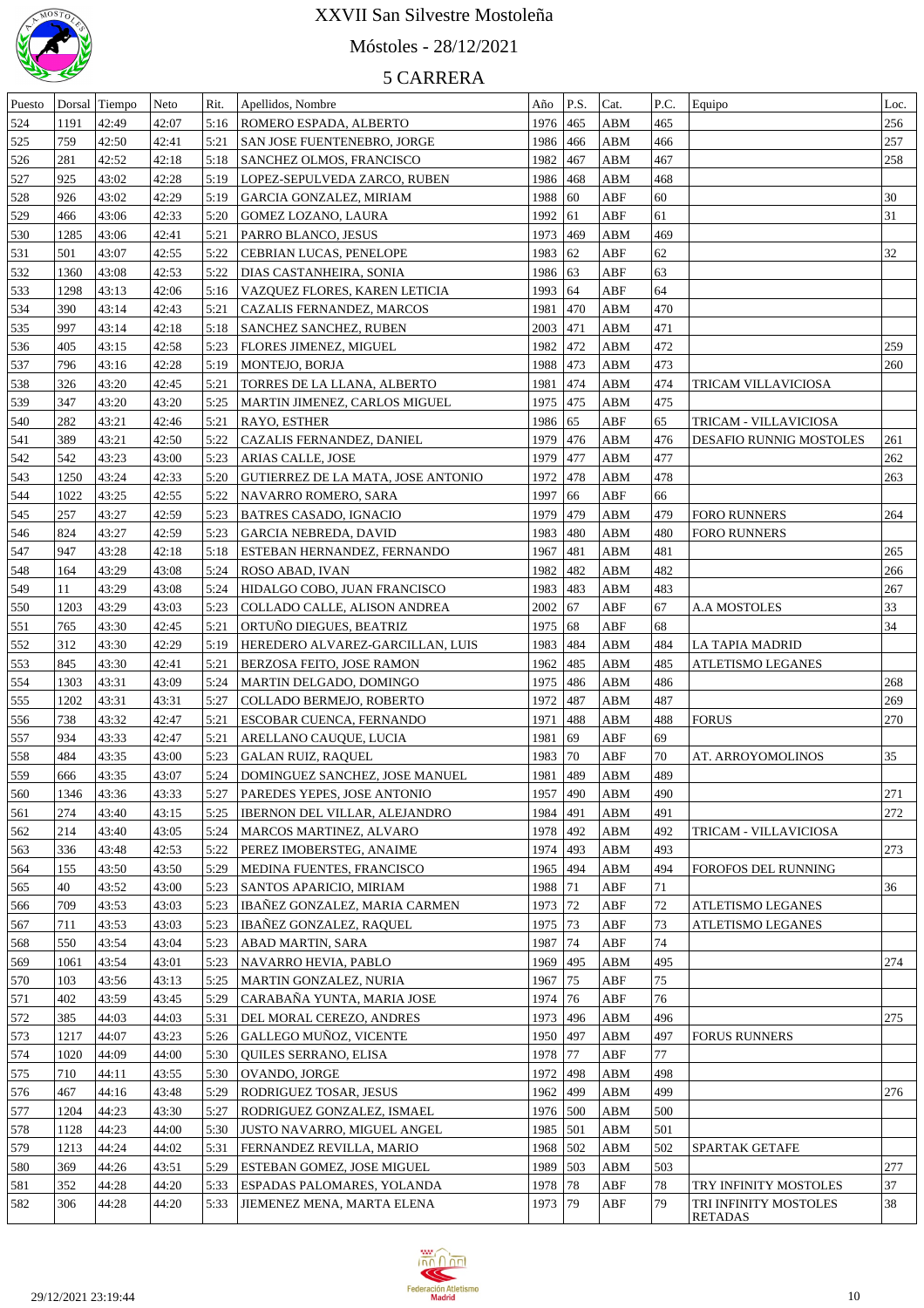

# Móstoles - 28/12/2021

| Puesto |      | Dorsal Tiempo | Neto  | Rit. | Apellidos, Nombre                    | Año        | P.S.        | Cat.       | P.C. | Equipo                         | Loc. |
|--------|------|---------------|-------|------|--------------------------------------|------------|-------------|------------|------|--------------------------------|------|
| 583    | 1103 | 44:29         | 44:11 | 5:32 | LLANOS LOPEZ, RAUL                   | 1977       | $\vert$ 504 | ABM        | 504  | <b>G4RUN LEGANES</b>           |      |
| 584    | 1205 | 44:29         | 44:11 | 5:32 | GALLEGO RAMIREZ, JUAN                | 1988 505   |             | ABM        | 505  | <b>G4RUN LEGANES</b>           |      |
| 585    | 1014 | 44:31         | 44:07 | 5:31 | <b>GARCIA, ALEXIS</b>                | 1987       | 506         | ABM        | 506  |                                | 278  |
| 586    | 371  | 44:32         | 43:30 | 5:27 | GONZALEZ TORRES, CARLOS JAVIER       | 1976 507   |             | ABM        | 507  |                                | 279  |
| 587    | 946  | 44:33         | 43:50 | 5:29 | SANZ LEON, SERGIO LUIS               | 1974 508   |             | ABM        | 508  |                                | 280  |
| 588    | 1010 | 44:43         | 44:03 | 5:31 | <b>FLORES ALONSO, IVAN</b>           | 1978 509   |             | ABM        | 509  |                                | 281  |
| 589    | 960  | 44:43         | 44:03 | 5:31 | ALONSO CORTES, ALBERTO               | 1976 510   |             | ABM        | 510  | 3 TRI TRAIL TEAM               |      |
| 590    | 1361 | 44:43         | 44:24 | 5:33 | <b>BARBERO ESTEBAN, ALEJANDRA</b>    | 1993   80  |             | ABF        | 80   |                                |      |
| 591    | 343  | 44:46         | 44:30 | 5:34 | KINDRATYUK, OLHA                     | 1977   81  |             | ABF        | 81   |                                | 39   |
| 592    | 8    | 44:49         | 44:14 | 5:32 | PELIGRO MANTERO, ANTONIO             | 1960 511   |             | ABM        | 511  |                                | 282  |
| 593    | 1164 | 44:50         | 44:29 | 5:34 | AGUAYO PEINADO, JOSE CARLOS          | 1984 512   |             | ABM        | 512  |                                | 283  |
| 594    | 5    | 44:52         | 44:02 | 5:31 | LORENTE ESCOBAR, TEO                 | 1978 513   |             | ABM        | 513  |                                |      |
|        |      |               |       |      |                                      |            |             |            |      |                                |      |
| 595    | 1039 | 44:52         | 44:52 | 5:37 | GUTIERREZ CANO, ANTONIO              | 1979       | 514         | ABM        | 514  |                                |      |
| 596    | 996  | 44:54         | 43:59 | 5:30 | <b>SANCHEZ FERNANDEZ, OSCAR</b>      | 1974 515   |             | ABM        | 515  |                                |      |
| 597    | 998  | 44:54         | 43:59 | 5:30 | <b>SANCHEZ SANCHEZ, DAVID</b>        | $2005$ 516 |             | ABM        | 516  |                                |      |
| 598    | 21   | 44:54         | 44:20 | 5:33 | <b>GARCIA GARCIA, JACINTO</b>        | 1972 517   |             | ABM        | 517  | <b>DESAFIO RUNNIG MOSTOLES</b> | 284  |
| 599    | 170  | 44:55         | 44:30 | 5:34 | GABALDON HERNANDEZ, NOELIA           | 1983   82  |             | ABF        | 82   | DESAFIO RUNNIG MOSTOLES        | 40   |
| 600    | 187  | 44:56         | 44:30 | 5:34 | ALVAREZ, ANA                         | 1977   83  |             | ABF        | 83   | DESAFIO RUNNIG MOSTOLES        | 41   |
| 601    | 331  | 44:56         | 44:26 | 5:34 | <b>SANCHEZ ARRIERO, EDUARDO</b>      | 1979       | 518         | ABM        | 518  | DESAFIO RUNNIG MOSTOLES        | 285  |
| 602    | 290  | 44:57         | 44:25 | 5:34 | CASTRO MANQUILLO, SEBASTIAN          | 1995 519   |             | ABM        | 519  |                                |      |
| 603    | 79   | 44:58         | 44:27 | 5:34 | <b>JIMENEZ SEPULVEDA, MARIA JOSE</b> | 1969       | 84          | ABF        | 84   | <b>DESAFIO RUNNIG MOSTOLES</b> | 42   |
| 604    | 665  | 44:59         | 44:26 | 5:34 | RIVERA VELASCO, DIEGO                | 1961       | $\vert$ 520 | ABM        | 520  |                                | 286  |
| 605    | 169  | 45:00         | 44:06 | 5:31 | MARTINEZ MUÑOZ, JUAN MANUEL          | 1983 521   |             | ABM        | 521  |                                |      |
| 606    | 151  | 45:00         | 44:07 | 5:31 | LORO, GUILLERMO                      | 1982 522   |             | ABM        | 522  |                                | 287  |
| 607    | 541  | 45:03         | 44:20 | 5:33 | <b>GARCIA PIQUERAS, MIGUEL</b>       | 1974 523   |             | ABM        | 523  |                                | 288  |
|        |      |               |       |      |                                      |            |             |            |      |                                |      |
| 608    | 1077 | 45:04         | 44:55 | 5:37 | MAHILLO MENDEZ, LUCAS                | 2005   524 |             | ABM        | 524  |                                |      |
| 609    | 107  | 45:05         | 44:27 | 5:34 | MORALES CATALA, MARIA                | 1993   85  |             | ABF        | 85   |                                |      |
| 610    | 1161 | 45:05         | 44:40 | 5:35 | PALOMINO POLO, SARA                  | 1991       | 86          | ABF        | 86   |                                |      |
| 611    | 653  | 45:05         | 44:53 | 5:37 | <b>SANTOS, MILTON</b>                | 1966 525   |             | <b>ABM</b> | 525  |                                |      |
| 612    | 462  | 45:05         | 44:03 | 5:31 | TIERNO PALMA, GUADALUPE              | 1981       | 87          | ABF        | 87   |                                |      |
| 613    | 106  | 45:06         | 44:27 | 5:34 | IBAÑEZ BAENA, JAIME                  | 1994 526   |             | ABM        | 526  |                                |      |
| 614    | 108  | 45:07         | 44:29 | 5:34 | <b>IBAÑEZ BAENA, SERGIO</b>          | 1987 527   |             | ABM        | 527  |                                |      |
| 615    | 595  | 45:08         | 45:04 | 5:38 | MELCHOR ROCHA, MARTA                 | 1976 88    |             | ABF        | 88   |                                |      |
| 616    | 918  | 45:08         | 44:35 | 5:35 | GARCIA GARCIA, NATALIA               | 1996 89    |             | ABF        | 89   |                                |      |
| 617    | 353  | 45:08         | 45:00 | 5:38 | <b>GUILLEN SANCHEZ, CARLOS</b>       | 1976 528   |             | ABM        | 528  |                                |      |
| 618    | 650  | 45:08         | 45:04 | 5:38 | <b>BLANCO LOPEZ, ANA</b>             | 1966   90  |             | ABF        | 90   |                                |      |
| 619    | 917  | 45:08         | 44:34 | 5:35 | MARTINEZ ESCOBEDO, IRENE             | 1995   91  |             | ABF        | 91   |                                | 43   |
| 620    | 1311 | 45:08         | 44:52 | 5:37 | MENDEZ GUZMAN, JOSE                  | 1953 529   |             | ABM        | 529  |                                | 289  |
| 621    | 547  | 45:09         | 44:04 | 5:31 | <b>GONZALEZ GARCIA, AGUSTIN</b>      | 1961       | 530         | ABM        | 530  |                                |      |
| 622    | 1160 | 45:09         | 44:38 | 5:35 | MARTINEZ MAGAN, MARTA                | 1994   92  |             | ABF        | 92   | DESAFIO RUNNIG MOSTOLES        | 44   |
|        |      |               |       |      |                                      |            |             |            |      |                                |      |
| 623    | 1032 | 45:12         | 44:39 | 5:35 | PEREZ AVENDAÑO, INMACULADA           | 1987   93  |             | ABF        | 93   |                                |      |
| 624    | 707  | 45:13         | 44:59 | 5:38 | PINTO RIVERO, SHEYLA                 | 1992   94  |             | ABF        | 94   |                                | 45   |
| 625    | 770  | 45:16         | 44:34 | 5:35 | SANCHEZ MELCHOR, JOSE LUIS           | 1980 531   |             | ABM        | 531  |                                | 290  |
| 626    | 797  | 45:16         | 44:59 | 5:38 | <b>BORJA YEBENES, NURIA</b>          | 1974   95  |             | ABF        | 95   |                                |      |
| 627    | 789  | 45:21         | 44:51 | 5:37 | CAMPANERO GARRIDO, GOYO              | 1979 532   |             | ABM        | 532  |                                |      |
| 628    | 1101 | 45:22         | 45:13 | 5:40 | TORREGROSA MATEO, IVAN               | 2001       | 533         | ABM        | 533  |                                | 291  |
| 629    | 1045 | 45:26         | 44:45 | 5:36 | <b>ARCOS VICARIO, FELIPE</b>         | 1982 534   |             | ABM        | 534  |                                |      |
| 630    | 677  | 45:31         | 45:15 | 5:40 | RUIZ RODRIGUEZ, JOSE MARIA           | 1973 535   |             | ABM        | 535  |                                | 292  |
| 631    | 350  | 45:32         | 44:40 | 5:35 | MOLINA BARRIOS, ANGEL LUIS           | 1980 536   |             | ABM        | 536  |                                | 293  |
| 632    | 974  | 45:32         | 44:51 | 5:37 | INSUA AREVALO, JUAN MIGUEL           | 1971       | 537         | ABM        | 537  | <b>3T TRI TRAIL TEAM</b>       | 294  |
| 633    | 1309 | 45:33         | 44:36 | 5:35 | JIMENEZ GONZALEZ, DANIEL             | 1980 538   |             | ABM        | 538  |                                | 295  |
| 634    | 604  | 45:39         | 45:17 | 5:40 | <b>BAUTISTA SANTOS, SERGIO</b>       | 1976 539   |             | ABM        | 539  |                                | 296  |
| 635    | 1135 | 45:39         | 45:15 | 5:40 | AGERO, SARA M.                       | 1976   96  |             | ABF        | 96   |                                | 46   |
| 636    | 678  | 45:39         | 45:10 | 5:39 | PARRILLA FERNANDEZ, ALEJANDRO        | 1981       | 540         | ABM        | 540  |                                | 297  |
| 637    | 591  | 45:40         | 45:07 | 5:39 | LUNA MONTERROSO, OSCAR               | 1972   541 |             | ABM        | 541  |                                |      |
|        |      |               |       |      |                                      |            |             |            |      |                                |      |
| 638    | 680  | 45:41         | 44:49 | 5:37 | LOPEZ ALVAREZ, RAUL                  | 1990 542   |             | ABM        | 542  |                                | 298  |
| 639    | 1363 | 45:45         | 45:11 | 5:39 | JIMENEZ MARIN, FRANCISCO JAVIER      | 1980   543 |             | ABM        | 543  |                                | 299  |
| 640    | 658  | 45:47         | 45:23 | 5:41 | <b>OVEJERO, RUBEN</b>                | 1981       | 544         | ABM        | 544  |                                | 300  |
| 641    | 654  | 45:48         | 45:34 | 5:42 | MARQUEZ MORALES, DIEGO               | 2004 545   |             | ABM        | 545  |                                |      |
| 642    | 859  | 45:49         | 45:08 | 5:39 | GARCIA DIAZ, ADOLFO                  | 1955 546   |             | ABM        | 546  |                                |      |

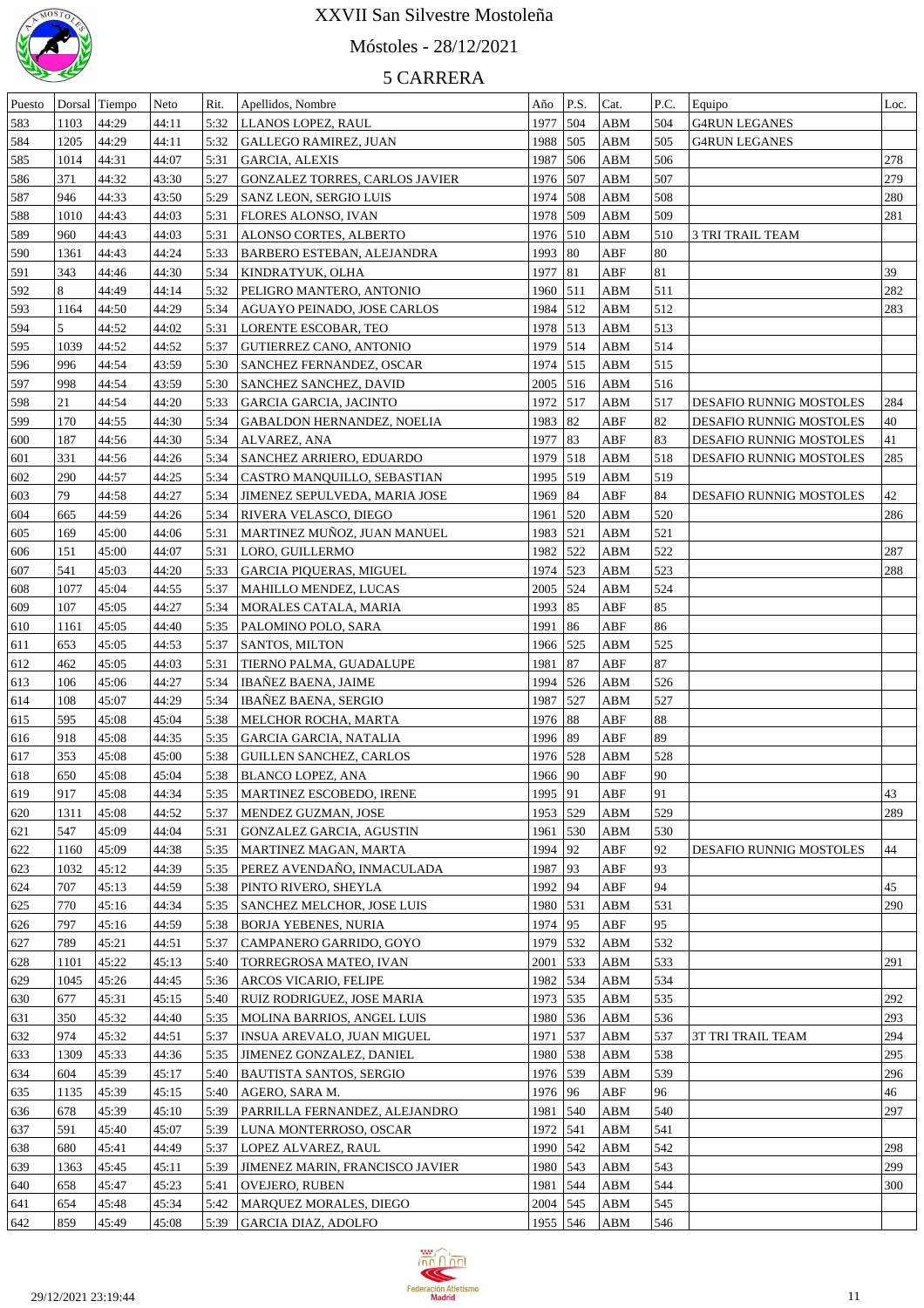

# Móstoles - 28/12/2021

| Puesto |      | Dorsal Tiempo | Neto  | Rit. | Apellidos, Nombre                   | Año        | P.S. | Cat.       | P.C. | Equipo                        | Loc. |
|--------|------|---------------|-------|------|-------------------------------------|------------|------|------------|------|-------------------------------|------|
| 643    | 928  | 45:49         | 45:02 | 5:38 | MARTIN REDONDO, PABLO               | 1992       | 547  | ABM        | 547  | <b>TRITONES DE MOSTOLES</b>   | 301  |
| 644    | 747  | 45:50         | 45:50 | 5:44 | MARTIN GOMEZ, JUAN PEDRO            | 1974 548   |      | ABM        | 548  |                               | 302  |
| 645    | 184  | 45:50         | 45:50 | 5:44 | FUENTES PEREZ, GONZALO              | 1977       | 549  | ABM        | 549  |                               | 303  |
| 646    | 1069 | 45:53         | 45:44 | 5:43 | CAFAGNA, CARMELA                    | 1976   97  |      | ABF        | 97   |                               |      |
| 647    | 589  | 45:55         | 45:18 | 5:40 | ROJO, CARMEN                        | 1983   98  |      | ABF        | 98   |                               |      |
| 648    | 210  | 45:56         | 45:32 | 5:42 | SANCHO TIENZA, DANIEL               | 1979       | 550  | ABM        | 550  |                               |      |
| 649    | 970  | 45:56         | 45:16 | 5:40 | BENITO FERRERAS, JOSE LUIS          | 1964       | 551  | ABM        | 551  |                               | 304  |
| 650    | 515  | 45:57         | 45:22 | 5:41 | ARANZUEQUE, RAFA                    | 1971       | 552  | ABM        | 552  | ATLETISMO ARROYOMOLINOS       |      |
| 651    | 1271 | 45:58         | 44:56 | 5:37 | RODRIGUEZ GONZALEZ, LUCIA           | 1971       | 99   | ABF        | 99   |                               | 47   |
|        | 418  |               |       |      | CEA POZO, EDUARDO                   | 1981       | 553  | ABM        | 553  | <b>TRIARROYO</b>              | 305  |
| 652    |      | 46:01         | 45:25 | 5:41 |                                     |            |      |            |      |                               |      |
| 653    | 433  | 46:01         | 45:23 | 5:41 | <b>GALLEGO CERRO, JOSE LUIS</b>     | 1978 554   |      | ABM        | 554  |                               | 306  |
| 654    | 1038 | 46:01         | 45:31 | 5:42 | SANZ ESTEBAN, CRISTINA              | 1979       | 100  | ABF        | 100  |                               |      |
| 655    | 315  | 46:03         | 45:30 | 5:42 | CASERO HIDALGO, FERNANDO            | 1970       | 555  | ABM        | 555  | <b>FORO RUNNERS</b>           |      |
| 656    | 441  | 46:03         | 45:25 | 5:41 | LANCHAS HUERTAS, CARLOS             | 1978 556   |      | ABM        | 556  |                               | 307  |
| 657    | 116  | 46:03         | 45:39 | 5:43 | CORVILLO MUÑOZ, ANTONIO             | 1961       | 557  | ABM        | 557  | DESAFIO RUNNIG MOSTOLES       | 308  |
| 658    | 316  | 46:03         | 45:29 | 5:42 | CASERO HIDALGO, JORGE               | 1981       | 558  | ABM        | 558  |                               |      |
| 659    | 16   | 46:05         | 45:51 | 5:44 | ANTON HIGUERA, ADOLFO               | 1970 559   |      | ABM        | 559  |                               |      |
| 660    | 1224 | 46:05         | 45:39 | 5:43 | MUÑOZ ERLA, JOSE IGNACIO            | 1980       | 560  | ABM        | 560  |                               | 309  |
| 661    | 65   | 46:05         | 45:18 | 5:40 | PEREZ PADILLA, DIANA                | 1986       | 101  | ABF        | 101  |                               | 48   |
| 662    | 785  | 46:06         | 45:43 | 5:43 | RIOJA RUBIO, ALEJANDRO              | 1997       | 561  | <b>ABM</b> | 561  |                               | 310  |
| 663    | 209  | 46:07         | 45:34 | 5:42 | VEGAS GARCIA, ALMUDENA              | 1981       | 102  | ABF        | 102  | <b>FIQUIRUNNERS</b>           | 49   |
| 664    | 200  | 46:08         | 45:44 | 5:43 | RODRIGUEZ SANTOS, PATRICIA          | 1978       | 103  | ABF        | 103  |                               | 50   |
| 665    | 976  | 46:10         | 45:48 | 5:44 | FUENTES GIRALDO, RAFAEL             | 1991       | 562  | ABM        | 562  |                               | 311  |
| 666    | 579  | 46:11         | 45:39 | 5:43 | JIMENEZ GOMEZ, PEDRO                | 1961       | 563  | ABM        | 563  |                               | 312  |
| 667    | 663  | 46:12         | 45:41 | 5:43 | ATANES GARCIA, CELSO                | 1984       | 564  | ABM        | 564  |                               | 313  |
| 668    | 1323 | 46:19         | 46:19 | 5:48 | <b>RAMIREZ SANCHEZ, JUAN CARLOS</b> | 1963   565 |      | ABM        | 565  |                               |      |
| 669    | 217  | 46:20         | 45:54 | 5:45 | <b>JIMENEZ YUDEGO, MARINA</b>       | 1974       | 104  | ABF        | 104  | DESAFIO RUNNING MOSTOLES   51 |      |
| 670    | 511  | 46:20         | 45:55 | 5:45 | <b>BALLESTEROS MERINO, SAGRARIO</b> | 1972       | 105  | ABF        | 105  | DESAFIO RUNNIG MOSTOLES       | 52   |
| 671    | 340  | 46:24         | 46:13 | 5:47 | EXPOSITO GARCIA, DAVID              | 1978       | 566  | ABM        | 566  |                               |      |
| 672    | 888  | 46:26         | 46:26 | 5:49 | MORENO AYUGA, LORENZO               | 1959       | 567  | ABM        | 567  |                               |      |
| 673    | 540  | 46:29         | 45:38 | 5:43 | ESPADA SALAMANCA, RUFINO MANUEL     | 1973 568   |      | ABM        | 568  |                               | 314  |
|        |      |               |       |      |                                     |            |      |            |      |                               |      |
| 674    | 110  | 46:31         | 45:46 | 5:44 | GUTIERREZ IGLESIAS, ANTONIO         | 1975 569   |      | ABM        | 569  |                               |      |
| 675    | 505  | 46:36         | 45:40 | 5:43 | SANCHO HERNANDEZ, TERESA            | 1984       | 106  | ABF        | 106  | TRIATLON ALPEDRETE            | 53   |
| 676    | 1015 | 46:36         | 45:36 | 5:42 | MATEOS FERNANDEZ, ALVARO            | 1978       | 570  | ABM        | 570  |                               | 315  |
| 677    | 1195 | 46:36         | 46:36 | 5:50 | MORENO DE LA LLAVE, FERNANDO        | 1977       | 571  | ABM        | 571  |                               | 316  |
| 678    | 1016 | 46:37         | 45:38 | 5:43 | <b>REY SOYO, JUAN FRANCISCO</b>     | 1977 572   |      | <b>ABM</b> | 572  |                               | 317  |
| 679    | 641  | 46:38         | 46:10 | 5:47 | GARCIA MANZANARES MANCEBO, FERNANDO | $1979$ 573 |      | <b>ABM</b> | 573  |                               | 318  |
| 680    | 1170 | 46:39         | 46:12 | 5:47 | MANZANO FLORES, ROBERTO             | 1973 574   |      | ABM        | 574  |                               |      |
| 681    | 367  | 46:41         | 46:10 | 5:47 | CALVO RIVAS, LORENA                 | 1985   107 |      | ABF        | 107  | <b>RUN MARTINEZ</b>           |      |
| 682    | 276  | 46:44         | 46:25 | 5:49 | <b>SANCHEZ, DANIEL</b>              | 1994 575   |      | ABM        | 575  |                               | 319  |
| 683    | 460  | 46:46         | 46:28 | 5:49 | MARTIN GONZALEZ, IGNACIO            | 1964 576   |      | ABM        | 576  |                               |      |
| 684    | 54   | 46:49         | 45:59 | 5:45 | HIDALGO DE MATIAS, PEDRO            | 1970 577   |      | ABM        | 577  |                               | 320  |
| 685    | 56   | 46:50         | 46:00 | 5:45 | HIDALGO DE MATIAS, NICOLAS          | 1973 578   |      | ABM        | 578  |                               | 321  |
| 686    | 100  | 46:50         | 46:04 | 5:46 | GONZALEZ FERNANDEZ, RAFAEL          | 1975 579   |      | ABM        | 579  |                               |      |
| 687    | 55   | 46:50         | 46:00 | 5:45 | HIDALGO DE MATIAS, MIGUEL ANGEL     | 1972 580   |      | ABM        | 580  |                               | 322  |
| 688    | 503  | 46:53         | 46:09 | 5:47 | <b>GARCIA GALLEGO, RAQUEL</b>       | 1977       | 108  | ABF        | 108  |                               |      |
| 689    | 1284 | 46:53         | 46:26 | 5:49 | <b>GAMEZ GOMEZ, JESUS</b>           | 1970 581   |      | ABM        | 581  | A.D.MARATHON                  |      |
| 690    | 348  | 46:57         | 46:30 | 5:49 | DE LUCAS PASALODOS, JUAN MANUEL     | 1966 582   |      | ABM        | 582  | A.D.MARATHON                  |      |
| 691    | 372  | 46:57         | 46:05 | 5:46 | HERRERA GAY, CARLOS                 | 1974 583   |      | ABM        | 583  |                               |      |
| 692    | 373  | 46:58         | 46:06 | 5:46 | HERRERA GAY, ALBERTO                | 1976 584   |      | ABM        | 584  |                               |      |
| 693    | 1124 | 46:58         | 46:47 | 5:51 | DOMINGUEZ PINO, CARLOS              | 1976 585   |      | ABM        | 585  |                               | 323  |
| 694    | 1125 | 46:59         | 46:48 | 5:51 | ORTEGA DOMINGUEZ, DIEGO             | 2002 586   |      | ABM        | 586  |                               | 324  |
|        | 70   | 47:01         | 46:38 |      |                                     | 1979       | 109  |            | 109  |                               | 54   |
| 695    |      |               |       | 5:50 | PALOMAR SANTAMARIA, ANA             |            |      | ABF        |      |                               |      |
| 696    | 85   | 47:04         | 46:34 | 5:50 | MUÑOZ MENDEZ, LAURA                 | 1985   110 |      | ABF        | 110  |                               | 55   |
| 697    | 446  | 47:06         | 46:30 | 5:49 | DE LA FUENTE MANERO, BEATRIZ        | 1982       | 111  | ABF        | 111  |                               |      |
| 698    | 419  | 47:06         | 46:29 | 5:49 | MUÑOZ SANCHEZ, RAQUEL               | 1982       | 112  | ABF        | 112  |                               |      |
| 699    | 635  | 47:06         | 46:16 | 5:47 | ARIAS SAEZ, MARIA DEL CARMEN        | 1986   113 |      | ABF        | 113  | ATLETISMO LEGANES             |      |
| 700    | 1358 | 47:06         | 46:16 | 5:47 | MUNOZ CASILLAS, JUAN MANUEL         | 1969 587   |      | ABM        | 587  |                               |      |
| 701    | 870  | 47:08         | 46:38 | 5:50 | <b>FERNANDEZ FONT, NATALIA</b>      | 1986       | 114  | ABF        | 114  |                               | 56   |
| 702    | 1147 | 47:09         | 47:04 | 5:53 | <b>SALANOVICH, VOLHA</b>            | 1986   115 |      | ABF        | 115  |                               | 57   |

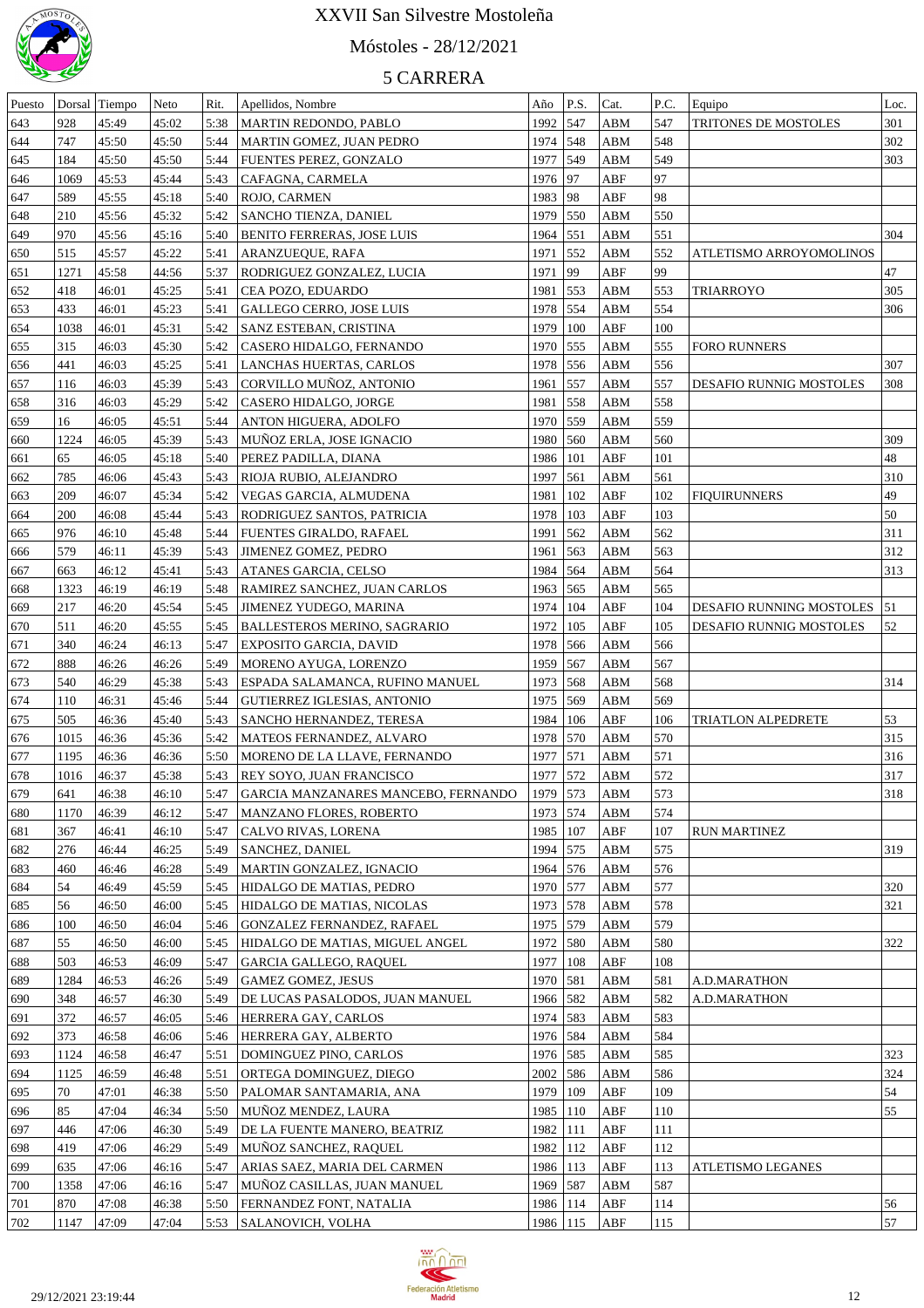

# Móstoles - 28/12/2021

| Puesto |      | Dorsal Tiempo | Neto  | Rit. | Apellidos, Nombre                          | Año        | P.S. | Cat.                    | P.C. | Equipo                          | Loc. |
|--------|------|---------------|-------|------|--------------------------------------------|------------|------|-------------------------|------|---------------------------------|------|
| 703    | 578  | 47:10         | 46:23 | 5:48 | <b>ZAPATA PEREZ, VICTOR</b>                | 1982 588   |      | ABM                     | 588  |                                 | 325  |
| 704    | 1146 | 47:11         | 47:05 | 5:54 | LOPEZ ALVAREZ, JOSE LORENZO                | 1982 589   |      | ABM                     | 589  |                                 | 326  |
| 705    | 558  | 47:13         | 46:26 | 5:49 | MARTIN DOCASAL, MARIA                      | 1983   116 |      | ABF                     | 116  |                                 |      |
| 706    | 720  | 47:13         | 46:03 | 5:46 | ONTIVEROS CAÑAS, DANIEL                    | 1993 590   |      | ABM                     | 590  |                                 | 327  |
| 707    | 17   | 47:16         | 46:57 | 5:53 | <b>ANTON GRANADO, PABLO</b>                | 2004 591   |      | ABM                     | 591  |                                 |      |
| 708    | 307  | 47:22         | 47:06 | 5:54 | MENA GUERRA, JOSE MARIA                    | 1962 592   |      | ABM                     | 592  |                                 | 328  |
|        |      |               |       |      |                                            |            |      |                         |      |                                 |      |
| 709    | 325  | 47:26         | 47:06 | 5:54 | MUNOZ MARTIN-VARES, JAVIER                 | 1980 593   |      | ABM                     | 593  | CDA VALMOJADO                   |      |
| 710    | 320  | 47:26         | 47:05 | 5:54 | DE PABLO, CARLOS                           | 1975 594   |      | ABM                     | 594  | CDA VALMOJADO                   |      |
| 711    | 483  | 47:27         | 46:55 | 5:52 | <b>BENITEZ LOPEZ, DAVID</b>                | 1988 595   |      | ABM                     | 595  |                                 | 329  |
| 712    | 421  | 47:27         | 46:55 | 5:52 | <b>BENITEZ LOPEZ, FRANCISCO</b>            | 1955 596   |      | ABM                     | 596  |                                 | 330  |
| 713    | 206  | 47:27         | 46:55 | 5:52 | <b>BENITEZ PONCE, SORAYA</b>               | 1985   117 |      | ABF                     | 117  |                                 |      |
| 714    | 127  | 47:28         | 47:08 | 5:54 | JIMENEZ GONZALEZ, RAMIRO                   | 1977 597   |      | ABM                     | 597  | CDA VALMOJADO                   |      |
| 715    | 128  | 47:28         | 47:08 | 5:54 | ALVAREZ CRESPO, RAQUEL                     | 1977   118 |      | ABF                     | 118  | <b>VALMORUNNERS</b>             |      |
| 716    | 269  | 47:29         | 47:08 | 5:54 | CASTELL CEREZO, ALEJANDRO                  | 1983 598   |      | ABM                     | 598  | CDA VALMOJADO                   |      |
| 717    | 1196 | 47:29         | 47:03 | 5:53 | TARANCON MUNOZ, EDUARDO                    | 1972 599   |      | ABM                     | 599  |                                 |      |
| 718    | 1063 | 47:30         | 46:38 | 5:50 | RUIZ CASTILLO, RUBEN                       | 1979       | 600  | ABM                     | 600  |                                 | 331  |
| 719    | 447  | 47:31         | 47:20 | 5:55 | CEJUDO RODRIGUEZ, SALOME                   | 1980   119 |      | ABF                     | 119  |                                 | 58   |
| 720    | 1223 | 47:39         | 47:00 | 5:53 | FERNANDEZ ACEITUNA, PAULA                  | 1994 120   |      | ABF                     | 120  | X3M                             |      |
| 721    | 398  | 47:43         | 47:01 | 5:53 | TENA MARIN, ALVARO                         | 1983 601   |      | ABM                     | 601  |                                 | 332  |
| 722    | 776  | 47:43         | 47:01 | 5:53 | BURGUEÑO SANCHEZ, IVAN                     | 1985 602   |      | ABM                     | 602  |                                 | 333  |
| 723    | 675  | 47:44         | 47:12 | 5:54 | ALBARRAN FELIX, ANGEL                      | 1974 603   |      | ABM                     | 603  |                                 | 334  |
| 724    | 600  | 47:45         | 47:18 | 5:55 | LOPEZ PEREZ, MONTSERRAT                    | 1973   121 |      | ABF                     | 121  |                                 |      |
| 725    | 1136 | 47:47         | 47:29 | 5:57 | RUEDA RAMOS, MARIA PILAR                   | 1978   122 |      | ABF                     | 122  |                                 | 59   |
| 726    | 724  | 47:48         | 47:00 | 5:53 | <b>GONZALVO PISTON, MARIO</b>              | 1986 604   |      | ABM                     | 604  |                                 | 335  |
| 727    | 725  | 47:49         | 47:01 | 5:53 | LOPEZ PAREDES, SILVIA                      | 1984   123 |      | ABF                     | 123  |                                 | 60   |
| 728    | 964  | 47:50         | 47:12 | 5:54 | MARTIN VAZQUEZ, LAURA                      | 1994   124 |      | ABF                     | 124  |                                 |      |
|        | 806  | 47:50         |       |      | DOBLADO PATIÑO, ELENA                      | 1990   125 |      |                         | 125  |                                 | 61   |
| 729    |      |               | 47:23 | 5:56 |                                            |            |      | ABF                     |      |                                 |      |
| 730    | 809  | 47:51         | 47:24 | 5:56 | MARQUEZ RODRIGUEZ, ALBERTO                 | 1985 605   |      | ABM                     | 605  |                                 | 336  |
| 731    | 374  | 47:52         | 47:46 | 5:59 | NAVAJO MARTIN, ANA ISABEL                  | 1980   126 |      | ABF                     | 126  |                                 | 62   |
| 732    | 557  | 47:54         | 47:29 | 5:57 | RODRIGUEZ SANZ, JOSE ANGEL                 | 1989       | 606  | ABM                     | 606  |                                 | 337  |
| 733    | 556  | 47:55         | 47:30 | 5:57 | ALVAREZ PLAZA, ISABEL                      | 1996   127 |      | ABF                     | 127  | <b>CLUB MARATHON ARANJUEZ</b>   |      |
| 734    | 324  | 47:56         | 47:50 | 5:59 | HERRERA CABANILLAS, OSCAR                  | 1978 607   |      | ABM                     | 607  |                                 | 338  |
| 735    | 193  | 47:56         | 47:23 | 5:56 | BEJARANO BAUTISTA, LUZ                     | 1989   128 |      | ABF                     | 128  | DESAFIO RUNNIG MOSTOLES         | 63   |
| 736    | 1048 | 47:57         | 47:30 | 5:57 | MARTIN GOMEZ, JAVIER                       | 1997       | 608  | ABM                     | 608  |                                 |      |
| 737    | 481  | 48:08         | 47:54 | 6:00 | NAVARRO AGUILAR, DAVID                     | 1977       | 609  | ABM                     | 609  |                                 | 339  |
| 738    | 832  | 48:08         | 47:55 | 6:00 | PADILLA NAVARRO, LORENA                    | 2004       | 129  | ABF                     | 129  | CLUB DE HOCKEY LA<br>CANDELARIA |      |
| 739    | 1329 | 48:14         | 47:29 | 5:57 | MATARRANZ MARTINEZ, FELIX                  | 1950       | 610  | ABM                     | 610  | <b>POPULARBAN</b>               | 340  |
| 740    | 409  | 48:17         | 47:24 | 5:56 | TARDON MONJAS, JAVIER                      | 1963 611   |      | ABM                     | 611  | <b>CLUB TRIATLON BOADILLA</b>   |      |
| 741    | 410  | 48:18         | 47:25 | 5:56 | CORRAL ALHAMA, SILVIA                      | 1959       | 130  | ${\sf ABF}$             | 130  |                                 |      |
| 742    | 102  | 48:20         | 47:39 | 5:58 | <b>SERRANO PLAZA, JOSE ANTONIO</b>         | 1973       | 612  | ABM                     | 612  |                                 |      |
| 743    | 104  | 48:22         | 47:42 | 5:58 | MERINO CRISTOBAL, ALMUDENA                 | 1964       | 131  | ABF                     | 131  |                                 |      |
| 744    | 1317 | 48:27         | 48:11 | 6:02 | MARTINEZ-ALMEIDA MARTINEZ, MARIA DE<br>MAR | 1976   132 |      | ABF                     | 132  |                                 | 64   |
| 745    | 344  | 48:27         | 47:55 | 6:00 | MONTERO, JULIAN                            | 1971 613   |      | ABM                     | 613  |                                 |      |
| 746    | 1316 | 48:27         | 48:12 | 6:02 | GONZALEZ-MOHINO LORO, JOSE LUIS            | 1975 614   |      | ABM                     | 614  |                                 | 341  |
| 747    | 749  | 48:29         | 48:24 | 6:03 | DE PABLO MINGUEZ, OLGA                     | 1976   133 |      | ABF                     | 133  |                                 |      |
| 748    | 708  | 48:33         | 47:40 | 5:58 | <b>BAUTISTA PARRON, ALBERTO</b>            | 1985 615   |      | ${\bf A}{\bf B}{\bf M}$ | 615  |                                 | 342  |
| 749    | 740  | 48:34         | 47:37 | 5:58 | MUNGUIA CORREDOR, NOEMI                    | 1977   134 |      | ABF                     | 134  |                                 |      |
| 750    | 1072 | 48:36         | 47:37 | 5:58 | TRIGUERO MARTIN - SERRANO, ALBERTO         | 1975 616   |      | ABM                     | 616  |                                 | 343  |
|        |      |               |       |      |                                            |            |      |                         |      |                                 | 344  |
| 751    | 86   | 48:42         | 48:42 |      | 6:06 SAN MARTIN SOTO, JAVIER               | 1979 617   |      | ${\bf ABM}$             | 617  |                                 |      |
| 752    | 218  | 48:43         | 47:54 | 6:00 | DONATE GARFIA, JAIME                       | 1985 618   |      | ABM                     | 618  |                                 | 345  |
| 753    | 365  | 48:46         | 47:51 | 5:59 | MOLINA ZAMORA, ALEXIS                      | 1986 619   |      | ABM                     | 619  |                                 |      |
| 754    | 965  | 48:47         | 48:09 | 6:02 | <b>SANTOS MADEJON, JULIA</b>               | 1994   135 |      | ABF                     | 135  |                                 |      |
| 755    | 469  | 48:48         | 48:38 | 6:05 | <b>FERNANDEZ GUTIERREZ, JUAN</b>           | 1985 620   |      | ABM                     | 620  | WHITE PANTHERS                  | 346  |
| 756    | 182  | 48:48         | 47:53 | 6:00 | <b>JIMENEZ GIL, ANTONIO</b>                | 1976 621   |      | ABM                     | 621  |                                 | 347  |
| 757    | 1112 | 48:48         | 48:28 | 6:04 | <b>SANCHEZ MARTINEZ, JORGE</b>             | 2003   622 |      | ABM                     | 622  |                                 | 348  |
| 758    | 384  | 48:49         | 48:49 | 6:07 | PINTO MARTINEZ, PEDRO MANUEL               | 1977 623   |      | ABM                     | 623  |                                 | 349  |
| 759    | 801  | 48:49         | 48:06 | 6:01 | VILLANUEVA LOZANO, JAVIER                  | 1978 624   |      | ABM                     | 624  |                                 | 350  |
| 760    | 670  | 48:55         | 48:04 |      | 6:01   MOSQUERA FERRANDIZ, JOSE ANTONIO    | 1969 625   |      | ABM                     | 625  |                                 |      |

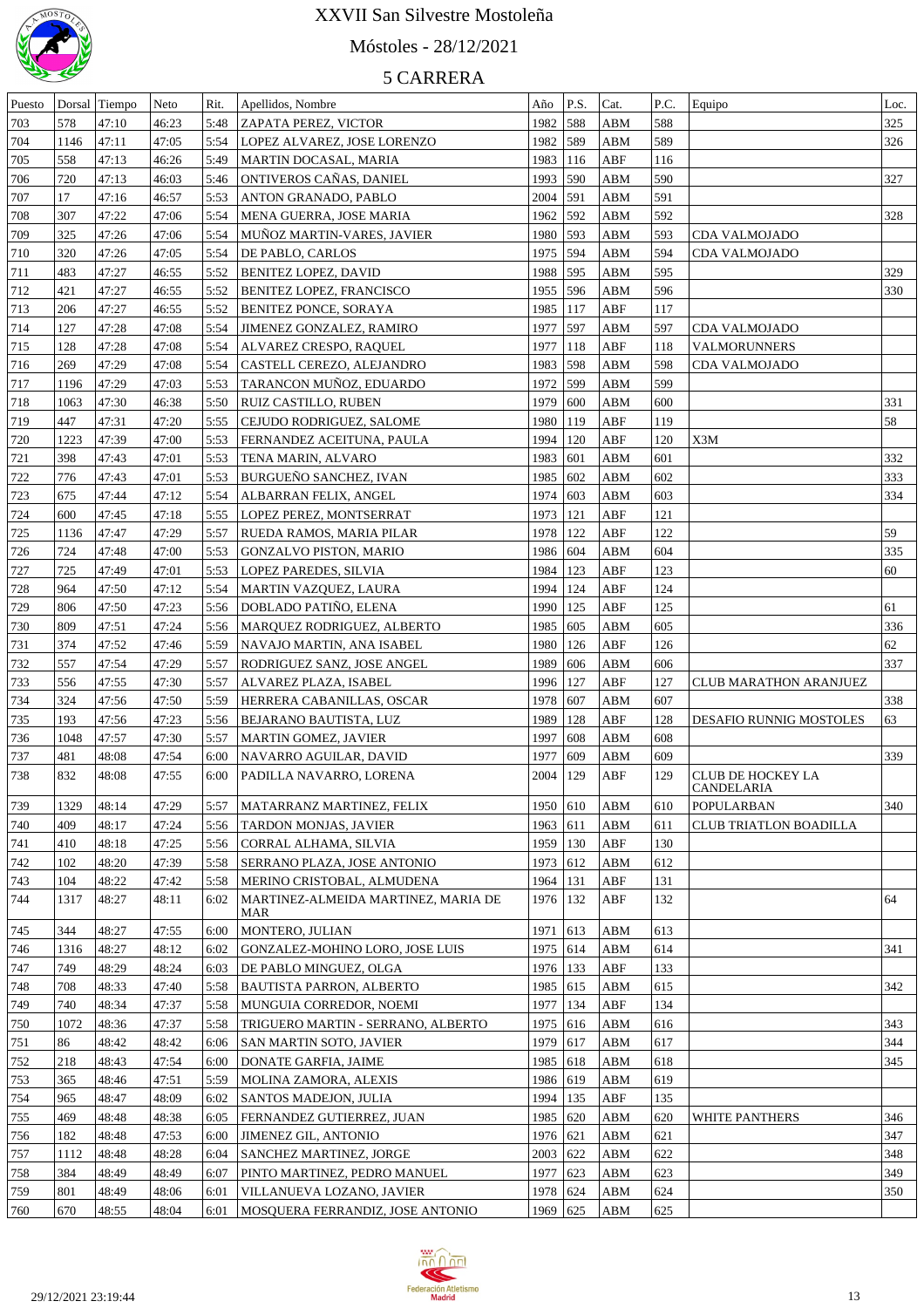

# Móstoles - 28/12/2021

| Puesto |      | Dorsal Tiempo | Neto  | Rit. | Apellidos, Nombre                    | Año             | P.S.          | Cat.        | P.C. | Equipo                                | Loc.      |
|--------|------|---------------|-------|------|--------------------------------------|-----------------|---------------|-------------|------|---------------------------------------|-----------|
| 761    | 991  | 48:57         | 48:27 | 6:04 | <b>SANGUINO, REME</b>                | 1962            | 136           | ABF         | 136  |                                       | 65        |
| 762    | 1188 | 48:57         | 48:48 | 6:06 | DEL PINO ILLACONZA, MARIA ISABEL     | 1966            | 137           | ABF         | 137  |                                       | 66        |
| 763    | 1307 | 48:58         | 48:37 | 6:05 | SIERRA COLLADO, LUIS                 | 1978            | 626           | ABM         | 626  |                                       | 351       |
| 764    | 1034 | 48:59         | 48:05 | 6:01 | GOMEZ MENENDEZ, CASIMIRO             | 1965            | 627           | ABM         | 627  | LA PANDA DEL MURO                     |           |
| 765    | 639  | 49:06         | 48:24 | 6:03 | RAMIREZ SANCHEZ, MIGUEL ANGEL        | 1965            | 628           | ABM         | 628  |                                       |           |
| 766    | 993  | 49:08         | 48:55 | 6:07 | <b>GAMELLA PEREZ, CARLOS</b>         | 1973            | 629           | ABM         | 629  |                                       | 352       |
| 767    | 1322 | 49:08         | 48:27 | 6:04 | RINO BAZAN, JUAN ANTONIO             | 1960            | 630           | ABM         | 630  |                                       | 353       |
|        | 992  | 49:09         | 48:59 |      |                                      | 1973            | 138           | ABF         | 138  |                                       | 67        |
| 768    |      |               |       | 6:08 | DE MIGUEL ALONSO, MARIA VICTORIA     |                 |               |             |      |                                       |           |
| 769    | 570  | 49:13         | 48:33 | 6:05 | APARICIO SAN PEDRO, LUIS MIGUEL      | 1973            | 631           | ABM         | 631  |                                       |           |
| 770    | 569  | 49:14         | 48:36 | 6:05 | MACIAS ALONSO, ELIAS                 | 1976            | 632           | ABM         | 632  |                                       |           |
| 771    | 1075 | 49:16         | 48:38 | 6:05 | MENDEZ ALLER, MARIO                  | 1990            | 633           | <b>ABM</b>  | 633  |                                       | 354       |
| 772    | 1056 | 49:16         | 48:38 | 6:05 | <b>AGUILAR GOMEZ, JOSE LUIS</b>      | 1990            | 634           | ABM         | 634  |                                       |           |
| 773    | 544  | 49:19         | 49:00 | 6:08 | PACHECO, OSCAR                       | 1969            | 635           | ABM         | 635  | PACHE TEAM                            |           |
| 774    | 877  | 49:21         | 49:11 | 6:09 | HERNANDEZ DEL CAMPO, RICARDO         | 1979            | 636           | ABM         | 636  |                                       |           |
| 775    | 463  | 49:28         | 49:28 | 6:11 | TIERNO PALMA, NOELIA                 | 1985            | 139           | ABF         | 139  |                                       | 68        |
| 776    | 545  | 49:29         | 48:56 | 6:07 | LORENZO MORANTE, VIRGINIA            | 1978            | 140           | ABF         | 140  |                                       | 69        |
| 777    | 560  | 49:31         | 49:10 | 6:09 | MARTIN JIMENEZ, ALEJANDRO            | 1985            | 637           | ABM         | 637  |                                       | 355       |
| 778    | 792  | 49:31         | 48:42 | 6:06 | PARRILLA GARCIA, PAULA               | 1995            | 141           | ABF         | 141  |                                       | 70        |
| 779    | 109  | 49:31         | 48:42 | 6:06 | DEL ALAMO ALBARRAN, MARIA ANGELES    | 1973            | 142           | ABF         | 142  |                                       |           |
| 780    | 793  | 49:31         | 48:42 | 6:06 | GUERRERO LOPEZ, JAVIER               | 1994            | 638           | ABM         | 638  |                                       | 356       |
| 781    | 508  | 49:33         | 49:12 | 6:09 | HERRAIZ DEL VALLE, VICTOR            | 1985            | 639           | ABM         | 639  |                                       |           |
| 782    | 1066 | 49:33         | 49:33 | 6:12 | CARRASCOSA ESPINOSA, VERONICA        | 1986            | 143           | ABF         | 143  |                                       | 71        |
| 783    | 1042 | 49:43         | 48:55 | 6:07 | <b>GOMEZ CARRALERO, JOSE MARIA</b>   | 1967            | 640           | ABM         | 640  |                                       | 357       |
| 784    | 1185 | 49:46         | 48:46 | 6:06 | LAZARO ALONSO, SARA                  | 1979            | 144           | ABF         | 144  |                                       |           |
| 785    | 1186 | 49:48         | 48:48 | 6:06 | LUBEIRO CALDERON, ADELA              | 1974            | 145           | ABF         | 145  |                                       |           |
|        | 847  | 49:54         | 49:00 |      |                                      |                 |               | <b>ABM</b>  |      |                                       |           |
| 786    |      |               |       | 6:08 | REAL ABELLAN, ALVARO                 | 1991            | 641           |             | 641  | CLUB ATLETISMO AGUAS<br>NUEVAS        |           |
| 787    | 551  | 49:55         | 49:14 | 6:10 | CUENCA BERMUDEZ, ANDREA              | 1998            | 146           | ABF         | 146  | ATLETISMO ARROYOMOLINOS               |           |
| 788    | 700  | 49:55         | 49:14 | 6:10 | <b>SANCHEZ ALONSO, VICTOR</b>        | 1996 642        |               | ABM         | 642  |                                       | 358       |
| 789    | 1177 | 49:55         | 49:14 | 6:10 | GONZALEZ PALACIOS, IVAN              | 1998            | $ 643\rangle$ | ABM         | 643  |                                       | 359       |
| 790    | 364  | 49:56         | 49:56 | 6:15 | NAVARRO MERCADO, MANUEL              | 1972            | 644           | ABM         | 644  |                                       | 360       |
| 791    | 429  | 50:00         | 49:47 | 6:14 | <b>TORRES MANSO, SERGIO</b>          | 2004   645      |               | ABM         | 645  |                                       | 361       |
|        | 1362 | 50:05         |       | 6:14 |                                      | 1971            | 646           | ABM         | 646  |                                       |           |
| 792    | 705  | 50:07         | 49:47 |      | HIGUERA RODRIGUEZ, LORENZO           |                 |               | ${\rm ABF}$ |      |                                       | 362<br>72 |
| 793    |      |               | 49:37 | 6:13 | GARCIA MAESO, MARIA ENCARNACION      | 1959            | 147           |             | 147  |                                       |           |
| 794    | 646  | 50:10         | 49:25 | 6:11 | <b>LOPEZ RIVERA, SERGIO</b>          | 1987            | 647           | ABM         | 647  | <b>RUNMARTINEZ</b>                    |           |
| 795    | 52   | 50:11         | 50:11 |      | 6:17 VALBUENA LOPEZ, MANUEL          | 1971            | 648           | ABM         | 648  | <b>CROS ATLETISMO</b><br>VILLAVICIOSA |           |
| 796    | 53   | 50:26         | 49:27 | 6:11 | <b>TORRES GUTIERREZ, SUSANA</b>      | 1972   148      |               | ABF         | 148  |                                       | 73        |
| 797    | 277  | 50:31         | 50:00 | 6:15 | <b>PALOMAR FRAMIT, ASIER</b>         | 1974 649        |               | ABM         | 649  |                                       |           |
|        | 300  | 50:32         | 50:01 |      |                                      | 1973 650        |               | ABM         | 650  |                                       |           |
| 798    |      |               |       |      | 6:16   LEANDRO SALES, DAVID          |                 |               |             |      |                                       |           |
| 799    | 674  | 50:32         | 50:21 | 6:18 | PEREZ PEREZ, ELISA                   | 1974   149      |               | ${\sf ABF}$ | 149  |                                       |           |
| 800    | 237  | 50:33         | 50:33 | 6:20 | GOMEZ HARCIA, ISMAEL                 | 1990            | 651           | ABM         | 651  |                                       |           |
| 801    | 1151 | 50:33         | 50:15 | 6:17 | <b>LOPEZ PEREZ, EVA</b>              | 1993   150      |               | ${\sf ABF}$ | 150  | <b>G4RUN LEGANES</b>                  |           |
| 802    | 682  | 50:35         | 50:35 | 6:20 | HERRERO GIL, PATRICIA                | 1983 151        |               | ${\sf ABF}$ | 151  |                                       | 74        |
| 803    | 72   | 50:37         | 50:37 | 6:20 | SANCHEZ CALLEJA, PILAR               | 1964   152      |               | ${\sf ABF}$ | 152  | DESAFIO RUNNIG MOSTOLES               | 75        |
| 804    | 954  | 50:39         | 50:18 | 6:18 | HERRANZ ATIENZA, ROBERTO             | 1979 652        |               | ${\bf ABM}$ | 652  |                                       | 363       |
| 805    | 858  | 50:42         | 50:19 | 6:18 | <b>TORRES REBOLLO, CRISTINA</b>      | 1983   153      |               | ABF         | 153  |                                       | 76        |
| 806    | 1344 | 50:42         | 49:34 | 6:12 | <b>FERNANDEZ SANCHEZ, RAFAEL</b>     | 1978 653        |               | ABM         | 653  |                                       | 364       |
| 807    | 662  | 50:43         | 50:11 | 6:17 | <b>RIVERA RODRIGUEZ, SANDRA</b>      | 1989   154      |               | ${\sf ABF}$ | 154  |                                       | 77        |
| 808    | 1286 | 50:43         | 50:10 | 6:17 | <b>ESTEBAN GONZALEZ, IRENE</b>       | 1982   155      |               | ABF         | 155  |                                       | 78        |
| 809    | 1247 | 50:46         | 50:28 | 6:19 | CARTAS MARTINEZ, LORENA              | 1962   156      |               | ${\sf ABF}$ | 156  |                                       |           |
| 810    | 664  | 50:46         | 50:14 | 6:17 | ALMAGRO SASTRE, MARIA BEGOÑA         | 1981            | 157           | ABF         | 157  |                                       | 79        |
| 811    | 1306 | 51:10         | 50:18 | 6:18 | <b>DIAZ RUIZ, ROBERTO</b>            | 1982 654        |               | ABM         | 654  |                                       | 365       |
| 812    | 1305 | 51:11         | 51:11 | 6:24 | MORENO CASQUERO, FELIX JAVIER        | 1977            | 655           | ${\bf ABM}$ | 655  |                                       | 366       |
| 813    | 203  | 51:14         | 50:10 | 6:17 | CABANILLAS NUÑEZ, OSCAR              | 1974 656        |               | ABM         | 656  | TRI INFINITY MOSTOLES                 | 367       |
| 814    | 1331 | 51:14         | 50:35 | 6:20 | MARCHAL SOTO, DAVID                  | 1975 657        |               | ABM         | 657  | SONIRUNNERS                           | 368       |
| 815    | 202  | 51:16         | 50:12 | 6:17 | <b>ILLESCAS DE LA FUENTE, MIRIAM</b> | 1974   158      |               | ${\sf ABF}$ | 158  | TRI INFINITY MOSTOLES                 | 80        |
|        | 721  | 51:25         |       |      | RAMOS REQUEJO, JORGE ANTONIO         | 1993 658        |               | ABM         | 658  |                                       | 369       |
| 816    |      |               | 50:16 | 6:17 |                                      |                 |               |             |      |                                       |           |
| 817    | 1231 | 51:35         | 51:16 | 6:25 | PARIS, SILVIA                        | 1973   159      |               | ABF         | 159  | <b>GANCHILLO</b>                      |           |
| 818    | 30   | 51:37         | 51:16 |      | 6:25   VIDAL CASADO, PAULA           | $2005 \mid 160$ |               | <b>ABF</b>  | 160  | TRI INFINITY MOSTOLES                 | 81        |

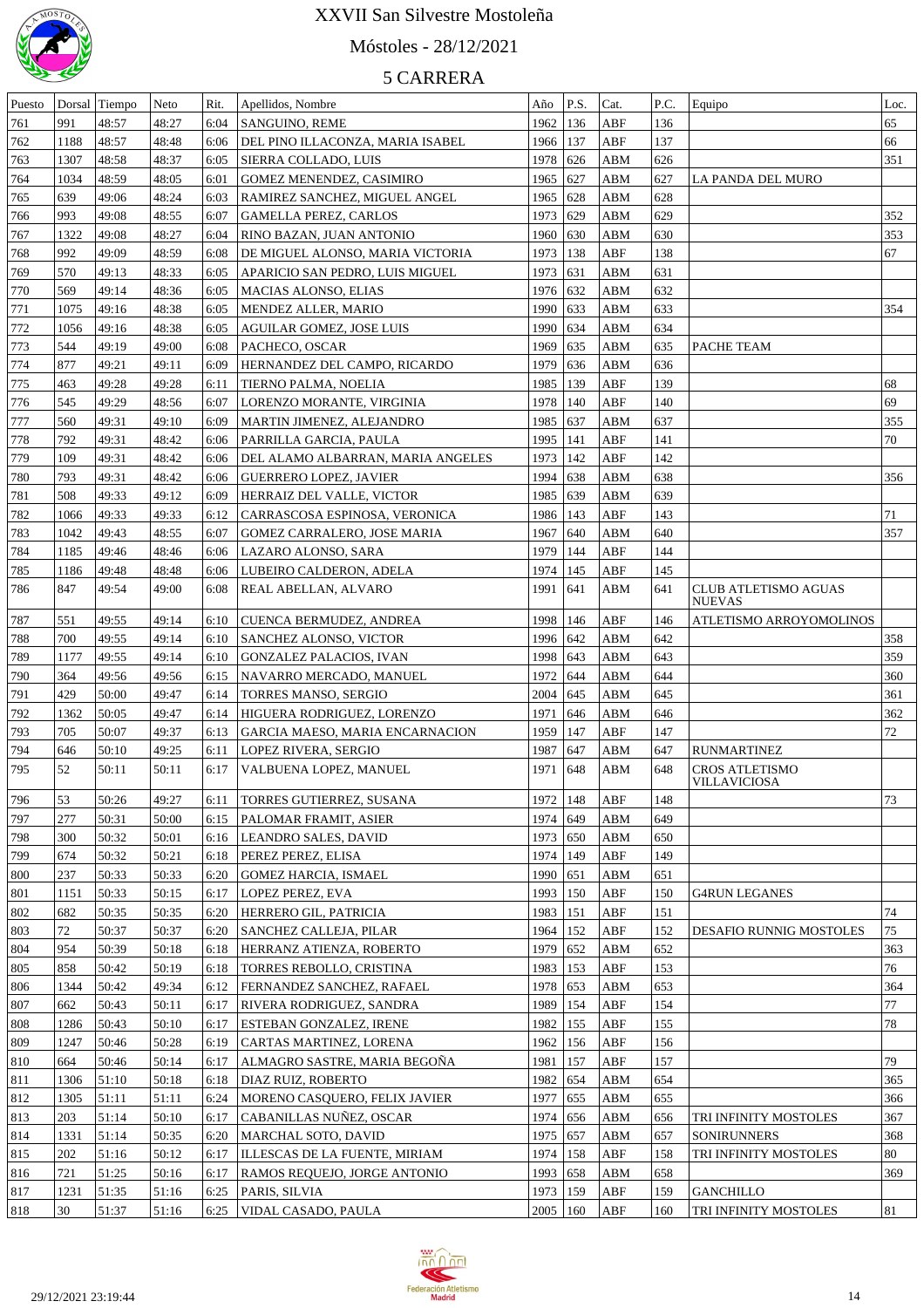

# Móstoles - 28/12/2021

| Puesto |      | Dorsal Tiempo | Neto  | Rit. | Apellidos, Nombre                          | Año        | P.S.          | Cat. | P.C. | Equipo                                     | Loc. |
|--------|------|---------------|-------|------|--------------------------------------------|------------|---------------|------|------|--------------------------------------------|------|
| 819    | 762  | 51:37         | 51:22 | 6:26 | PRIETO DOMINGUEZ, ROSA MARIA               | 1970       | 161           | ABF  | 161  | <b>ATLETICA FIRENZE</b><br><b>MARATHON</b> | 82   |
| 820    | 761  | 51:38         | 51:24 | 6:26 | PRIETO DOMINGUEZ, VANESSA                  | 1972       | 162           | ABF  | 162  | <b>ATLETICA FIRENZE</b><br><b>MARATHON</b> | 83   |
| 821    | 1096 | 51:40         | 51:05 | 6:24 | AGUILAR, SANTIAGO                          | 1981       | 659           | ABM  | 659  |                                            | 370  |
| 822    | 1189 | 51:41         | 50:54 | 6:22 | PEREZ AGUIAR, DANIEL                       | 1981       | 660           | ABM  | 660  | <b>ASOCIACION ATLETICA</b><br>TIRADA LARGA |      |
| 823    | 1226 | 51:46         | 51:11 | 6:24 | RAMIRO, DIANA                              | 1973       | 163           | ABF  | 163  | DESAFIO RUNNIG MOSTOLES                    | 84   |
| 824    | 304  | 51:53         | 51:33 | 6:27 | FABRO SANCHEZ, ICIAR                       | 1979       | 164           | ABF  | 164  |                                            |      |
| 825    | 585  | 52:06         | 51:37 | 6:28 | VALENTIN CANO, VIRGINIA                    | 1984       | 165           | ABF  | 165  |                                            |      |
|        |      |               |       |      |                                            |            |               |      |      |                                            |      |
| 826    | 205  | 52:07         | 51:31 | 6:27 | HERNANDEZ APARICIO, ASIER                  | 1985       | 661           | ABM  | 661  | <b>DESAFIO RUNNING MOSTOLES</b>            | 371  |
| 827    | 158  | 52:07         | 51:31 | 6:27 | DIAZ SANCHEZ, LAURA                        | 1984       | 166           | ABF  | 166  | DESAFIO RUNNIG MOSTOLES                    |      |
| 828    | 42   | 52:10         | 52:10 | 6:32 | MUÑOZ SANCHEZ, MIGUEL                      | 1991       | 662           | ABM  | 662  |                                            | 372  |
| 829    | 603  | 52:11         | 51:48 | 6:29 | PEREZ BELLO, ANTONIO                       | 1975       | 663           | ABM  | 663  |                                            | 373  |
| 830    | 43   | 52:14         | 51:12 | 6:24 | LAORGA FUENTES, MARTA                      | 1991       | 167           | ABF  | 167  |                                            | 85   |
| 831    | 573  | 52:17         | 51:32 | 6:27 | CORTES CARRILLO, MANUELA                   | 1982       | 168           | ABF  | 168  |                                            | 86   |
| 832    | 572  | 52:17         | 51:32 | 6:27 | ARINA, ANA                                 | 1985       | 169           | ABF  | 169  |                                            | 87   |
| 833    | 1276 | 52:19         | 51:53 | 6:30 | LOPEZ PEREZ, MARIA DEL MAR                 | 1966       | 170           | ABF  | 170  |                                            | 88   |
| 834    | 1275 | 52:20         | 51:54 | 6:30 | PONTES ALONSO, ADOLFO                      | 1963       | 664           | ABM  | 664  | C.D.E. FONDISTAS DE<br><b>MOSTOLES</b>     | 374  |
| 835    | 73   | 52:22         | 52:02 | 6:31 | SAEZ ACEDO, ANTONIO                        | 1950       | 665           | ABM  | 665  |                                            | 375  |
| 836    | 788  | 52:24         | 52:17 | 6:33 | SANCHEZ DIAZ, HECTOR                       | 1979       | 666           | ABM  | 666  | HOSPITAL U. DE MOSTOLES                    | 376  |
| 837    | 757  | 52:24         | 51:53 | 6:30 | EVUY, DAMASO                               | 1971       | 667           | ABM  | 667  |                                            |      |
| 838    | 517  | 52:25         | 52:12 | 6:32 | PLAZA BAOS, JAVIER                         | 1978       | 668           | ABM  | 668  | <b>RUN&amp;BIKE HUMOSTOLES</b>             | 377  |
|        | 897  |               |       |      |                                            |            |               |      |      |                                            |      |
| 839    |      | 52:30         | 52:10 | 6:32 | FUERTES CASADO, JENNIFER                   | 1988       | 171           | ABF  | 171  |                                            |      |
| 840    | 1076 | 52:30         | 52:14 | 6:32 | MENDEZ ALLER, MARIA ISABEL                 | 1971       | 172           | ABF  | 172  |                                            |      |
| 841    | 1277 | 52:33         | 51:50 | 6:29 | SANCHEZ CAÑIBANO, CARLOS                   | 1985       | 669           | ABM  | 669  |                                            |      |
| 842    | 337  | 52:39         | 51:44 | 6:28 | ALONSO BLANCO, LORENA                      | 1979       | 173           | ABF  | 173  |                                            | 89   |
| 843    | 1356 | 52:47         | 51:54 | 6:30 | MILLAN SANTIAGO, ALFONSO                   | 1975       | 670           | ABM  | 670  |                                            | 378  |
| 844    | 28   | 52:48         | 52:36 | 6:35 | DIAZ GRACIA, CARMEN                        | 1958       | 174           | ABF  | 174  |                                            | 90   |
| 845    | 1021 | 52:48         | 52:03 | 6:31 | GUTIERREZ RODRIGUEZ, DON JESUS             | 1971       | 671           | ABM  | 671  |                                            |      |
| 846    | 782  | 52:49         | 52:07 | 6:31 | PALMERO MORETA, MIGUEL ANGEL               | 1979       | 672           | ABM  | 672  |                                            | 379  |
| 847    | 1355 | 52:55         | 52:01 | 6:31 | GARCIA GONZALEZ, FRANCISCO JOSE            | 1973       | 673           | ABM  | 673  |                                            | 380  |
| 848    | 1178 | 52:57         | 52:09 | 6:32 | SANCHEZ GARZON, CESAR                      | 1969       | 674           | ABM  | 674  | <b>BEER RUNNER</b>                         |      |
| 849    | 1230 | 53:00         | 52:12 | 6:32 | GONZALEZ LUIS, ROCIO                       | 1968       | 175           | ABF  | 175  |                                            |      |
| 850    | 807  | 53:03         | 52:36 | 6:35 | DOBLADO MOLDON, VICENTE                    | 1962       | 675           | ABM  | 675  |                                            | 381  |
| 851    | 163  | 53:05         | 52:30 |      | 6:34   FERNANDEZ GUTIERREZ, SANDRA         | 1987       | 176           | ABF  | 176  | DESAFIO RUNNING MOSTOLES                   | 91   |
| 852    | 251  | 53:06         | 52:31 |      | 6:34 ERGUETA MARTINEZ, ARACELI             | 1970 177   |               | ABF  | 177  | DESAFIO RUNNING MOSTOLES 92                |      |
| 853    | 1008 | 53:07         | 52:20 | 6:33 | GONZALEZ GARCIA, MARTA                     | 1987   178 |               | ABF  | 178  | PEPITAS GRILLAS                            |      |
|        |      | 53:17         |       |      |                                            |            |               | ABF  | 179  |                                            | 93   |
| 854    | 576  |               | 53:12 | 6:39 | MORATA, GEMA                               | 1975   179 |               |      |      |                                            |      |
| 855    | 615  | 53:31         | 52:23 |      | 6:33   VERGARA NEJAMEN, RAYCO ANGEL        | 1984   676 |               | ABM  | 676  | WESTERNWOLVESMADRIDRU<br><b>NNER</b>       |      |
| 856    | 351  | 53:33         | 53:01 |      | 6:38   MAYORAL MATALLANA, FRANCISCO JAVIER | 1978   677 |               | ABM  | 677  | <b>RUNMARTINEZ</b>                         |      |
| 857    | 688  | 53:34         | 52:41 | 6:36 | MARQUEZ GARCIA, TANIA                      | 1988   180 |               | ABF  | 180  |                                            | 94   |
| 858    | 780  | 53:35         | 52:42 |      | 6:36 JIMENEZ SANCHEZ, ISRAEL               | 1984   678 |               | ABM  | 678  |                                            |      |
| 859    | 1340 | 53:39         | 52:50 | 6:37 | CASTRO HERRERO, OSCAR                      | 1981       | 679           | ABM  | 679  |                                            | 382  |
| 860    | 120  | 53:55         | 53:11 | 6:39 | MARTIN GONZALEZ, NATALIA                   | 1974   181 |               | ABF  | 181  |                                            |      |
| 861    | 577  | 53:58         | 53:24 | 6:41 | ROLDAN ALBA, SAMANTHA                      | 1986   182 |               | ABF  | 182  |                                            | 95   |
| 862    | 619  | 53:59         | 53:51 | 6:44 | PLAZA MADROÑAL, MARCELINO                  | 1951       | $ 680\rangle$ | ABM  | 680  | RUN&BIKE HUMOSTOLES                        | 383  |
| 863    | 953  | 54:02         | 53:19 | 6:40 | NICOLAS NICOLAS, VERONICA                  | 1984   183 |               | ABF  | 183  |                                            | 96   |
| 864    | 1074 | 54:07         | 53:49 | 6:44 | CASTILLO RODRIGUEZ, FRANCISCO JAVIER       | 1973 681   |               | ABM  | 681  |                                            |      |
| 865    | 586  | 54:12         | 53:43 | 6:43 | VALENTIN CANO, ELENA                       | 1973   184 |               | ABF  | 184  |                                            |      |
| 866    | 359  | 54:17         | 53:25 | 6:41 | CANTARERO FRESNEDA, LUZ MARIA              | 1981       | 185           | ABF  | 185  |                                            | 97   |
| 867    | 587  | 54:22         | 53:53 | 6:45 | RODRIGUEZ FERNANDEZ, MARIA DEL MAR         | 1969   186 |               | ABF  | 186  |                                            |      |
| 868    | 1168 | 54:26         | 54:07 | 6:46 | ARANGO OSORIO, OSCAR EDUARDO               | 1987   682 |               | ABM  | 682  | <b>G4RUN LEGANES</b>                       | 384  |
| 869    | 500  | 54:27         | 54:06 | 6:46 | JORDAN NIETO, AROA                         | 1992   187 |               | ABF  | 187  |                                            | 98   |
|        | 803  |               |       |      |                                            |            |               |      | 188  |                                            |      |
| 870    |      | 54:42         | 54:19 | 6:48 | BENITO ALONSO, ELENA                       | 1981       | 188           | ABF  |      | AT. ARROYOMOLINOS                          |      |
| 871    | 91   | 54:56         | 54:04 |      | 6:46   CAÑADILLAS HURTADO, RAQUEL          | 1994   189 |               | ABF  | 189  |                                            |      |
| 872    | 1287 | 54:56         | 54:41 | 6:51 | <b>PEREZ LOPEZ, ANDRES</b>                 | 1997   683 |               | ABM  | 683  |                                            | 385  |
| 873    | 889  | 54:57         | 54:05 |      | 6:46 HURTADO SALGUERO, MARIA JOSE          | 1970   190 |               | ABF  | 190  |                                            |      |
| 874    | 29   | 54:59         | 54:47 |      | 6:51   NUÑEZ DIAZ, CRISTINA                | 1987   191 |               | ABF  | 191  |                                            | 99   |

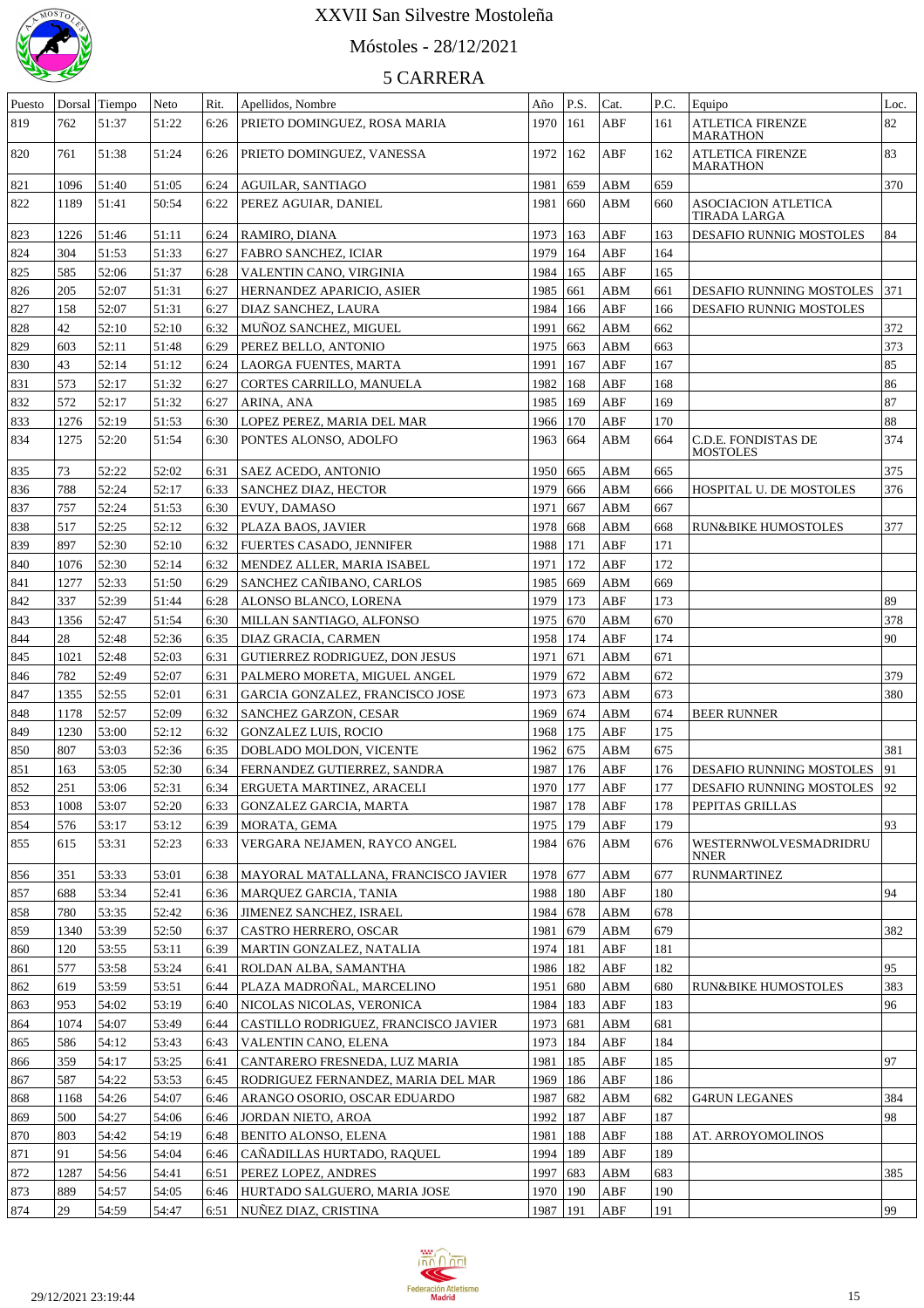

## Móstoles - 28/12/2021

| Puesto | Dorsal | Tiempo  | Neto    | Rit. | Apellidos, Nombre                     | Año        | P.S.                 | Cat.        | P.C. | Equipo                               | Loc. |
|--------|--------|---------|---------|------|---------------------------------------|------------|----------------------|-------------|------|--------------------------------------|------|
| 875    | 12     | 55:00   | 54:48   | 6:51 | HERNANDEZ DE PABLOS, NURIA            | 1980   192 |                      | ABF         | 192  |                                      | 100  |
| 876    | 602    | 55:02   | 54:40   | 6:50 | ZAPATERO CABALLERO, ARANCHA           | 1977       | 193                  | ABF         | 193  |                                      | 101  |
| 877    | 605    | 55:02   | 54:40   | 6:50 | ZAPATERO CABALLERO, RAQUEL            | 1974   194 |                      | ABF         | 194  |                                      | 102  |
| 878    | 1007   | 55:09   | 54:35   | 6:50 | CONDE MORALES, ALICIA                 | 1987       | 195                  | ABF         | 195  | PEPITAS GRILLAS                      | 103  |
| 879    | 1006   | 55:12   | 54:38   | 6:50 | CAMPUZANO PI, OLGA                    | 1978       | 196                  | ABF         | 196  | PEPITAS GRILLAS                      |      |
| 880    | 1212   | 55:13   | 55:04   | 6:53 | GONZALEZ GARCIA, ANA ISABEL           | 1987       | 197                  | ABF         | 197  |                                      | 104  |
| 881    | 783    | 55:23   | 54:40   | 6:50 | CANTERO ALFARO, JULIAN                | 1976 684   |                      | ABM         | 684  |                                      | 386  |
| 882    | 772    | 55:25   | 54:43   | 6:51 | MORENO LAYRANA, JAVIER                | 1983       | 685                  | ABM         | 685  |                                      | 387  |
| 883    | 895    | 55:28   | 55:17   | 6:55 | <b>ECHEMENDIA CALLES, JORGE</b>       | 1971       | 686                  | ABM         | 686  |                                      | 388  |
| 884    | 1027   | 55:42   | 55:29   | 6:57 | ALVIR GONZALEZ, ANA                   | 1981       | 198                  | ABF         | 198  |                                      |      |
| 885    | 733    | 55:44   | 54:45   | 6:51 | SIERRA JIMENEZ, NOELIA                | 1997       | 199                  | ABF         | 199  |                                      | 105  |
| 886    | 951    | 55:45   | 54:46   | 6:51 | VILA GONZALEZ, ARIANA                 | 1995       | 200                  | ABF         | 200  |                                      | 106  |
| 887    | 94     | 55:49   | 55:11   | 6:54 | RAMOS RODRIGUEZ, ALBERTO              | 1987       | 687                  | ABM         | 687  |                                      | 389  |
| 888    | 254    | 55:59   | 55:03   | 6:53 | PALACIOS ALZAGA, GRACIELA QUITERIA    | 1977       | 201                  | ABF         | 201  | CDE LOS FLIPAOS SON LOS DE<br>AL LAO |      |
| 889    | 717    | 56:12   | 55:40   | 6:58 | JURADO REDONDO, RAQUEL                | 1984       | 202                  | ABF         | 202  |                                      |      |
| 890    | 57     | 56:12   | 55:36   | 6:57 | <b>SEVILLA, ISABEL</b>                | 1986       | 203                  | ABF         | 203  | <b>DESAFIO RUNNIG MOSTOLES</b>       | 107  |
| 891    | 61     | 56:12   | 55:36   | 6:57 | BEJARANO PIZARRO, NOELIA              | 1989       | 204                  | ${\sf ABF}$ | 204  |                                      | 108  |
| 892    | 629    | 56:14   | 55:43   | 6:58 | <b>SANCHEZ ZURDO, MARIA</b>           | 1979       | 205                  | ${\sf ABF}$ | 205  |                                      |      |
| 893    | 924    | 56:14   | 55:35   | 6:57 | <b>MARTIN DIAZ, NOELIA</b>            | 1985       | 206                  | ABF         | 206  | AT. ARROYOMOLINOS                    | 109  |
| 894    | 1073   | 56:15   | 55:36   | 6:57 | GONZALEZ GARCIA, CRISTINA             | 1979       | 207                  | ${\sf ABF}$ | 207  | ATLETISMO ARROYOMOLINOS              | 110  |
| 895    | 628    | 56:15   | 55:43   | 6:58 | CORRAL SAYAVERA, NURIA                | 1979       | 208                  | ${\sf ABF}$ | 208  |                                      | 111  |
| 896    | 920    | 56:17   | 55:38   | 6:58 | <b>LOPEZ CACERES, SUSANA</b>          | 1985       | 209                  | ABF         | 209  | CAT ARROYOMOLIS                      | 112  |
| 897    | 1266   | 56:28   | 55:33   | 6:57 | MADRID RECIO, FERNANDO                | 1988       | 688                  | <b>ABM</b>  | 688  |                                      |      |
| 898    | 1115   | 56:30   | 55:44   | 6:58 | ARTAJO HERNANDO, PEDRO                | 1954       | 689                  | ${\bf ABM}$ | 689  | A.D.MARATON JEREZ                    |      |
| 899    | 651    | 56:34   | 56:03   | 7:01 | TAEÑO GARCIA, MAXIMO                  | 1973       | 690                  | ABM         | 690  |                                      | 390  |
| 900    | 848    | 56:39   | 55:45   | 6:59 | <b>GABALDON MARTINEZ, CRISTINA</b>    | 1990 210   |                      | ABF         | 210  | CLUB ATLETISMO AGUAS<br>NUEVAS       |      |
| 901    | 838    | 57:17   | 56:48   | 7:06 | SAN VALERIANO GALAN, MIRIAM           | 1984   211 |                      | ABF         | 211  |                                      | 113  |
| 902    | 719    | 57:27   | 56:15   | 7:02 | TOMAS SANTOS-OLMO, LUIS               | 1993 691   |                      | ${\bf ABM}$ | 691  |                                      | 391  |
| 903    | 459    | 57:30   | 56:27   | 7:04 | SOLANA DIAZ DE MENDIVIL, EDUARDO      | 1994 692   |                      | ABM         | 692  |                                      | 392  |
| 904    | 486    | 57:32   | 56:29   | 7:04 | MOLINA DIAZ DE MENDIVIL, SANDRA       | 2001 212   |                      | ABF         | 212  |                                      | 114  |
| 905    | 841    | 57:46   | 56:51   | 7:07 | <b>GABALDON MARTINEZ, BLANCA</b>      | 1990 213   |                      | ABF         | 213  |                                      |      |
| 906    | 292    | 57:53   | 57:21   | 7:11 | HERRERA MIGUELA, BARBARA              | 1986 214   |                      | ABF         | 214  | <b>FORO RUNNERS</b>                  |      |
| 907    | 291    | 57:55   | 57:22   | 7:11 | MONTES GARCIA, MIGUEL ANGEL           | 1985 693   |                      | ABM         | 693  | <b>FORO RUNNERS</b>                  |      |
| 908    | 614    | 58:14   | 58:01   | 7:16 | <b>AGUILERA CRESPO, MARIA NIEVES</b>  | 1979       | 215                  | ${\sf ABF}$ | 215  |                                      |      |
| 909    | 302    | 58:44   | 57:47   | 7:14 | BAUTISTA DIAZ, LETICIA                | 1978 216   |                      | ABF         | 216  | MALDITO RUNNING                      | 115  |
| 910    | 620    | 58:45   | 57:49   |      | 7:14 GONZALEZ GARCIA, ANA BELEN       | 1977 217   |                      | ABF         | 217  |                                      |      |
| 911    | 727    | 58:45   | 57:49   | 7:14 | MARTIN BARRERA, ANGEL                 | 1967       | $\left  694 \right $ | ABM         | 694  |                                      | 393  |
| 912    | 808    | 58:47   | 58:19   |      | 7:18   DOBLADO PATIÑO, CRISTINA       | 1986 218   |                      | ABF         | 218  |                                      | 116  |
| 913    | 342    | 58:50   | 58:34   | 7:20 | KINDRATYUK, SOFIYA                    | 1998 219   |                      | ABF         | 219  |                                      | 117  |
| 914    | 927    | 59:10   | 58:41   | 7:21 | RIESCO LOPEZ, JUAN CARLOS             | 1973 695   |                      | ABM         | 695  |                                      |      |
| 915    | 916    | 59:28   | 58:35   | 7:20 | RONCERO RONCERO, BEGOÑA               | 1978 220   |                      | ABF         | 220  |                                      | 118  |
| 916    | 915    | 59:29   | 58:36   | 7:20 | DOMINGUEZ RONCERO, ANA MARIA          | 1995 221   |                      | ABF         | 221  |                                      | 119  |
| 917    | 885    | 1:01:29 | 1:00:32 | 7:34 | SANCHEZ RECUENCO, TAMARA              | 1986 222   |                      | ABF         | 222  |                                      | 120  |
| 918    | 884    | 1:01:32 | 1:00:35 | 7:35 | PEREZ SANCHEZ, ISABEL                 | 1981       | 223                  | ABF         | 223  |                                      | 121  |
| 919    | 883    | 1:01:32 | 1:00:36 | 7:35 | PEREZ MATA, FELIPE                    | 1956 696   |                      | ABM         | 696  |                                      | 394  |
| 920    | 1050   | 1:02:08 | 1:01:17 | 7:40 | <b>AMOR MARTIN, PEDRO</b>             | 1976 697   |                      | ABM         | 697  |                                      | 395  |
| 921    | 1051   | 1:02:09 | 1:01:18 | 7:40 | FERNANDEZ SANCHEZ, ISRAEL             | 1951       | 698                  | ABM         | 698  |                                      | 396  |
| 922    | 1256   | 1:02:42 | 1:01:43 | 7:43 | BENAVENT MERCHAN, MAITE               | 1975 224   |                      | ABF         | 224  |                                      | 122  |
| 923    | 1255   | 1:02:44 | 1:02:44 | 7:51 | <b>BENAVENT MERCHAN, JAVIER</b>       | 1973 699   |                      | ABM         | 699  |                                      |      |
| 924    | 1179   | 1:03:22 | 1:02:22 | 7:48 | SANTAMARIA, REBECA                    | 1974 225   |                      | ABF         | 225  |                                      |      |
| 925    | 1053   | 1:03:23 | 1:02:31 | 7:49 | VACAS FARRES, JOSE                    | 1963 700   |                      | ABM         | 700  |                                      | 397  |
| 926    | 487    | 1:03:38 | 1:02:33 | 7:50 | MOLINA DIAZ DE MENDIVIL, LAURA        | 2005 226   |                      | ${\rm ABF}$ | 226  |                                      | 123  |
| 927    | 458    | 1:03:38 | 1:02:33 | 7:50 | DIAZ DE MENDIVIL GARCIA, JAVIER       | 1972 701   |                      | ${\bf ABM}$ | 701  |                                      | 398  |
| 928    | 80     | 1:04:03 | 1:03:04 | 7:53 | LOPEZ IZQUIERDO, MARIA JOSEFA         | 1969 227   |                      | ABF         | 227  | TRI INFINITY MOSTOLES                | 124  |
| 929    | 834    | 1:05:44 | 1:05:44 | 8:13 | <b>ALONSO SHIRRA, NATALIE</b>         | 1990 228   |                      | ${\rm ABF}$ | 228  |                                      | 125  |
| 930    | 911    | 1:05:45 | 1:05:45 | 8:14 | SHIRRA, HELEN ROSEMARY                | 1966 229   |                      | ${\rm ABF}$ | 229  |                                      | 126  |
| 931    | 950    | 1:07:08 | 1:07:08 | 8:24 | MATEO SANCHEZ, ALVARO                 | 1977 702   |                      | ABM         | 702  | <b>FORO RUNNERS</b>                  |      |
| 932    | 417    | 1:07:41 | 1:07:33 | 8:27 | <b>PEREZ DE ROJAS RINCON, EUGENIO</b> | 1962 703   |                      | <b>ABM</b>  | 703  | <b>MARLINS TRIATLON MADRID</b>       | 399  |